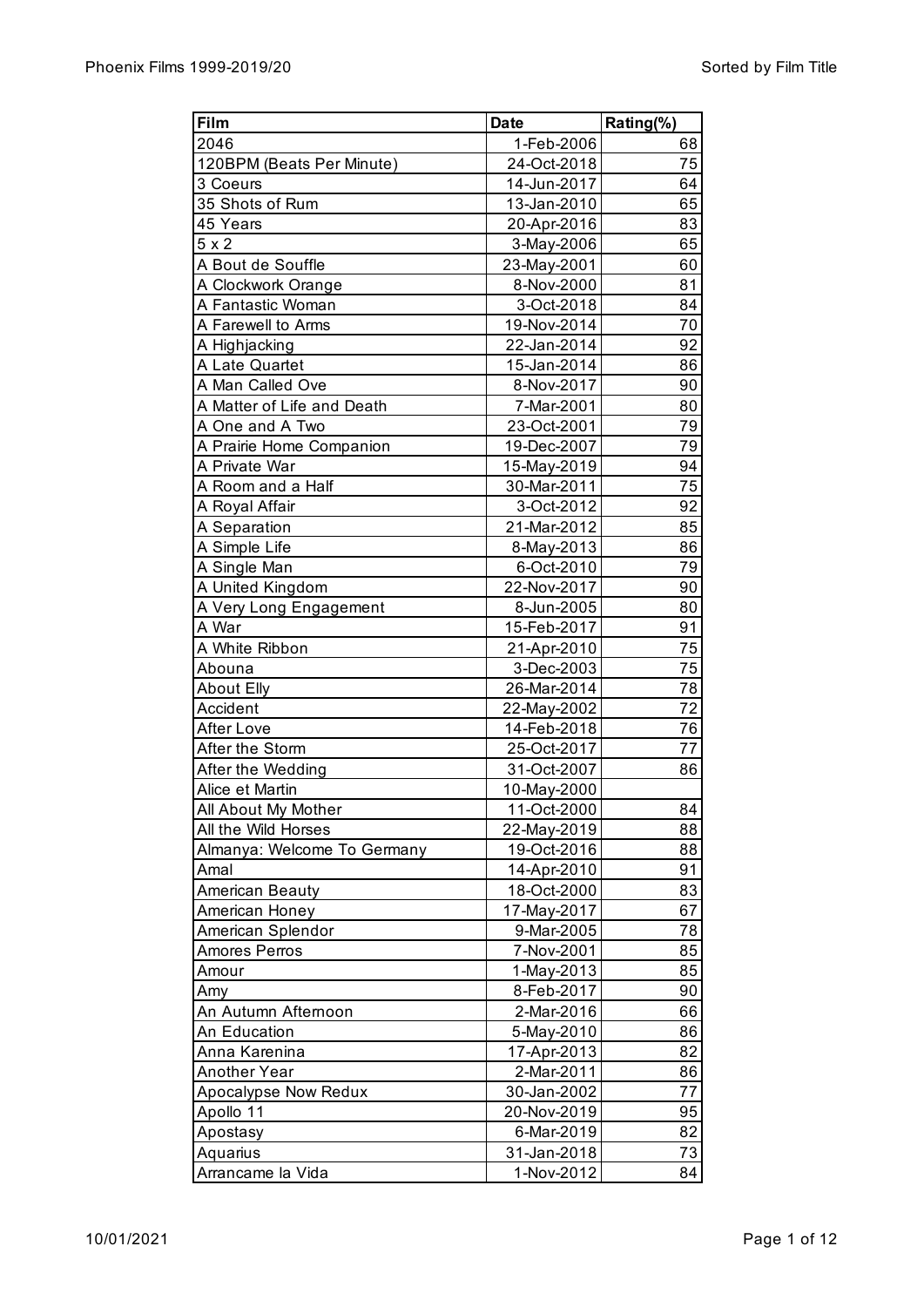| As You Like It                          | 30-Jan-2008 | 72       |
|-----------------------------------------|-------------|----------|
| Ash Is The Purest White                 | 16-Oct-2019 | 73       |
| Atanarjuat The Fast Runner              | 20-Nov-2002 | 89       |
| Atonement                               | 9-Apr-2008  | 82       |
| <b>Avant l'Hiver</b>                    | 7-Jan-2015  | 77       |
| Away From Her                           | 16-Jan-2008 | 87       |
| <b>Bad Education</b>                    | 4-May-2005  | 82       |
| <b>Badlands</b>                         | 29-Apr-2009 | 79       |
| Bal (Honey)                             | 22-Feb-2012 | 69       |
| Balzac and the Chinese Seamstress       | 26-May-2004 | 88       |
| Bamako                                  | 12-Dec-2007 | 66       |
| <b>Barbara</b>                          | 16-Oct-2013 | 81       |
| Barfi!                                  | 23-Oct-2013 | 86       |
| <b>Beautiful Lies</b>                   | 15-Feb-2012 | 84       |
| <b>Before Midnight</b>                  | 6-Nov-2013  | 71       |
| Being John Malkovich                    | 31-Jan-2001 | 76       |
| Being Julia                             | 14-Dec-2011 | 84       |
| Berlin Syndrome                         | 25-Apr-2018 | 68       |
| Berlin: Symphony of a Great City        | 9-Dec-2001  |          |
| <b>Besieged</b>                         | 15-Mar-2000 |          |
| Best in Show                            | 26-Sep-2001 |          |
| Best of Youth p1                        | 10-May-2006 | 92       |
| Best of Youth p2                        | 17-May-2006 | 91       |
| Bienvenue Chez les Ch'tis               | 17-Dec-2008 | 91       |
|                                         | 22-Nov-2006 | 91       |
| <b>Big Sleep</b>                        |             | 93       |
| <b>Billy Elliot</b>                     | 30-May-2001 |          |
| Birds of Passage                        | 30-Oct-2019 | 86       |
| <b>Black Book</b><br><b>Black Bread</b> | 17-Oct-2007 | 84<br>83 |
|                                         | 20-Nov-2013 |          |
| <b>Black Cat White Cat</b>              | 8-Dec-1999  |          |
| <b>Blackboards</b>                      | 20-Mar-2002 | 66       |
| Blame it on Fidel                       | 8-Oct-2008  | 81       |
| <b>Blind Shaft</b>                      | 15-Jun-2005 | 73       |
| <b>Bloody Angels</b>                    | 19-Feb-2003 | 68       |
| <b>Blue Eyelids</b>                     | 2-Dec-2009  | 66       |
| <b>Blue is the Warmest Colour</b>       | 25-Mar-2015 | 83       |
| <b>Blue Jasmine</b>                     | 8-Oct-2014  | 83       |
| <b>Bowling for Columbine</b>            | 26-Mar-2003 | 93       |
| Boys Don't Cry                          | 14-Feb-2001 | 78       |
| <b>Bread and Roses</b>                  | 16-Jan-2002 | 85       |
| <b>Bread and Tulips</b>                 | 2-May-2007  | 82       |
| <b>Brick</b>                            | 25-Apr-2007 | 54       |
| <b>Bridget Jones Diary</b>              | 19-Dec-2001 | 84       |
| <b>Bright Star</b>                      | 24-Feb-2010 | 80       |
| <b>Brighton Rock</b>                    | 25-May-2011 | 81       |
| <b>Broken Embraces</b>                  | 6-Jan-2010  | 81       |
| <b>Brother</b>                          | 6-Dec-2000  | 72       |
| Buena Vista Social Club                 | 4-Dec-2000  |          |
| <b>Bulworth</b>                         | 13-Oct-1999 | 74       |
| <b>Burning</b>                          | 22-Jan-2020 | 71       |
| <b>Butterfly's Tongue</b>               | 23-Jan-2002 | 87       |
| C'est la Vie                            | 29-May-2019 | 87       |
| Cache                                   | 13-Dec-2006 | 75       |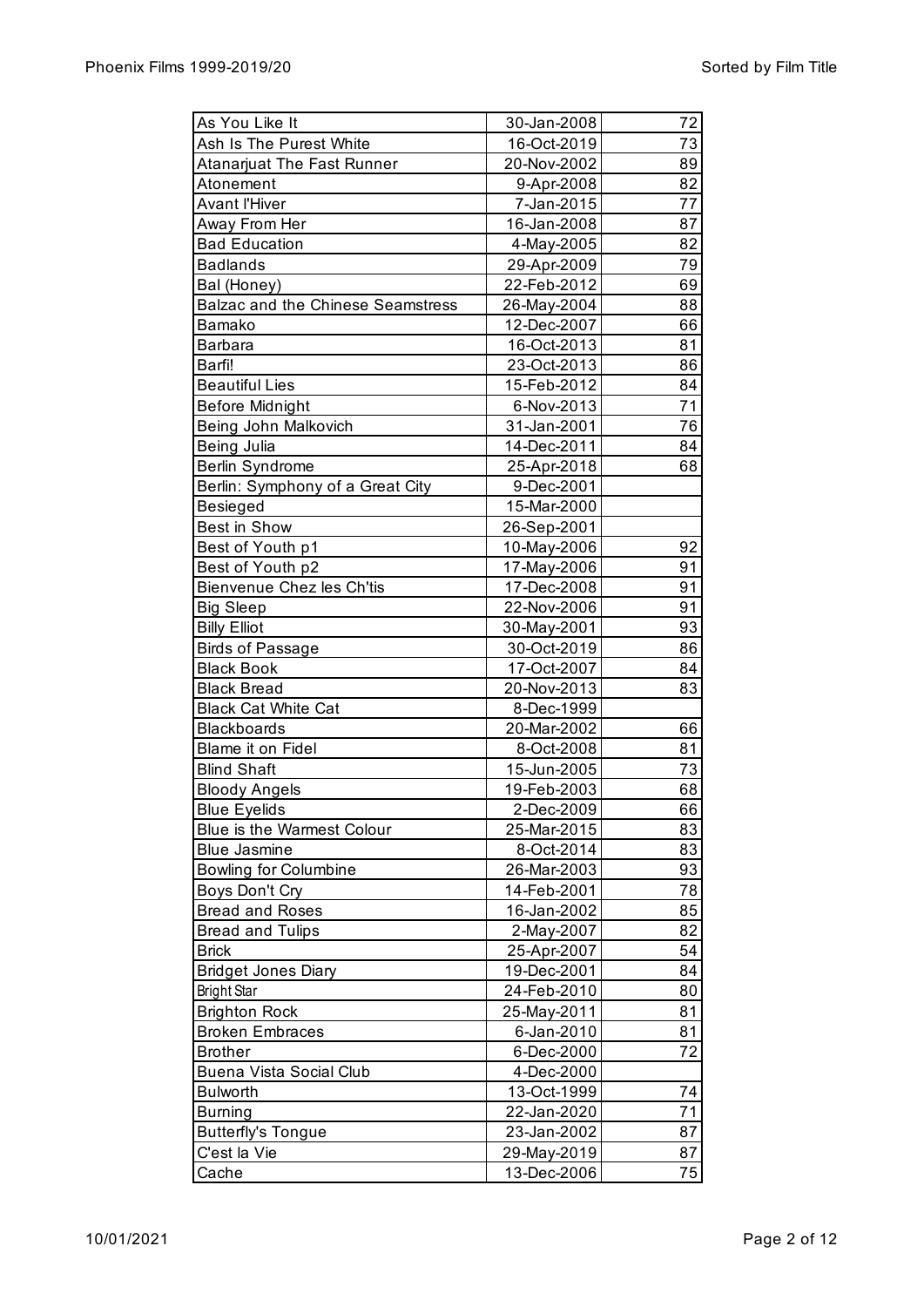| Caesar Must Die                 | 7-May-2014  | 86 |
|---------------------------------|-------------|----|
| Café Society                    | 7-Jun-2017  | 80 |
| Calvary                         | 25-Sep-2014 | 87 |
| Capernaum                       | 27-Nov-2019 | 95 |
| Celebrity                       | 23-Feb-2000 |    |
| <b>Central Station</b>          | 20-Oct-1999 | 88 |
| Charlie's Country               | 7-Oct-2015  | 83 |
| Cherry Blossoms                 | 20-Jan-2010 | 89 |
| Chevalier                       | 22-Mar-2017 | 50 |
| Chicago                         | 17-Dec-2003 | 85 |
| Chocolat                        | 9-Dec-2001  |    |
| Christy Malrys Own Double Entry | 10-Mar-2004 | 61 |
| Cinemania                       | 14-Dec-2004 | 60 |
| Clash                           | 29-Nov-2017 | 82 |
| Cleo de 5 a 7                   | 23-Mar-2011 | 67 |
| <b>Closely Observed Trains</b>  | 21-Nov-2001 | 88 |
| Clouds of Sils Maria            | 13-Jan-2016 | 64 |
| Code Unkown                     | 5-Jun-2002  | 68 |
| Cold War                        | 9-Jan-2019  | 88 |
| Colette                         | 23-Oct-2019 | 87 |
| Comme Ton Pere                  | 10-Feb-2010 | 76 |
| Consequences of Love            | 19-Oct-2005 | 73 |
| <b>Constant Gardener</b>        | 24-May-2006 | 92 |
| Conte d'Automne                 | 31-May-2000 |    |
| Cool and Crazy                  | 16-Oct-2002 | 87 |
| Couscous                        | 22-Apr-2009 | 71 |
| Cozy Dens                       | 12-Nov-2003 | 87 |
| Cycling with Moliere            | 4-Mar-2015  | 82 |
| Daddie Nostalgie                | 3-Nov-1999  | 75 |
| Dancer                          | 15-Nov-2017 | 92 |
| Dancer in the Dark              | 28-Feb-2001 | 76 |
| Dans la Maison                  | 5-Feb-2014  | 78 |
| Dark Horse                      | 24-Feb-2016 | 91 |
|                                 |             | 93 |
| Departures                      | 14-Mar-2012 | 83 |
| Dheepan                         | 15-Mar-2017 |    |
| Dialogue avec mon Jardinier     | 12-May-2010 | 92 |
| Diplomacy                       | 22-Feb-2017 | 88 |
| Diplomacy                       | 26-Oct-2015 | 84 |
| Disobedience                    | 9-Oct-2019  | 81 |
| District 9                      | 12-Jan-2011 | 76 |
| Divided We Fall                 | 29-Jan-2003 | 89 |
| Dogville                        | 5-May-2004  | 89 |
| Downfall                        | 26-Oct-2005 | 93 |
| Earth                           | 28-Mar-2001 | 87 |
| Earth                           | 18-Mar-2009 | 86 |
| East is East                    | 24-May-2000 |    |
| <b>Eighth Grade</b>             | 6-Nov-2019  | 78 |
| El Baño del Papa                | 14-Jan-2009 | 77 |
| El Violin                       | 10-Dec-2008 | 80 |
| Elephant                        | 6-Oct-2004  | 55 |
| Elizabeth                       | 29-Sep-1999 | 87 |
| Elling                          | 18-Feb-2004 | 88 |
| <b>Embrace of the Serpent</b>   | 3-May-2017  | 82 |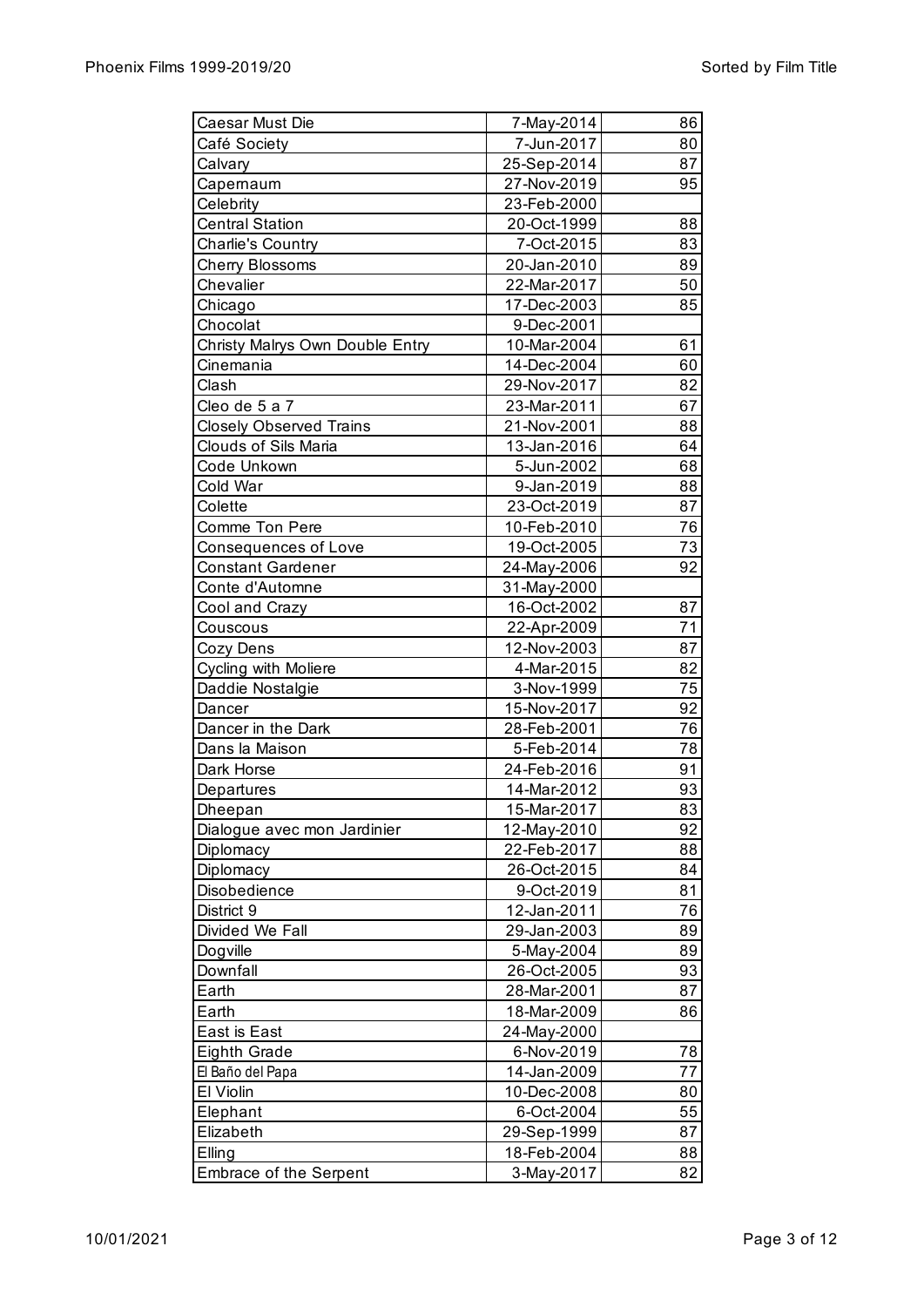| <b>Emily's Dance</b>       | 30-May-2001 | 77 |
|----------------------------|-------------|----|
| <b>Emma's Bliss</b>        | 18-Nov-2009 | 84 |
| <b>Empties</b>             | 25-Nov-2009 | 86 |
| <b>Esma's Secret</b>       | 13-Feb-2008 | 81 |
| Eternity and a Day         | 22-Mar-2000 |    |
| Etre et Avoir              | 5-Nov-2003  | 91 |
| Eva Wants to Sleep         | 13-Nov-2013 | 69 |
| Evelyn                     | 11-Mar-2020 | 82 |
| Even the Rain              | 12-Dec-2012 | 91 |
| Eyes Wide Shut             | 26-Jan-2000 |    |
| <b>Faithless</b>           | 6-Mar-2002  | 80 |
| Far from the Madding Crowd | 28-Oct-2015 | 87 |
| <b>Fateless</b>            | 24-Jan-2007 | 85 |
| Fenix 11.23                | 19-Feb-2014 | 89 |
| Festen                     | 10-Nov-1999 | 78 |
| Fezeka's Voice             | 14-Nov-2012 | 92 |
| Filmworker                 | 14-Nov-2018 | 71 |
| <b>Finding Neverland</b>   | 25-Jun-2005 | 86 |
| Fire                       |             | 78 |
| Flame and Citron           | 20-Feb-2002 | 79 |
|                            | 30-Sep-2009 |    |
| Flight of the Red Balloon  | 28-Jan-2009 | 45 |
| <b>Four Minutes</b>        | 11-Mar-2009 | 91 |
| Frantz                     | 11-Oct-2017 | 89 |
| French Film                | 15-Dec-2010 | 86 |
| Gainsbourg                 | 16-Feb-2011 | 72 |
| Girl with a Pearl Earring  | 19-Jan-2005 | 88 |
| Girlhood                   | 3-May-2016  | 80 |
| <b>Gods and Monsters</b>   | 9-Feb-2000  |    |
| Good Night and Good Luck   | 4-Oct-2006  | 86 |
| Goodbye, Lenin!            | 31-Mar-2004 | 86 |
| <b>Gosford Park</b>        | 2-Oct-2002  | 85 |
| Graduation                 | 18-Oct-2017 | 77 |
| Grandma                    | 18-May-2016 | 81 |
| Grizzly Man                | 17-Jan-2007 | 74 |
| <b>Hail Caesar</b>         | 2-Nov-2016  | 76 |
| Happiness                  | 27-Oct-1999 | 60 |
| <b>Happy End</b>           | 20-Feb-2019 | 75 |
| Happy-Go-Lucky             | 15-Oct-2008 | 75 |
| Harishchandrachi Factory   | 13-Oct-2010 | 84 |
| Harmonium                  | 23-May-2018 | 78 |
| Hilary and Jackie          | 19-Jan-2000 |    |
| <b>Hotel Salvation</b>     | 6-Jun-2018  | 76 |
| How I Ended This Summer    | 29-Feb-2012 | 75 |
| Hukkle                     | 31-May-2006 | 70 |
| Hunt for the Wilderpeople  | 24-May-2017 | 94 |
| I am Love                  | 18-May-2011 | 73 |
| I am Not a Witch           | 3-Apr-2019  | 70 |
| I Got Life                 | 19-Dec-2018 | 84 |
| I Wish                     | 12-Mar-2014 | 76 |
| I, Daniel Blake            | 11-Jan-2017 | 95 |
| I've Loved You So Long     | 11-Nov-2009 | 89 |
| Ida                        | 18-Mar-2015 | 85 |
| If                         | 4-Dec-2002  | 85 |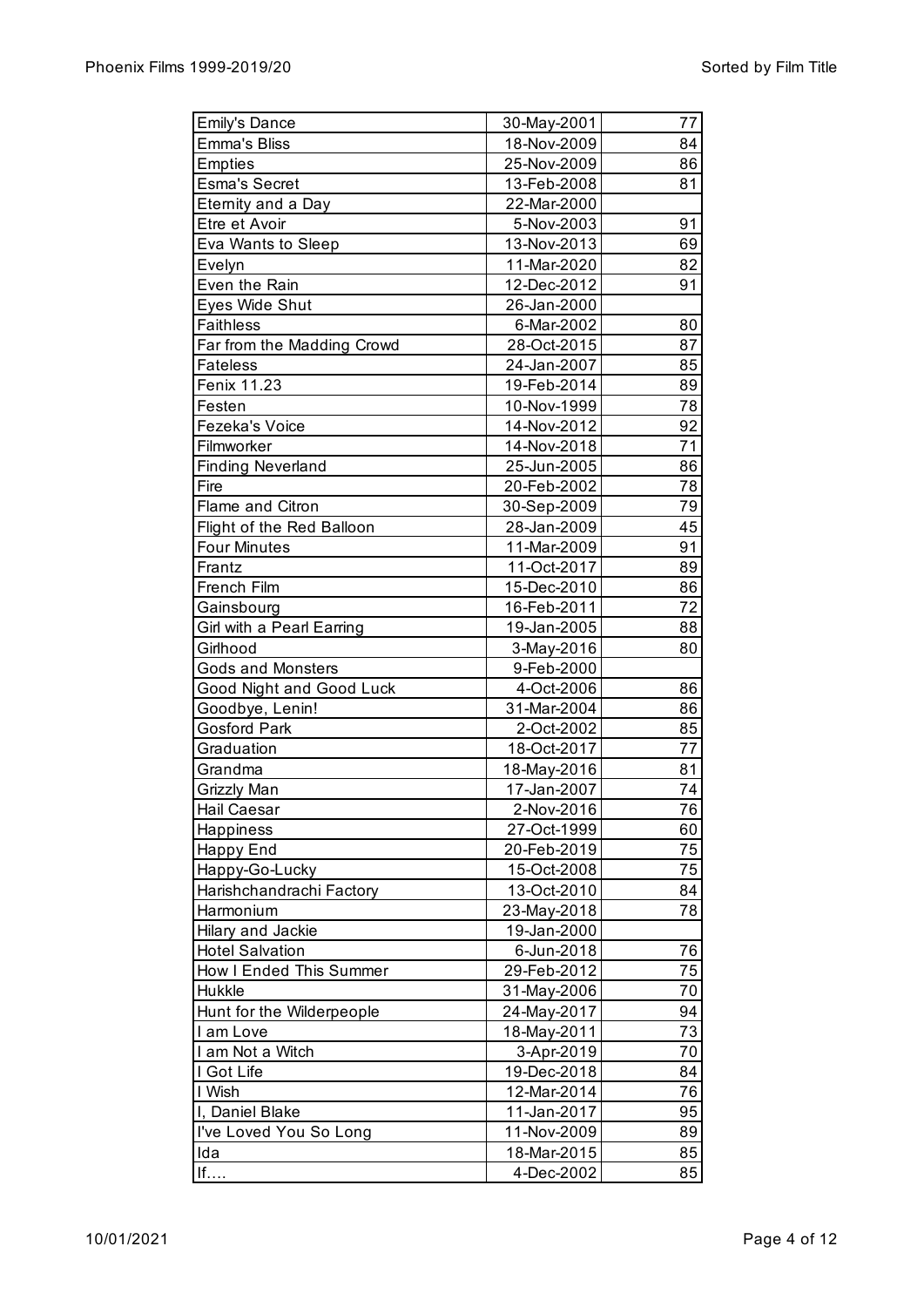| Ignorant Fairies               | 28-Jan-2004 | 80              |
|--------------------------------|-------------|-----------------|
| Il Postino                     | 9-Dec-2001  |                 |
| Ilo Ilo                        | 22-Oct-2014 | 80              |
| In a Better World              | 8-Feb-2012  | 91              |
| In Between                     | 17-Oct-2018 | 86              |
| In Bloom                       | 18-Feb-2015 | 68              |
| In Darkness                    | 30-Jan-2013 | 92              |
| In the Bedroom                 | 12-Feb-2003 | 82              |
| In the Fade                    | 10-Oct-2018 | 89              |
| In the Mood for Love           | 16-May-2001 | 71              |
| In This World                  | 17-Mar-2004 | 81              |
| Incendies                      | 26-Oct-2011 | 92              |
| Indigenes                      | 20-Feb-2008 | 89              |
| <b>Infernal Affairs</b>        | 3-Nov-2004  | 79              |
| Innocents                      | 31-Jan-2007 | 74              |
| Inside Lleweyn Davis           | 21-May-2014 | 82              |
| Insyriated                     | 23-Jan-2019 | 91              |
| Into Great Silence             | 12-Mar-2008 | $\overline{71}$ |
| Into the Arms of Strangers     | 13-Feb-2002 | 93              |
| Iris                           | 22-Jan-2003 | 86              |
| It's Only the End of the World | 9-May-2018  | 69              |
| Italian for Beginners          | 12-Mar-2003 | 84              |
| Jimmy's Hall                   | 12-Nov-2014 | 88              |
| Jindabyne                      | 10-Oct-2007 | 83              |
| Journey's End                  | 7-Nov-2018  | 93              |
| Joyeux Noel                    | 3-Dec-2014  | 84              |
| Julieta                        | 8-Mar-2017  | 86              |
| Junebug                        | 6-Dec-2006  | 75              |
| Katyn                          | 27-Jan-2010 | 83              |
| Kekexili Mountain Patrol       | 5-Dec-2007  | 85              |
| Kings and Queen                | 1-Mar-2006  | 66              |
| Kitchen Stories                | 20-Oct-2004 | 82              |
| Kontroll                       | 21-Nov-2005 | 68              |
| L'Armee des Ombres             | 16-May-2007 | 85              |
| L'enfant                       | 28-Feb-2007 | 78              |
| L'enfer                        | 25-Oct-2006 | 83              |
| La Classe de Neige             | 17-Nov-1999 | 69              |
| La French                      | 14-Oct-2015 | 84              |
| La Salaire de la peur          | 24-Nov-2004 | 87              |
| La Trilogie: Apres la vie      | 27-Oct-2004 | 73              |
| La Trilogie: Cavale            | 28-Apr-2004 | 69              |
| La Trilogie: Un couple epatant | 29-Sep-2004 | 72              |
| La Vie en Rose                 | 31-Oct-2007 | 84              |
| La Vie Revee des Anges         | 6-Oct-1999  | 79              |
| La Ville est Tranquille        | 9-Oct-2002  | 82              |
| La Vita e Bella                | 2-Feb-2000  |                 |
| Lady in the Van                | 16-Dec-2016 | 88              |
| Lady Macbeth                   | 14-Mar-2018 | 77              |
| Laissez-Passez                 | 26-Jan-2005 | 81              |
| Lantana                        | 1-Oct-2003  | 87              |
| Last Orders                    | 29-May-2002 | 80              |
| Last Resort                    | 5-Dec-2001  | 77              |
| Lawrence of Arabia             | 14-Feb-2015 | 96              |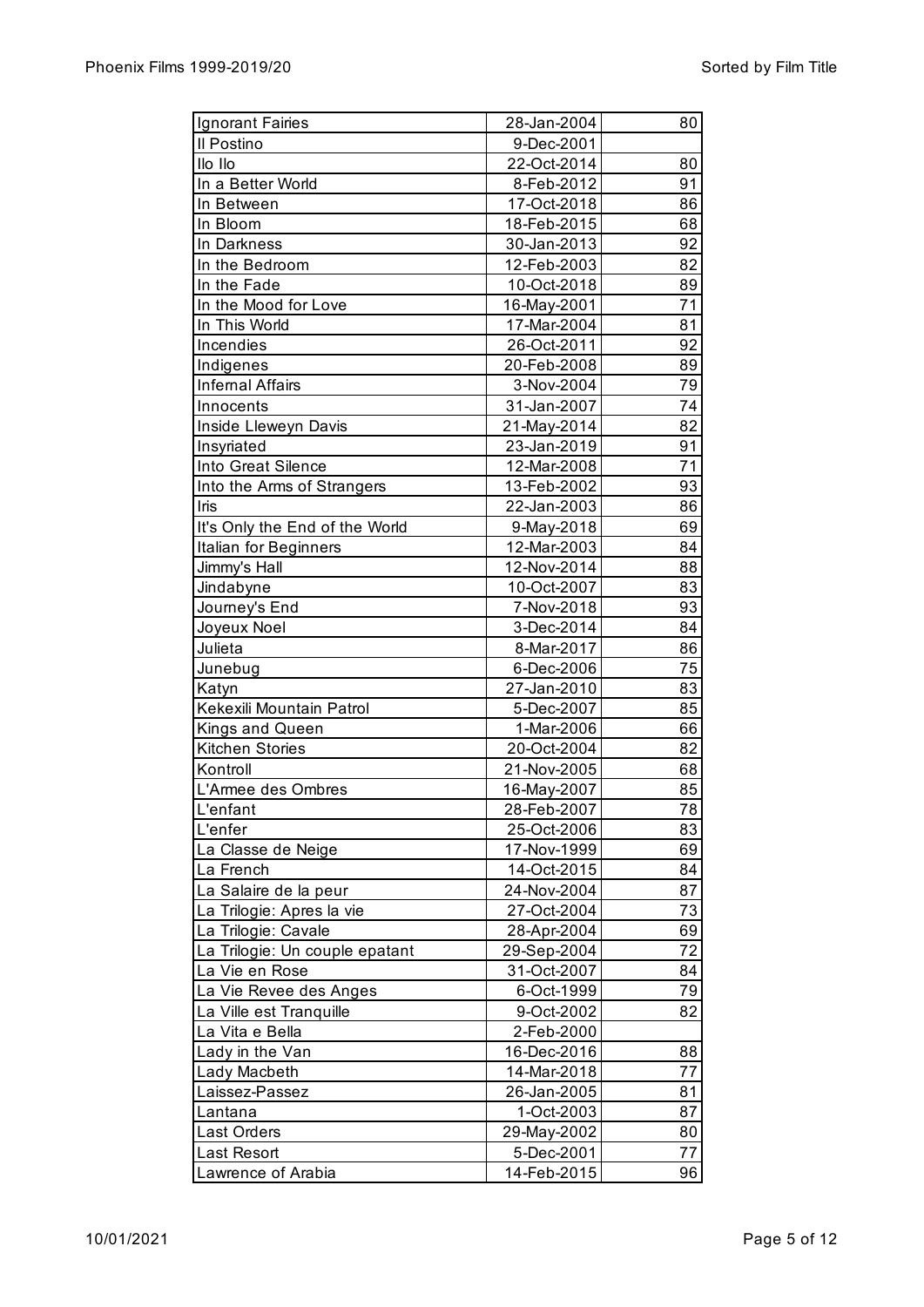| Le Fils                        | 3-Mar-2004                | 68       |
|--------------------------------|---------------------------|----------|
| Le Gout des Autres             | 10-Oct-2001               | 79       |
| Le Grand Voyage                | 21-Feb-2007               | 84       |
| Le Havre                       | 7-Nov-2012                | 83       |
| Le Herisson                    | 15-May-2013               | 91       |
| Le Retour Du Heros             | 18-Dec-2019               | 84       |
| Leaning into the Wind          | 13-Feb-2019               | 77       |
| Leave No Trace                 | 8-Jan-2020                | 89       |
| Lebanon                        | 8-Dec-2010                | 83       |
| Lemon Tree                     | 21-Oct-2009               | 89       |
| Les Convoyeurs Attendent       | 1-Nov-2000                | 79       |
| Les Diaboliques                | 7-Mar-2012                | 88       |
| Les Egares                     | 10-Oct-2006               | 77       |
| Les Femmes du 6em Etage        | 19-Dec-2013               | 89       |
| Les Plages d'Agnes             | 17-Mar-2010               | 81       |
| Leviathan                      | 4-Nov-2015                | 79       |
| Life Above All                 | 30-Nov-2011               | 92       |
| Life is a Miracle              | 14-Dec-2005               | 68       |
| Like Father Like Son           | 13-May-2015               | 87       |
| Lilting                        | 11-Mar-2015               | 80       |
| Little Box of Sweets           | 3-Feb-2010                | 80       |
| Little Miss Sunshine           | 24-Oct-2007               | 86       |
| <b>Little Otik</b>             | 13-Nov-2002               | 70       |
| <b>Little Voice</b>            | 22-Sep-1999               |          |
| Live and Become                | 7-Feb-2007                | 87       |
| Locke                          | 1-Oct-2014                | 89       |
| London River                   | 26-Jan-2011               | 87       |
| Looking for Eric               | 14-Oct-2009               | 86       |
| Lore                           | 29-Jan-2014               | 81       |
| Los Angeles plays itself       | 15-Feb-2006               | 62       |
| Los Olvidados                  | 27-Feb-2008               | 74       |
| Lost in Translation            | 2-Jun-2004                | 76       |
| Loveless                       | 28-Nov-2018               | 82       |
| Lovers of the Arctic Circle    | 14-Mar-2001               | 84       |
| Loves Labours Lost             | 20-Dec-2000               | 82       |
| Macario                        | 2-Nov-2015                | 84       |
|                                |                           | 88       |
| Machuca<br>Magnolia            | 7-Dec-2005<br>22-Nov-2000 | 68       |
| Manderlay                      | 1-Nov-2006                | 78       |
| Mao's Last Dancer              | 28-Sep-2011               | 86       |
| Margin Call                    | 24-Oct-2012               | 85       |
| Maria full of Grace            | 18-Jan-2006               | 88       |
| Mark of an Angel               |                           | 80       |
| Marshland                      | 28-Apr-2010               |          |
|                                | 20-Jan-2016               | 89<br>85 |
| Mary and Max                   | 16-Nov-2011               |          |
| Me and Earl and the Dying Girl | 9-Mar-2016                | 86       |
| Melancholia                    | 25-Apr-2012               | 67       |
| Memento                        | 17-Oct-2001               | 72       |
| Merchant of Venice             | 11-Jan-2006               | 91       |
| Midnight in Paris              | 2-May-2012                | 89       |
| Miss Julie                     | 31-Oct-2001               | 76       |
| Monsieur Lazhar                | 10-Oct-2012               | 93       |
| Monsoon Wedding                | 15-May-2002               | 88       |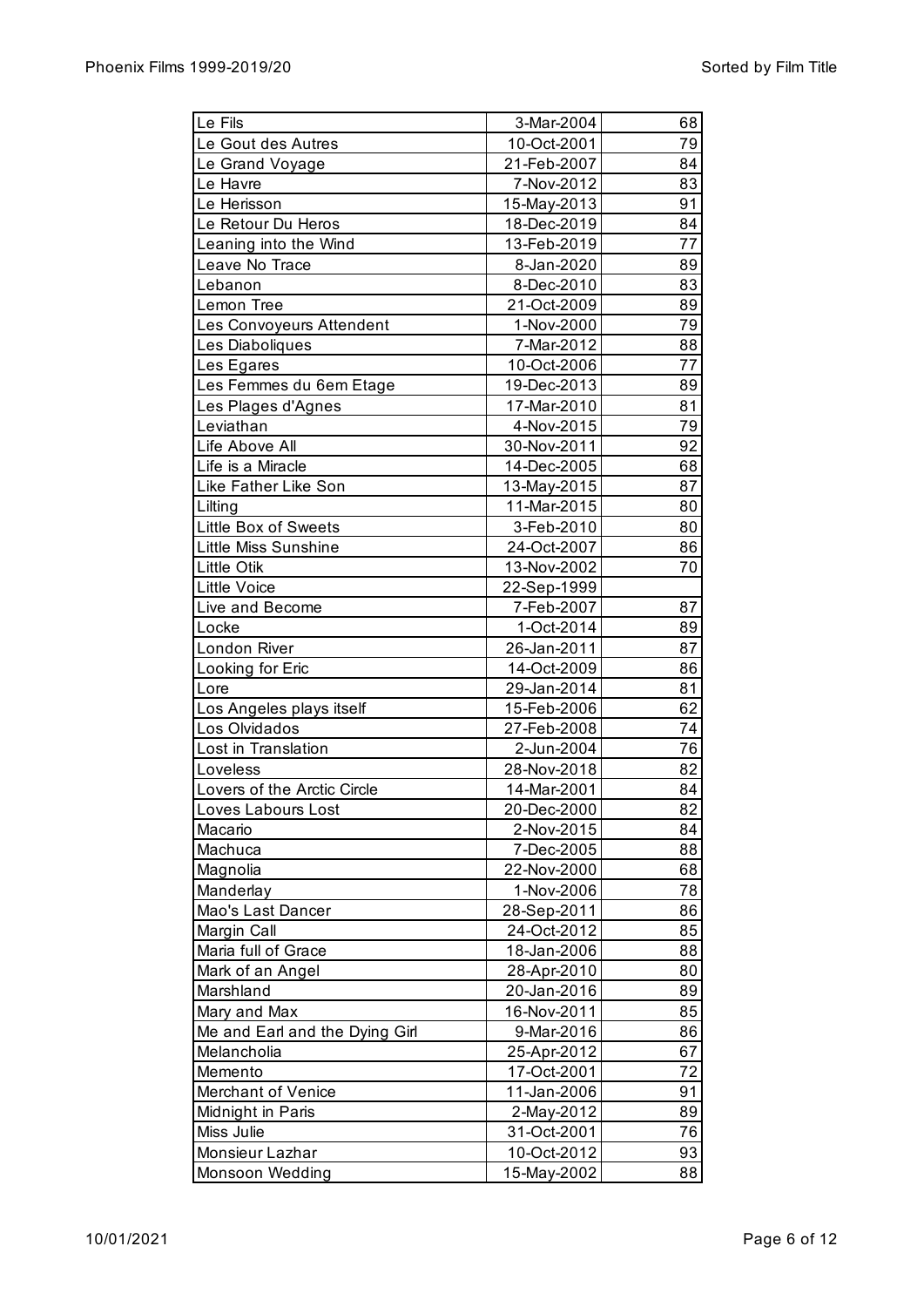| Moolaade                       | 22-Feb-2006 | 84 |
|--------------------------------|-------------|----|
| Morris: A Life with Bells On   | 9-Mar-2011  | 87 |
| Mostly Martha                  | 19-Nov-2003 | 88 |
| Mother                         | 7-Dec-2011  | 79 |
| <b>Mountains May Depart</b>    | 31-Oct-2018 | 77 |
| Mr Turner                      | 22-Apr-2015 | 84 |
| Much Ado About Nothing         | 19-Mar-2014 | 81 |
| <b>Mullholland Drive</b>       | 8-May-2002  | 73 |
| Mustang                        | 30-Nov-2016 | 89 |
| My Blind Date with Life        | 27-Feb-2019 | 86 |
| My Dog Tulip                   | 1-Feb-2012  | 75 |
| My Life as a Courgette         | 6-Dec-2017  | 82 |
| My Summer of Love              | 18-May-2005 | 78 |
| <b>Mystery Road</b>            | 1-Jun-2016  | 81 |
| Never Let Me Go                | 11-May-2011 | 81 |
| Night of Silence               | 26-Feb-2014 | 69 |
| Night of the Hunter            | 1-Mar-2000  |    |
| Nights of Cabiria              | 17-May-2000 |    |
| Nine Queens                    | 22-Oct-2003 | 82 |
| No                             | 11-Dec-2013 | 82 |
| No Mans Land                   | 11-Dec-2002 | 90 |
| Not One Less                   | 21-Feb-2001 | 84 |
| Notting Hill                   | 15-Dec-1999 |    |
| O Brother, Where Art Thou?     | 24-Sep-2002 |    |
| Of Gods and Men                | 5-Oct-2011  | 84 |
| Of Horses and Men              | 4-Feb-2015  | 74 |
| Of Time and the City           | 9-Dec-2009  | 75 |
| Officers' Ward                 | 26-Feb-2003 | 92 |
| Omar                           | 25-Feb-2015 | 88 |
| Once                           | 5-Nov-2008  | 78 |
| Once Upon a Time in Anatolia   | 28-Nov-2012 | 71 |
| Oranges and Sunshine           | 12-Oct-2011 | 91 |
| Osama                          | 16-Mar-2005 | 85 |
| OSS 117 - Cairo, Nest of Spies | 19-Dec-2012 | 74 |
| Our Little Sister              | 26-Oct-2016 | 84 |
| Our Man in Havana              | 20-Feb-2013 | 89 |
| Pain and Glory                 | 26-Feb-2020 | 87 |
| Pan's Labyrinth                | 9-Jan-2008  | 87 |
| Paradise Now                   | 15-Nov-2006 | 84 |
| Pather Panchali                | 5-Mar-2003  | 87 |
| <b>Pauline and Paulette</b>    | 30-Oct-2002 | 79 |
| Pelo Malo                      | 11-May-2016 | 70 |
| Persepolis                     | 22-Oct-2008 | 87 |
| Phoenix                        | 27-Jan-2016 | 82 |
| Pickpocket                     | 8-Mar-2006  | 67 |
| Pierrepoint                    | 8-Nov-2006  | 86 |
| Poetry                         | 13-Feb-2013 | 78 |
| Pomegranates and Myrrh         | 18-Apr-2012 | 78 |
| Potiche                        | 19-Oct-2011 | 80 |
| Poupees Russe                  | 30-May-2007 | 72 |
| Pride                          | 9-Dec-2015  | 93 |
| Queen and Country              | 6-Jan-2016  | 85 |
| Queen of Katwe                 | 2-May-2018  | 91 |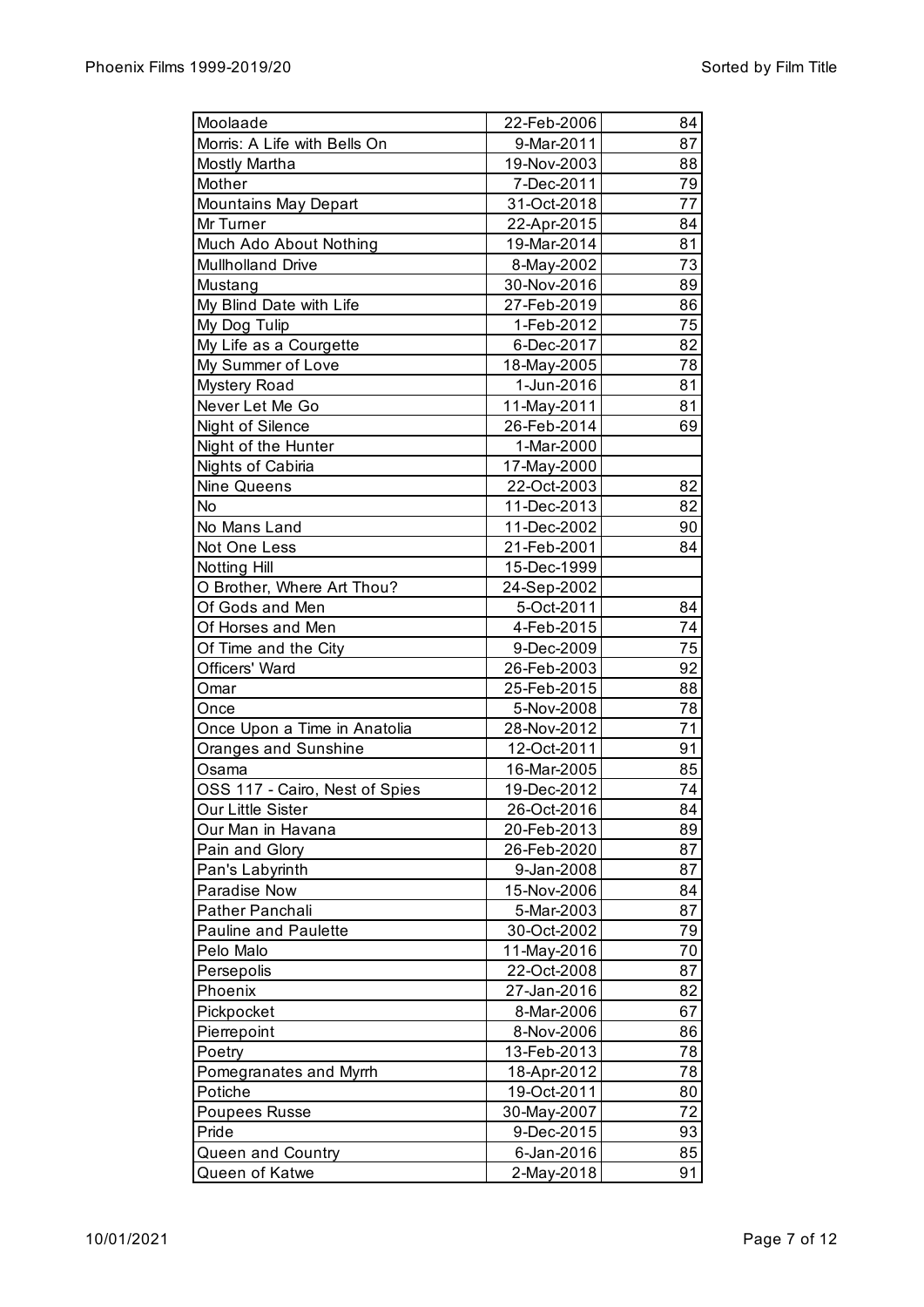| Rams                           | 23-Nov-2016 | 83 |
|--------------------------------|-------------|----|
| Rashomon                       | 11-Feb-2004 | 76 |
| Rebellion                      | 30-Apr-2014 | 85 |
| Red Road                       | 7-May-2008  | 65 |
| Redoubtable                    | 16-Jan-2019 | 73 |
| Rififi                         | 3-Mar-2010  | 87 |
| <b>Rivers and Tides</b>        | 12-May-2004 | 84 |
| Rosenstrasse                   | 8-Dec-2004  | 90 |
| Rosetta                        | 13-Dec-2000 | 65 |
| Run Lola Run                   | 15-Nov-2000 | 75 |
| Russian Ark                    | 29-Oct-2003 | 71 |
| Samba                          | 30-Sep-2015 | 84 |
| Sammy Going South              | 17-Nov-2010 | 81 |
| Samsara                        | 4-Nov-2013  | 91 |
| Samson and Delilah             | 23-Feb-2011 | 73 |
| Sarah's Key                    | 25-Jan-2012 | 92 |
| Seach'd                        | 19-Nov-2008 | 83 |
| Secret Sharer                  | 15-Oct-2014 | 67 |
| Seducing Dr Lewis              | 20-Dec-2006 | 82 |
| Selma                          | 5-May-2015  | 96 |
| Senna                          | 9-Nov-2011  | 90 |
| Seraphine                      | 29-Sep-2010 | 84 |
| <b>Shadow Dancer</b>           | 9-Jan-2013  | 83 |
| Shadows                        | 16-Feb-2005 | 53 |
| Shakespeare in Love            | 3-May-2000  |    |
| Shoplifters                    | 13-Mar-2019 | 87 |
| Sideways                       | 12-Oct-2005 | 82 |
| Silent Light                   | 4-Mar-2009  | 66 |
| Since Otar Left                | 2-Feb-2005  | 83 |
| <b>Sing Street</b>             | 9-May-2017  | 93 |
| Slogans                        | 23-Oct-2002 | 81 |
| Slumdog Millionaire            | 6-May-2009  | 90 |
| Smiles of a Summer Night       | 30-Jan-2019 | 76 |
| Snow Flower and the Secret Fan | 17-Oct-2012 | 76 |
| Snows of Kilimanjaro           | 16-Jan-2013 | 88 |
| Son of Rambow                  | 26-Nov-2008 | 79 |
| Son of Saul                    | 25-Jan-2017 | 85 |
| Spring, Summer, Autumn, Winter | 9-Feb-2005  | 87 |
| <b>Stations of the Cross</b>   | 25-Nov-2015 | 81 |
| Still Life                     | 21-Oct-2015 | 86 |
| Still Walking                  | 16-Mar-2011 | 78 |
| <b>Strangers</b>               | 4-Feb-2009  | 79 |
| Styx                           | 11-Dec-2019 | 86 |
| Submarine                      | 18-Jan-2012 | 76 |
| Suite Francaise                | 27-May-2015 | 84 |
| Sunset Boulevard               | 10-Dec-2003 | 82 |
| Sunshine                       | 21-Mar-2001 | 87 |
| <b>Suzhou River</b>            | 14-Nov-2001 | 67 |
| <b>Sweet Sixteen</b>           | 19-Mar-2003 | 75 |
| Tangerines                     | 12-Oct-2016 | 90 |
| Tanna                          | 17-Jan-2018 | 88 |
| <b>Taxi Tehran</b>             | 7-Dec-2016  | 71 |
| Tea with Mussolini             | 24-Jan-2001 | 90 |
|                                |             |    |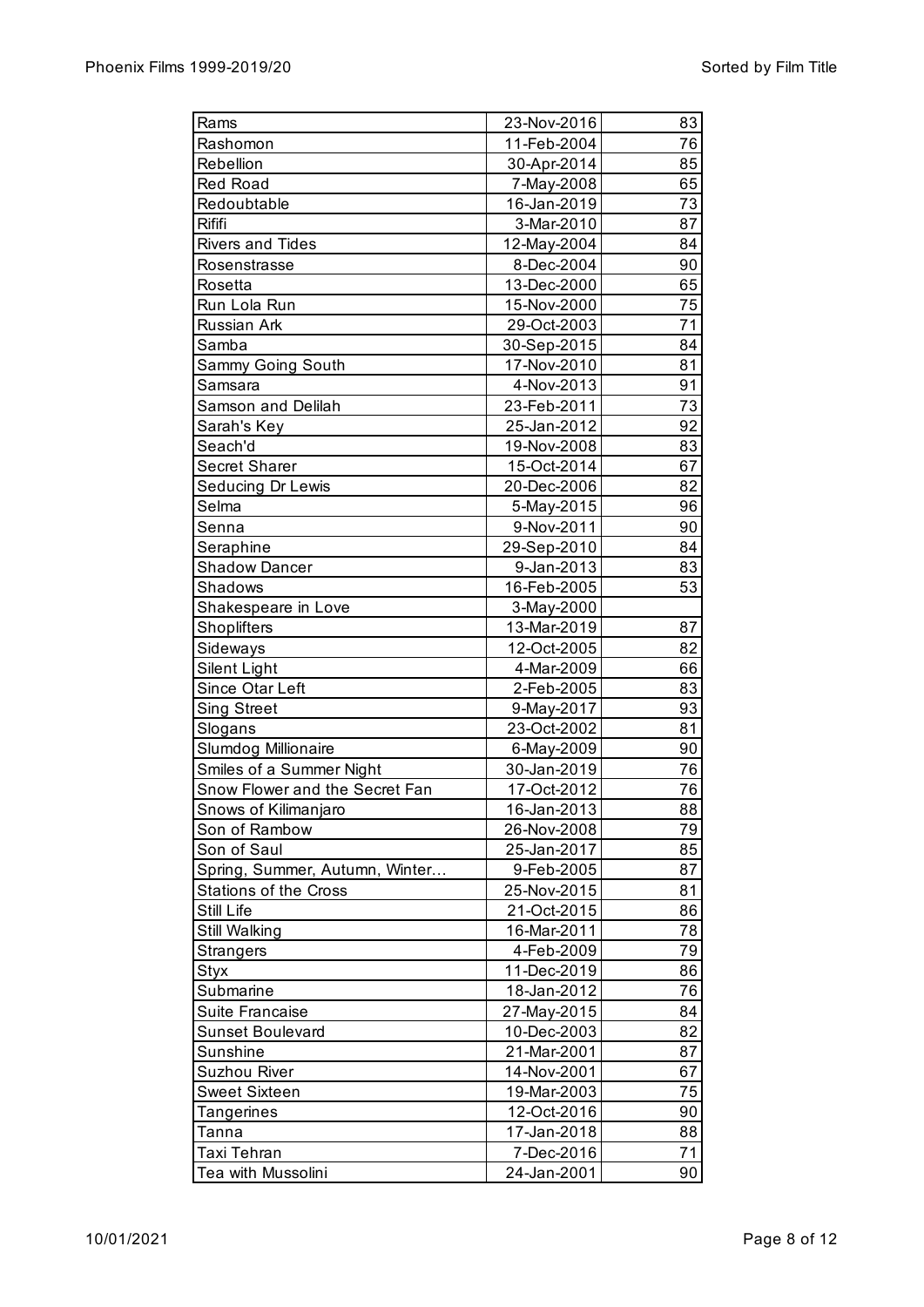| Tell No One                        | 21-Nov-2007 | 82 |
|------------------------------------|-------------|----|
| <b>Ten Canoes</b>                  | 23-Jan-2008 | 75 |
| Tetro                              | 27-Oct-2010 | 81 |
| The 100-Year Old Man               | 29-Oct-2014 | 88 |
| The Act of Killing                 | 3-Nov-2014  | 77 |
| The Angels' Share                  | 31-Oct-2012 | 90 |
| The Apple                          | 16-Feb-2000 |    |
| The Artist                         | 26-Oct-2012 | 91 |
| The Assassin                       | 9-Nov-2016  | 65 |
| The Ballroom                       | 2-Nov-2011  | 72 |
| The Band's Visit                   | 29-Oct-2008 | 77 |
| The Banishment                     | 21-Jan-2009 | 80 |
| The Barbarian Invasions            | 13-Oct-2004 | 91 |
| The Basque Ball Skin Against Stone | 10-Nov-2004 | 66 |
| The Big City                       | 5-Mar-2014  | 81 |
| The Boss of It All                 | 18-Feb-2009 | 65 |
| The Breadwinner                    | 12-Dec-2018 | 85 |
|                                    |             | 89 |
| The Castle                         | 6-Nov-2002  |    |
| The Chambermaid                    | 12-Feb-2020 | 67 |
| The Chorus                         | 21-Dec-2005 | 89 |
| The Class                          | 7-Oct-2009  | 82 |
| The Closet                         | 18-Dec-2002 | 91 |
| The Concert                        | 1-Dec-2010  | 91 |
| The Conformist                     | 25-Feb-2009 | 72 |
| <b>The Counterfeiters</b>          | 1-Oct-2008  | 89 |
| The Dancer Upstairs                | 8-Oct-2003  | 80 |
| The Daughter                       | 26-Apr-2017 | 81 |
| The Deep                           | 9-Oct-2013  | 83 |
| The Devils Backbone                | 5-Feb-2003  | 79 |
| The Dish                           | 27-Feb-2002 | 90 |
| The Eagle Huntress                 | 7-Mar-2018  | 93 |
| The Edge of Heaven                 | 12-Nov-2008 | 84 |
| The Edukators                      | 25-Jan-2006 | 82 |
| The Exterminating Angel            | 1-Nov-2017  | 62 |
| The Eye of the Storm               | 2-Oct-2013  | 77 |
| The Fireman's Ball                 | 21-Nov-2012 | 64 |
| The Girl on the Bridge             | 6-Jun-2001  | 83 |
| The Girl on the Train              | 3-Nov-2010  | 75 |
| The Golden Bowl                    | 3-Oct-2001  | 78 |
| The Golden Dream                   | 14-Jan-2015 | 83 |
| The Great Beauty                   | 20-May-2015 | 77 |
| The Guard                          | 23-Jan-2013 | 85 |
| The Guernica Children              | 3-Dec-2008  | 91 |
| The Heiresses                      | 5-Jun-2019  | 70 |
| The History Boys                   | 7-Mar-2007  | 93 |
| The House by the Sea               | 2-Oct-2019  | 78 |
| The Hunt                           | 30-Oct-2013 | 93 |
| The Idiots                         | 8-Mar-2000  |    |
| The Illusionist                    | 19-Jan-2011 | 84 |
| The Intouchables                   | 25-Sep-2013 | 98 |
| The Intouchables                   | 27-Feb-2013 | 97 |
| The Intouchables                   | 25-Sep-2019 | 98 |
| The Kid with a Bike                | 24-Apr-2013 | 82 |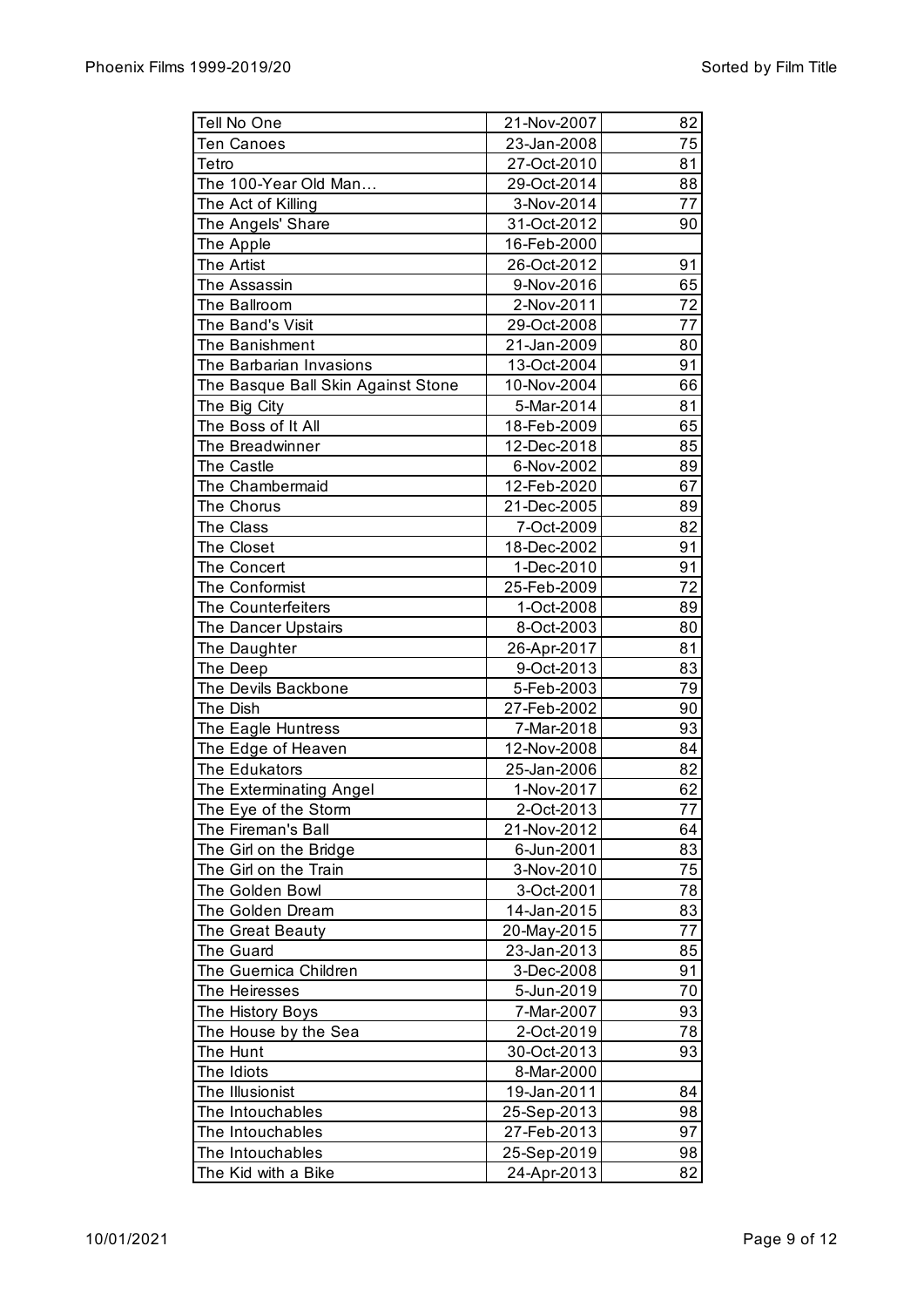| The Kite Runner                         | 23-Apr-2008                | 93 |
|-----------------------------------------|----------------------------|----|
| The Last Mitterand                      | 9-Nov-2005                 | 82 |
| The Last Picture Show                   | 4-Mar-2020                 | 86 |
| The Last Projectionist                  | 29-Oct-2012                | 81 |
| The Lesson                              | 31-May-2017                | 77 |
| The Lives of Others                     | 5-Mar-2008                 | 97 |
| The Lizard                              | 16-Nov-2005                | 81 |
| The Lobster                             | 25-May-2016                | 68 |
| The Lunchbox                            | 21-Jan-2015                | 87 |
| The Man Who Wasn't There                | 13-Mar-2002                | 82 |
| The Midwife                             | 18-Apr-2018                | 80 |
| The Motorcycle Diaries                  | 5-Oct-2005                 | 94 |
| The Nile Hilton Incident                | 1-May-2019                 | 83 |
| The Olive Tree                          | 4-Oct-2017                 | 89 |
| The Orphanage                           | 7-Jan-2009                 | 72 |
| The Other Side of Hope                  | 21-Feb-2018                | 82 |
| The Page Turner                         | 16-Apr-2008                | 84 |
| The Painted Veil                        | 7-Nov-2007                 | 88 |
|                                         |                            | 85 |
| The Party<br>The Past                   | 16-May-2018<br>11-Feb-2015 | 85 |
| The Pianist                             |                            | 94 |
|                                         | 15-Oct-2003                |    |
| <b>The President</b>                    | 18-Nov-2015                | 85 |
| The Princess of Montpensier             | 23-Nov-2011                | 75 |
| The Promise                             | 24-Jan-2018                | 88 |
| The Queen                               | 23-May-2007                | 89 |
| The Quiet American                      | 21-Jan-2004                | 90 |
| The Railway Man                         | 14-May-2014                | 88 |
| The Reader                              | 4-Nov-2009                 | 88 |
| The Return                              | 23-Feb-2005                | 84 |
| The Rider                               | 6-Feb-2019                 | 83 |
| The Rocket                              | 10-Dec-2014                | 84 |
| The Salesman                            | 10-Jan-2018                | 86 |
| The Salt of the Earth                   | 11-Nov-2015                | 94 |
| The Sea Inside                          | 23-Nov-2005                | 96 |
| The Second Mother                       | 18-Jan-2017                | 85 |
| The Secret in Their Eyes                | 2-Feb-2011                 | 93 |
| The Selfish Giant                       | 26-Nov-2014                | 85 |
| The Shepherd                            | 28-Feb-2018                | 81 |
| The Shop Around the Corner              | 9-May-2012                 | 84 |
| The Sons Room                           | 30-Oct-2002                | 83 |
| The Soul Keeper                         | 8-Feb-2006                 | 83 |
| The Source                              | 6-Mar-2013                 | 84 |
| The Square                              | 13-Jun-2018                | 76 |
| The Story of the Weeping Camel          | 22-Jun-2005                | 87 |
| The Straight Story                      | 7-Jun-2000                 |    |
| The Talented Mr Ripley                  | 9-May-2001                 | 85 |
| The Terrorist                           | 21-Dec-2001                |    |
| The Three Burials of Melquiades Estrada | 11-Oct-2006                | 88 |
| The Tichborne Claimant                  | 28-Mar-2001                | 78 |
| The Tree of Life                        | 11-Jan-2012                | 60 |
| The Tribe                               | 17-Feb-2016                | 69 |
| The Turin Horse                         | 13-Mar-2013                | 58 |
| The Twilight Samurai                    | 1-Jun-2005                 | 92 |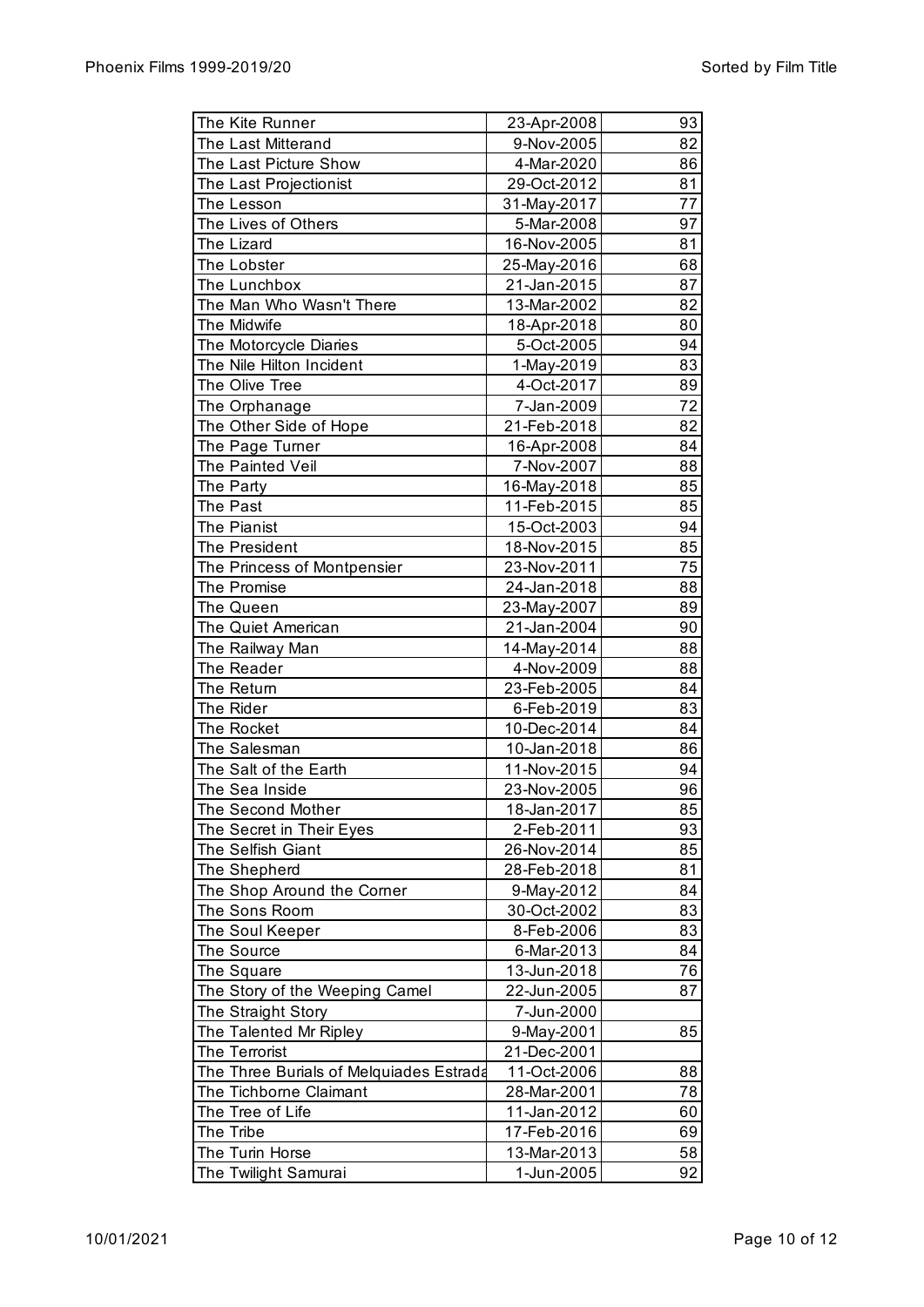| The Visitor                             | 11-Feb-2009 | 88 |
|-----------------------------------------|-------------|----|
| The Warrior                             | 24-Mar-2004 | 85 |
| The Weeping Meadow                      | 22-Mar-2006 | 87 |
| The White Crow                          | 15-Jan-2020 | 89 |
| The Wife                                | 7-May-2019  | 88 |
| The Wild Pear Tree                      | 13-Nov-2019 | 78 |
| The Wind that Shakes the Barley         | 14-Feb-2007 | 86 |
| The Wonders                             | 10-Feb-2016 | 70 |
| The Year My Parents Went on Vacation    | 6-Feb-2008  | 84 |
| Theeb                                   | 3-Feb-2016  | 87 |
| Thin Red Line                           | 24-Nov-1999 | 81 |
| Things to Come                          | 30-May-2018 | 76 |
| Three Billboards Outside Ebbing, Missou | 27-Mar-2019 | 93 |
| <b>Three Monkeys</b>                    | 10-Mar-2010 | 63 |
| Timbuktu                                | 2-Dec-2015  | 82 |
| <b>Time Regained</b>                    | 7-Feb-2001  | 69 |
| To Say Goodbye                          | 5-Nov-2014  | 81 |
| Together                                | 30-Jan-2002 | 75 |
| Tokyo Sonata                            | 17-Feb-2010 | 76 |
| <b>Too Late</b>                         | 16-Nov-2016 | 78 |
| <b>Topsy Turvy</b>                      | 25-Oct-2000 | 85 |
| Touching the Void                       | 19-May-2004 | 92 |
| Transit                                 | 29-Jan-2020 | 79 |
| <b>True North</b>                       | 13-May-2009 | 82 |
| Tu Seras mon Fils                       | 27-Nov-2013 | 84 |
| Tulpan                                  | 10-Nov-2010 | 80 |
| Two Days, One Night                     | 29-Apr-2015 | 77 |
| U Carmen eKhayelitsha                   | 14-Mar-2007 | 78 |
| Un Prophete                             | 20-Oct-2010 | 80 |
| <b>Under the Sand</b>                   | 6-Feb-2002  | 78 |
| Under the Tree                          | 20-Mar-2019 | 78 |
| Undertow                                | 16-May-2012 | 85 |
| Uzak                                    | 11-May-2005 | 63 |
| Vera Drake                              | 26-Apr-2006 | 96 |
| Vicky Cristina Barcelona                | 16-Dec-2009 | 82 |
| Victim                                  | 1-Mar-2017  | 90 |
| Vincere                                 | 24-Nov-2010 | 79 |
| Volver                                  | 18-Apr-2007 | 89 |
| Wadjda                                  | 4-Dec-2013  | 91 |
| Wajib - The Wedding Invitation          | 19-Feb-2020 | 82 |
| Wakolda                                 | 28-Jan-2015 | 87 |
| <b>Waltz with Bashir</b>                | 8-Oct-2009  | 88 |
| Water                                   | 28-Nov-2007 | 92 |
| Welcome                                 | 4-May-2011  | 88 |
| Welcome to Germany                      | 7-Feb-2018  | 88 |
| Well Digger's Daughter                  | 6-Feb-2013  | 88 |
| <b>Werkmeister Harmonies</b>            | 4-Feb-2004  | 58 |
| Western                                 | 21-Nov-2018 | 65 |
| When Marnie Was There                   | 1-Feb-2017  | 87 |
| Where Do We Go Now?                     | 5-Dec-2012  | 83 |
| Who's Afraid of the Wolf                | 9-Feb-2011  | 83 |
| <b>Winter Sleep</b>                     | 27-Apr-2016 | 84 |
| Withnail and I                          | 30-Apr-2008 | 72 |
|                                         |             |    |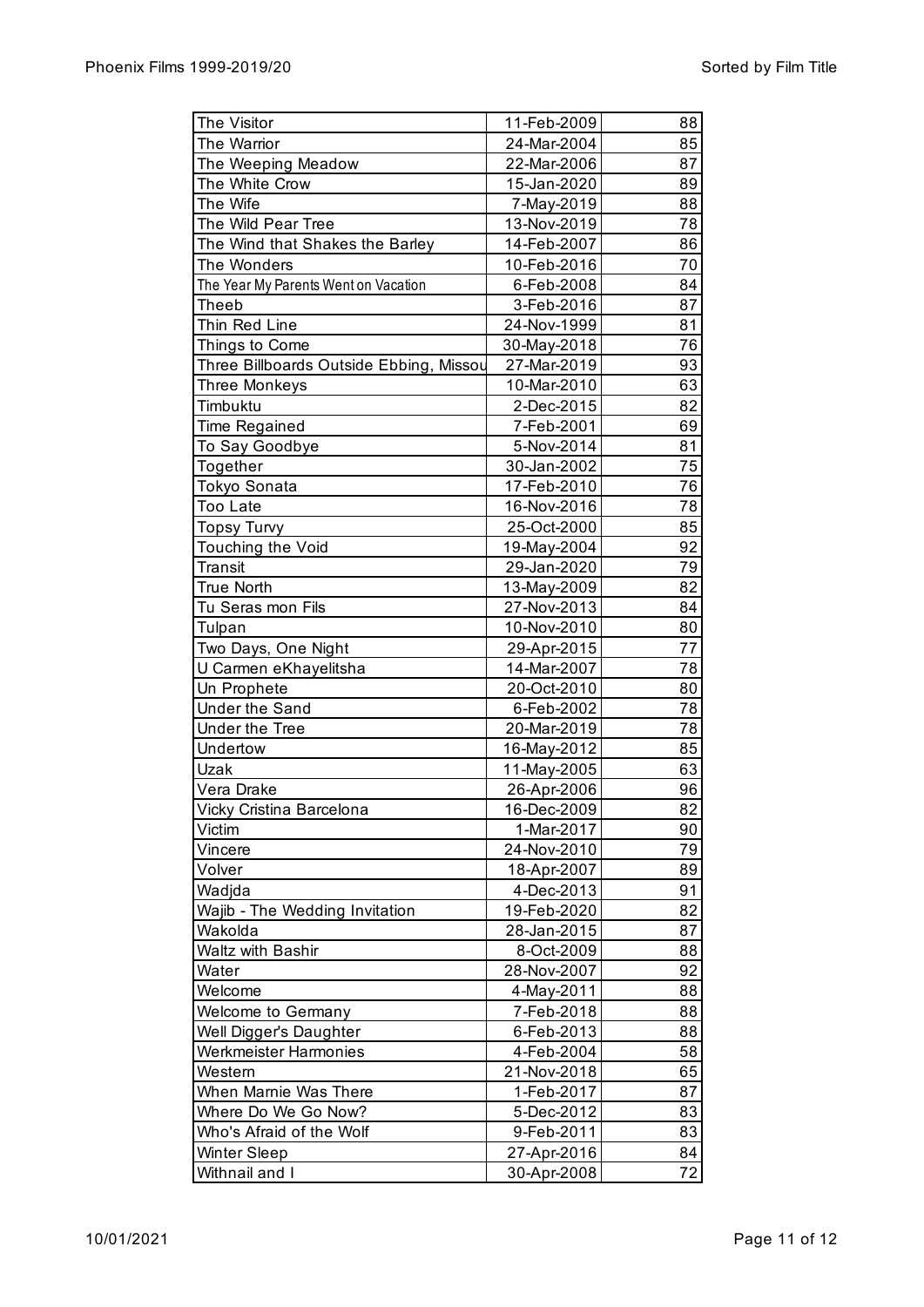| Woman At War           | 5-Feb-20201  | 92 |
|------------------------|--------------|----|
| IWorlds Fastest Indian | 10-Jan-2007  | 94 |
| IZavtoun               | 12-Feb-20141 | 84 |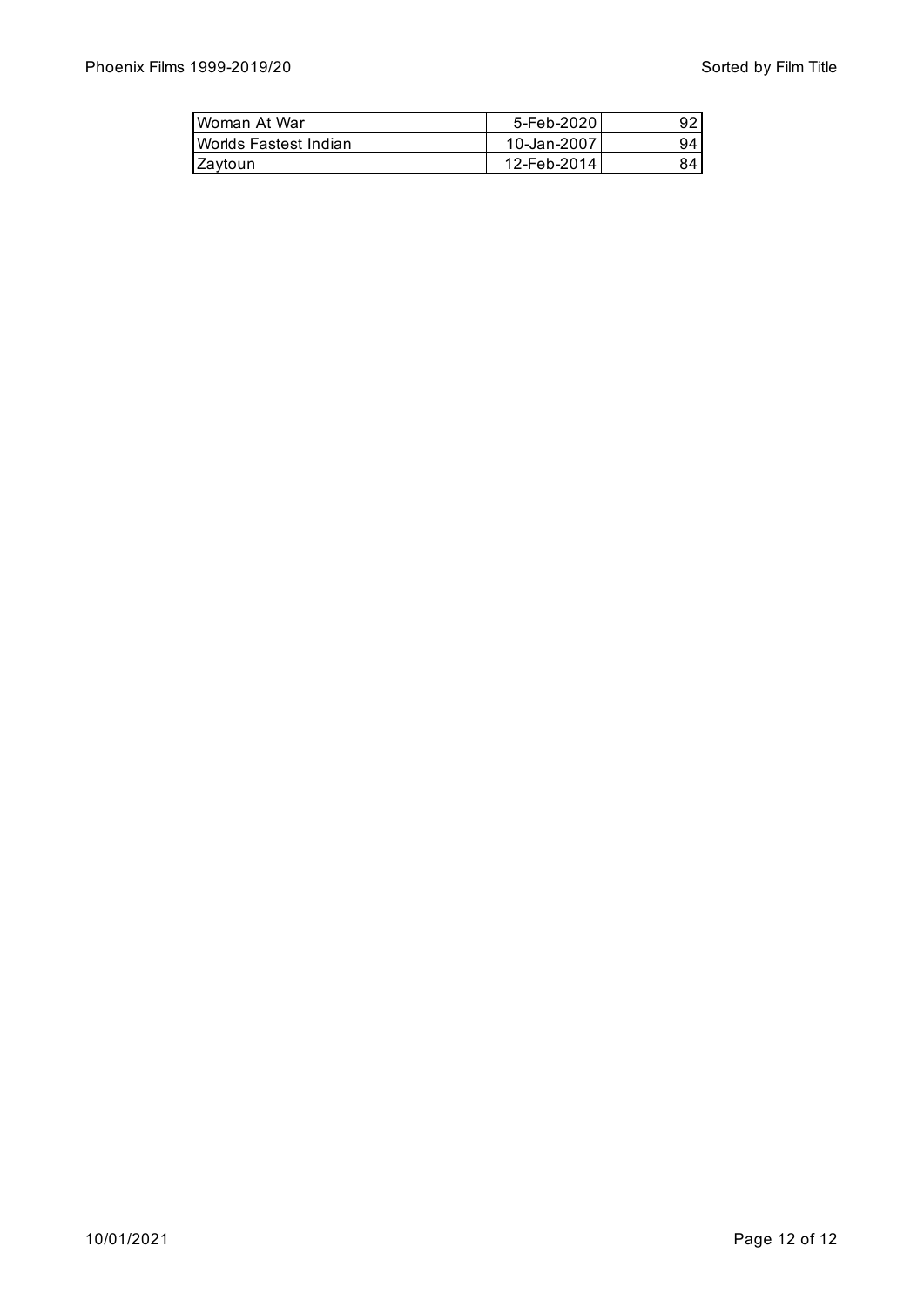| Film                           | <b>Date</b> | Rating(%) |
|--------------------------------|-------------|-----------|
| <b>Little Voice</b>            | 22-Sep-1999 |           |
| Elizabeth                      | 29-Sep-1999 | 87        |
| La Vie Revee des Anges         | 6-Oct-1999  | 79        |
| <b>Bulworth</b>                | 13-Oct-1999 | 74        |
| <b>Central Station</b>         | 20-Oct-1999 | 88        |
| Happiness                      | 27-Oct-1999 | 60        |
| Daddie Nostalgie               | 3-Nov-1999  | 75        |
| Festen                         | 10-Nov-1999 | 78        |
| La Classe de Neige             | 17-Nov-1999 | 69        |
| Thin Red Line                  | 24-Nov-1999 | 81        |
| <b>Black Cat White Cat</b>     | 8-Dec-1999  |           |
| <b>Notting Hill</b>            | 15-Dec-1999 |           |
| Hilary and Jackie              | 19-Jan-2000 |           |
| Eyes Wide Shut                 | 26-Jan-2000 |           |
| La Vita e Bella                | 2-Feb-2000  |           |
| <b>Gods and Monsters</b>       | 9-Feb-2000  |           |
| The Apple                      | 16-Feb-2000 |           |
| Celebrity                      | 23-Feb-2000 |           |
| Night of the Hunter            | 1-Mar-2000  |           |
| The Idiots                     | 8-Mar-2000  |           |
| Besieged                       | 15-Mar-2000 |           |
| Eternity and a Day             | 22-Mar-2000 |           |
| Shakespeare in Love            | 3-May-2000  |           |
| Alice et Martin                | 10-May-2000 |           |
| Nights of Cabiria              | 17-May-2000 |           |
| East is East                   |             |           |
|                                | 24-May-2000 |           |
| Conte d'Automne                | 31-May-2000 |           |
| The Straight Story             | 7-Jun-2000  |           |
| All About My Mother            | 11-Oct-2000 | 84        |
| American Beauty                | 18-Oct-2000 | 83        |
| <b>Topsy Turvy</b>             | 25-Oct-2000 | 85        |
| Les Convoyeurs Attendent       | 1-Nov-2000  | 79        |
| A Clockwork Orange             | 8-Nov-2000  | 81        |
| Run Lola Run                   | 15-Nov-2000 | 75        |
| Magnolia                       | 22-Nov-2000 | 68        |
| <b>Buena Vista Social Club</b> | 4-Dec-2000  |           |
| <b>Brother</b>                 | 6-Dec-2000  | 72        |
| Rosetta                        | 13-Dec-2000 | 65        |
| Loves Labours Lost             | 20-Dec-2000 | 82        |
| Tea with Mussolini             | 24-Jan-2001 | 90        |
| Being John Malkovich           | 31-Jan-2001 | 76        |
| Time Regained                  | 7-Feb-2001  | 69        |
| Boys Don't Cry                 | 14-Feb-2001 | 78        |
| Not One Less                   | 21-Feb-2001 | 84        |
| Dancer in the Dark             | 28-Feb-2001 | 76        |
| A Matter of Life and Death     | 7-Mar-2001  | 80        |
| Lovers of the Arctic Circle    | 14-Mar-2001 | 84        |
| Sunshine                       | 21-Mar-2001 | 87        |
| Earth                          | 28-Mar-2001 | 87        |
| The Tichborne Claimant         | 28-Mar-2001 | 78        |
| The Talented Mr Ripley         | 9-May-2001  | 85        |
| In the Mood for Love           | 16-May-2001 | 71        |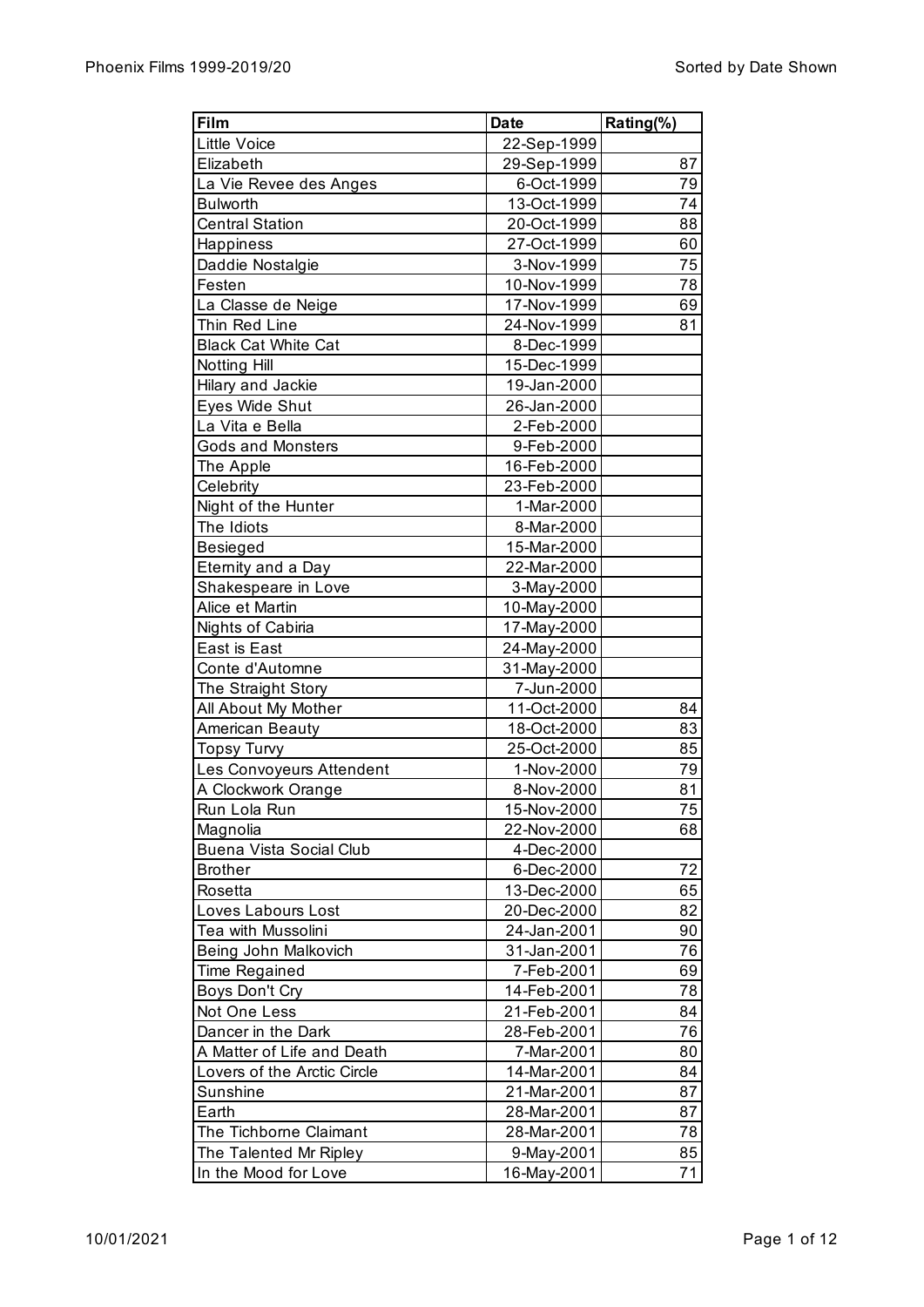| A Bout de Souffle                 | 23-May-2001 | 60 |
|-----------------------------------|-------------|----|
| <b>Billy Elliot</b>               | 30-May-2001 | 93 |
| <b>Emily's Dance</b>              | 30-May-2001 | 77 |
| The Girl on the Bridge            | 6-Jun-2001  | 83 |
| Best in Show                      | 26-Sep-2001 |    |
| The Golden Bowl                   | 3-Oct-2001  | 78 |
| Le Gout des Autres                | 10-Oct-2001 | 79 |
| Memento                           | 17-Oct-2001 | 72 |
| A One and A Two                   | 23-Oct-2001 | 79 |
| Miss Julie                        | 31-Oct-2001 | 76 |
| <b>Amores Perros</b>              | 7-Nov-2001  | 85 |
| <b>Suzhou River</b>               | 14-Nov-2001 | 67 |
| <b>Closely Observed Trains</b>    | 21-Nov-2001 | 88 |
| Last Resort                       | 5-Dec-2001  | 77 |
| Berlin: Symphony of a Great City  | 9-Dec-2001  |    |
| Chocolat                          | 9-Dec-2001  |    |
| Il Postino                        | 9-Dec-2001  |    |
| <b>Bridget Jones Diary</b>        | 19-Dec-2001 | 84 |
| The Terrorist                     | 21-Dec-2001 |    |
| <b>Bread and Roses</b>            | 16-Jan-2002 | 85 |
|                                   |             | 87 |
| <b>Butterfly's Tongue</b>         | 23-Jan-2002 | 77 |
| Apocalypse Now Redux              | 30-Jan-2002 |    |
| Together                          | 30-Jan-2002 | 75 |
| <b>Under the Sand</b>             | 6-Feb-2002  | 78 |
| Into the Arms of Strangers        | 13-Feb-2002 | 93 |
| Fire                              | 20-Feb-2002 | 78 |
| The Dish                          | 27-Feb-2002 | 90 |
| <b>Faithless</b>                  | 6-Mar-2002  | 80 |
| The Man Who Wasn't There          | 13-Mar-2002 | 82 |
| <b>Blackboards</b>                | 20-Mar-2002 | 66 |
| Mullholland Drive                 | 8-May-2002  | 73 |
| Monsoon Wedding                   | 15-May-2002 | 88 |
| Accident                          | 22-May-2002 | 72 |
| Last Orders                       | 29-May-2002 | 80 |
| Code Unkown                       | 5-Jun-2002  | 68 |
| O Brother, Where Art Thou?        | 24-Sep-2002 |    |
| <b>Gosford Park</b>               | 2-Oct-2002  | 85 |
| La Ville est Tranquille           | 9-Oct-2002  | 82 |
| Cool and Crazy                    | 16-Oct-2002 | 87 |
| Slogans                           | 23-Oct-2002 | 81 |
| <b>Pauline and Paulette</b>       | 30-Oct-2002 | 79 |
| The Sons Room                     | 30-Oct-2002 | 83 |
| The Castle                        | 6-Nov-2002  | 89 |
| Little Otik                       | 13-Nov-2002 | 70 |
| <b>Atanarjuat The Fast Runner</b> | 20-Nov-2002 | 89 |
| If                                | 4-Dec-2002  | 85 |
| No Mans Land                      | 11-Dec-2002 | 90 |
| The Closet                        | 18-Dec-2002 | 91 |
| Iris                              |             |    |
|                                   | 22-Jan-2003 | 86 |
| Divided We Fall                   | 29-Jan-2003 | 89 |
| The Devils Backbone               | 5-Feb-2003  | 79 |
| In the Bedroom                    | 12-Feb-2003 | 82 |
| <b>Bloody Angels</b>              | 19-Feb-2003 | 68 |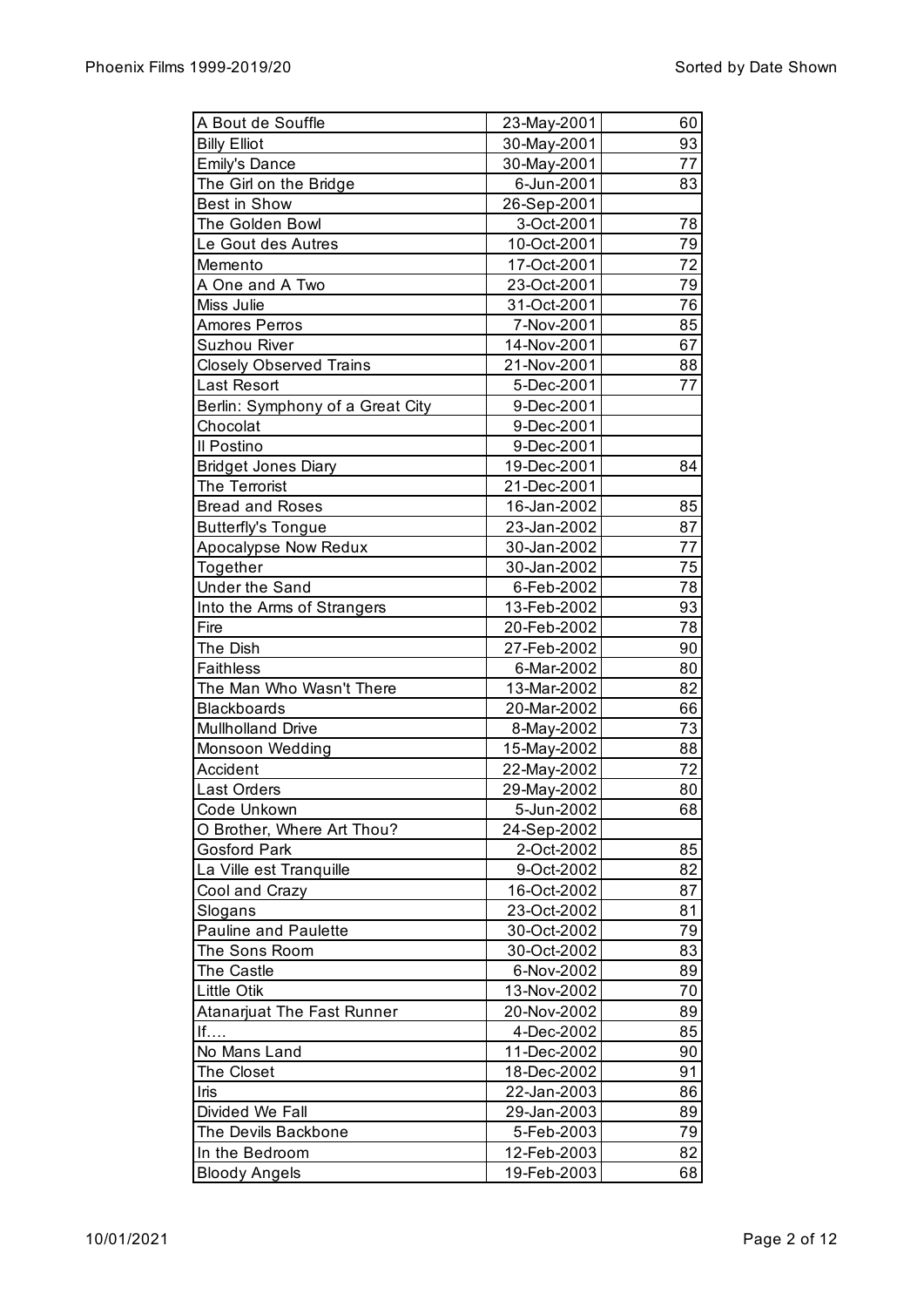| Officers' Ward                     | 26-Feb-2003                | 92 |
|------------------------------------|----------------------------|----|
| Pather Panchali                    | 5-Mar-2003                 | 87 |
| Italian for Beginners              | 12-Mar-2003                | 84 |
| <b>Sweet Sixteen</b>               | 19-Mar-2003                | 75 |
| <b>Bowling for Columbine</b>       | 26-Mar-2003                | 93 |
| Lantana                            | 1-Oct-2003                 | 87 |
| The Dancer Upstairs                | 8-Oct-2003                 | 80 |
| The Pianist                        | 15-Oct-2003                | 94 |
| <b>Nine Queens</b>                 | 22-Oct-2003                | 82 |
| Russian Ark                        | 29-Oct-2003                | 71 |
| Etre et Avoir                      | 5-Nov-2003                 | 91 |
| Cozy Dens                          | 12-Nov-2003                | 87 |
| <b>Mostly Martha</b>               | 19-Nov-2003                | 88 |
| Abouna                             | 3-Dec-2003                 | 75 |
| <b>Sunset Boulevard</b>            | 10-Dec-2003                | 82 |
| Chicago                            | 17-Dec-2003                | 85 |
| The Quiet American                 | 21-Jan-2004                | 90 |
| <b>Ignorant Fairies</b>            | 28-Jan-2004                | 80 |
| <b>Werkmeister Harmonies</b>       | 4-Feb-2004                 | 58 |
| Rashomon                           | 11-Feb-2004                | 76 |
| Elling                             | 18-Feb-2004                | 88 |
| Le Fils                            | 3-Mar-2004                 | 68 |
| Christy Malrys Own Double Entry    | 10-Mar-2004                | 61 |
| In This World                      | 17-Mar-2004                | 81 |
| The Warrior                        | 24-Mar-2004                | 85 |
| Goodbye, Lenin!                    | 31-Mar-2004                | 86 |
| La Trilogie: Cavale                | 28-Apr-2004                | 69 |
| Dogville                           | 5-May-2004                 | 89 |
| <b>Rivers and Tides</b>            | 12-May-2004                | 84 |
| Touching the Void                  | 19-May-2004                | 92 |
| Balzac and the Chinese Seamstress  | 26-May-2004                | 88 |
| Lost in Translation                | 2-Jun-2004                 | 76 |
| La Trilogie: Un couple epatant     | 29-Sep-2004                | 72 |
| Elephant                           | 6-Oct-2004                 | 55 |
| The Barbarian Invasions            | 13-Oct-2004                | 91 |
| Kitchen Stories                    | 20-Oct-2004                | 82 |
| La Trilogie: Apres la vie          | 27-Oct-2004                | 73 |
| <b>Infernal Affairs</b>            | 3-Nov-2004                 | 79 |
| The Basque Ball Skin Against Stone | 10-Nov-2004                | 66 |
| La Salaire de la peur              | 24-Nov-2004                | 87 |
| Rosenstrasse                       | 8-Dec-2004                 | 90 |
| Cinemania                          | 14-Dec-2004                | 60 |
| Girl with a Pearl Earring          | 19-Jan-2005                | 88 |
| Laissez-Passez                     | 26-Jan-2005                | 81 |
| Since Otar Left                    | 2-Feb-2005                 | 83 |
|                                    | 9-Feb-2005                 | 87 |
| Spring, Summer, Autumn, Winter     |                            |    |
| Shadows                            | 16-Feb-2005<br>23-Feb-2005 | 53 |
| The Return                         |                            | 84 |
| American Splendor                  | 9-Mar-2005                 | 78 |
| Osama                              | 16-Mar-2005                | 85 |
| <b>Bad Education</b>               | 4-May-2005                 | 82 |
| Uzak                               | 11-May-2005                | 63 |
| My Summer of Love                  | 18-May-2005                | 78 |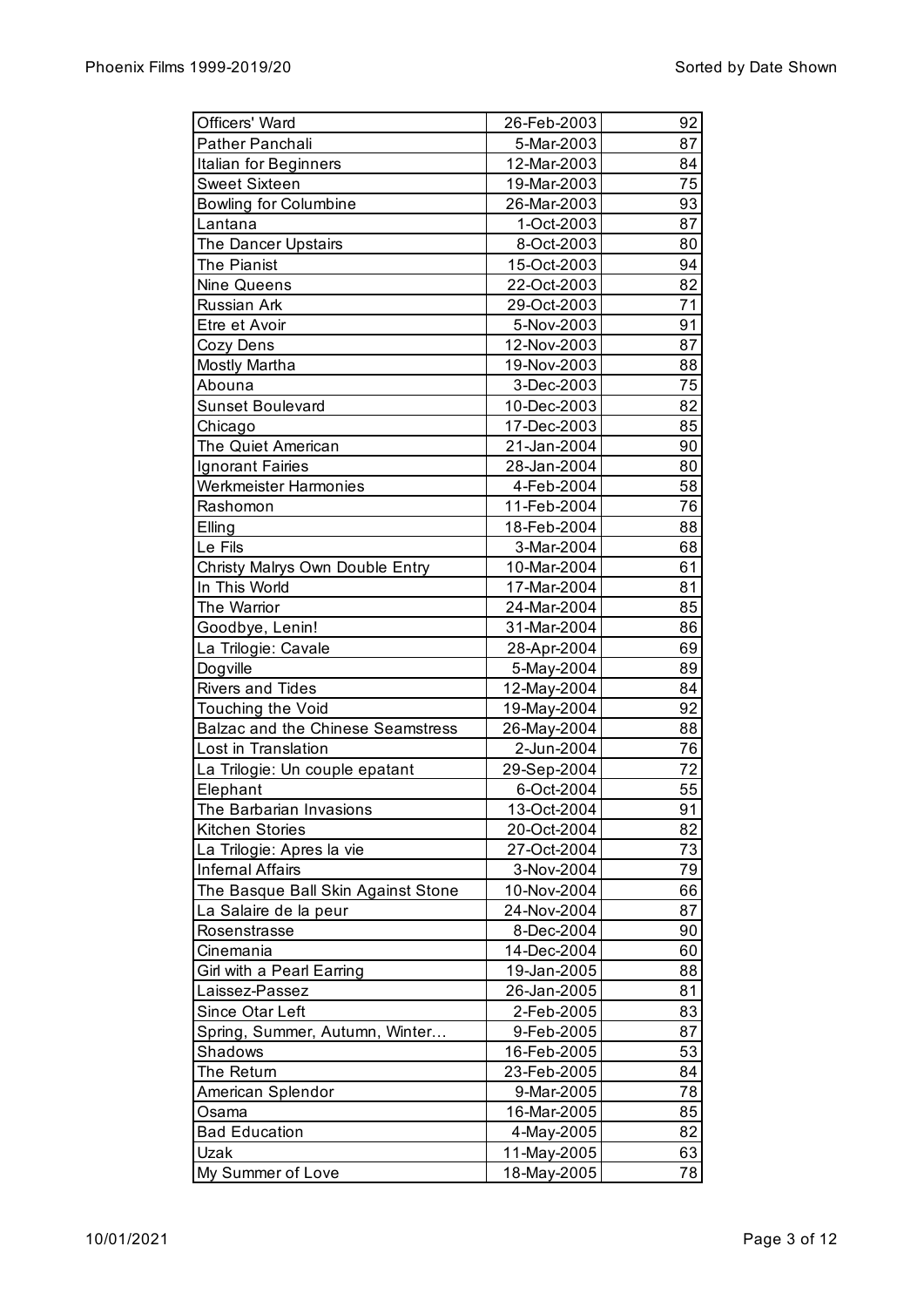| The Twilight Samurai                               | 1-Jun-2005               | 92       |
|----------------------------------------------------|--------------------------|----------|
| A Very Long Engagement                             | 8-Jun-2005               | 80       |
| <b>Blind Shaft</b>                                 | 15-Jun-2005              | 73       |
| The Story of the Weeping Camel                     | 22-Jun-2005              | 87       |
| <b>Finding Neverland</b>                           | 25-Jun-2005              | 86       |
| The Motorcycle Diaries                             | 5-Oct-2005               | 94       |
| Sideways                                           | 12-Oct-2005              | 82       |
| <b>Consequences of Love</b>                        | 19-Oct-2005              | 73       |
| Downfall                                           | 26-Oct-2005              | 93       |
| The Last Mitterand                                 | 9-Nov-2005               | 82       |
| The Lizard                                         | 16-Nov-2005              | 81       |
| Kontroll                                           | 21-Nov-2005              | 68       |
| The Sea Inside                                     | 23-Nov-2005              | 96       |
| Machuca                                            | 7-Dec-2005               | 88       |
| Life is a Miracle                                  | 14-Dec-2005              | 68       |
| The Chorus                                         | 21-Dec-2005              | 89       |
| Merchant of Venice                                 | 11-Jan-2006              | 91       |
| Maria full of Grace                                | 18-Jan-2006              | 88       |
| The Edukators                                      | 25-Jan-2006              | 82       |
| 2046                                               | 1-Feb-2006               | 68       |
| The Soul Keeper                                    | 8-Feb-2006               | 83       |
| Los Angeles plays itself                           | 15-Feb-2006              | 62       |
| Moolaade                                           | 22-Feb-2006              | 84       |
| Kings and Queen                                    | 1-Mar-2006               | 66       |
| Pickpocket                                         | 8-Mar-2006               | 67       |
| The Weeping Meadow                                 | 22-Mar-2006              | 87       |
| Vera Drake                                         | 26-Apr-2006              | 96       |
| $5 \times 2$                                       | 3-May-2006               | 65       |
| Best of Youth p1                                   | 10-May-2006              | 92       |
| Best of Youth p2                                   | 17-May-2006              | 91       |
| <b>Constant Gardener</b>                           | 24-May-2006              | 92       |
| Hukkle                                             | 31-May-2006              | 70       |
| Good Night and Good Luck                           | 4-Oct-2006               | 86       |
| Les Egares                                         | 10-Oct-2006              | 77       |
|                                                    |                          |          |
| The Three Burials of Melquiades Estrada<br>L'enfer | 11-Oct-2006              | 88<br>83 |
| Manderlay                                          | 25-Oct-2006              | 78       |
|                                                    | 1-Nov-2006<br>8-Nov-2006 |          |
| Pierrepoint                                        |                          | 86<br>84 |
| Paradise Now                                       | 15-Nov-2006              |          |
| <b>Big Sleep</b>                                   | 22-Nov-2006              | 91       |
| Junebug                                            | 6-Dec-2006               | 75       |
| Cache                                              | 13-Dec-2006              | 75       |
| Seducing Dr Lewis                                  | 20-Dec-2006              | 82       |
| Worlds Fastest Indian                              | 10-Jan-2007              | 94       |
| Grizzly Man                                        | 17-Jan-2007              | 74       |
| <b>Fateless</b>                                    | 24-Jan-2007              | 85       |
| Innocents                                          | 31-Jan-2007              | 74       |
| Live and Become                                    | 7-Feb-2007               | 87       |
| The Wind that Shakes the Barley                    | 14-Feb-2007              | 86       |
| Le Grand Voyage                                    | 21-Feb-2007              | 84       |
| L'enfant                                           | 28-Feb-2007              | 78       |
| The History Boys                                   | 7-Mar-2007               | 93       |
| U Carmen eKhayelitsha                              | 14-Mar-2007              | 78       |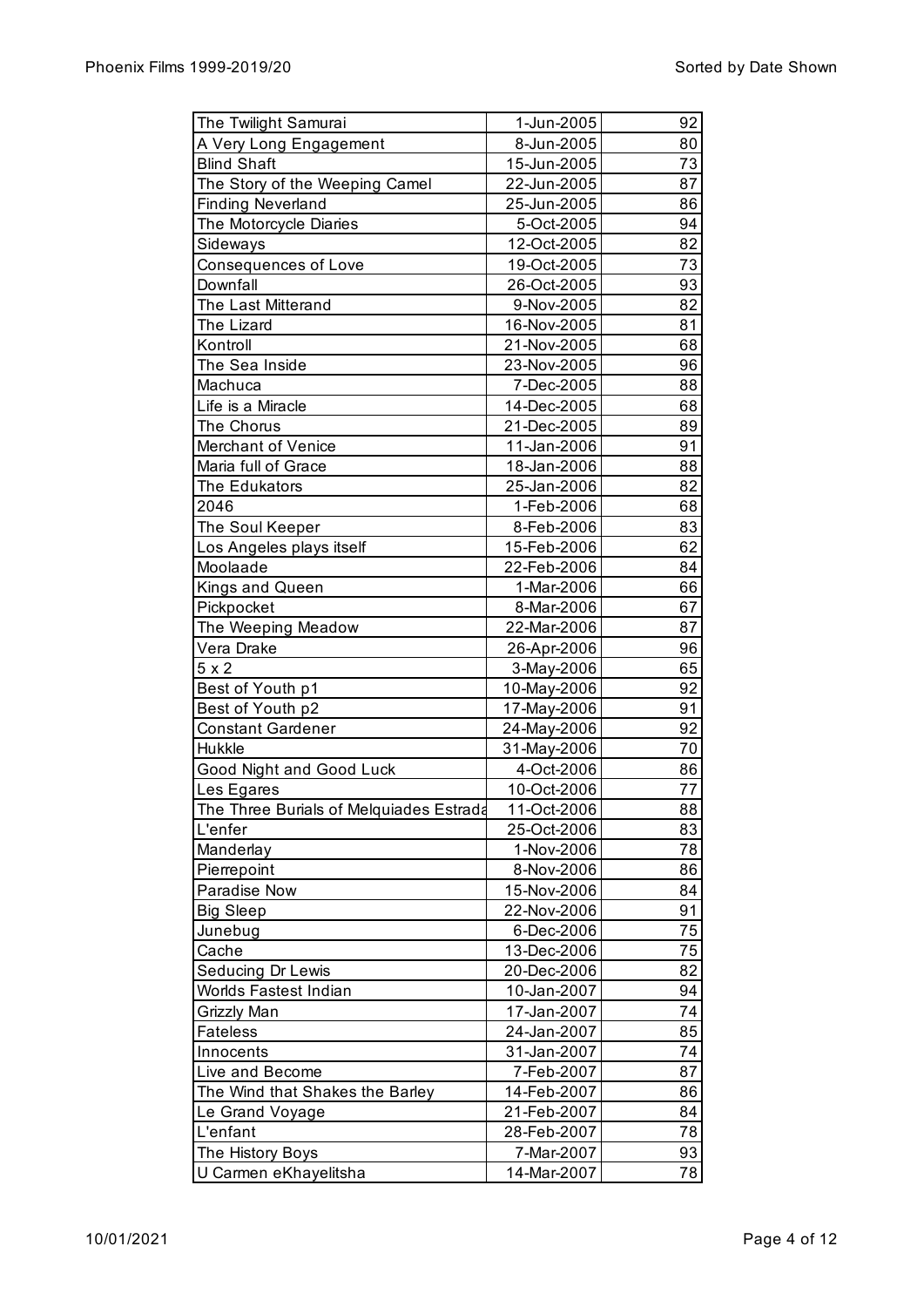| Volver                               | 18-Apr-2007 | 89 |
|--------------------------------------|-------------|----|
| <b>Brick</b>                         | 25-Apr-2007 | 54 |
| <b>Bread and Tulips</b>              | 2-May-2007  | 82 |
| L'Armee des Ombres                   | 16-May-2007 | 85 |
| The Queen                            | 23-May-2007 | 89 |
| <b>Poupees Russe</b>                 | 30-May-2007 | 72 |
| Jindabyne                            | 10-Oct-2007 | 83 |
| <b>Black Book</b>                    | 17-Oct-2007 | 84 |
| Little Miss Sunshine                 | 24-Oct-2007 | 86 |
| After the Wedding                    | 31-Oct-2007 | 86 |
| La Vie en Rose                       | 31-Oct-2007 | 84 |
| The Painted Veil                     | 7-Nov-2007  | 88 |
| Tell No One                          | 21-Nov-2007 | 82 |
| Water                                | 28-Nov-2007 | 92 |
| Kekexili Mountain Patrol             | 5-Dec-2007  | 85 |
| <b>Bamako</b>                        | 12-Dec-2007 | 66 |
| A Prairie Home Companion             | 19-Dec-2007 | 79 |
| Pan's Labyrinth                      | 9-Jan-2008  | 87 |
| Away From Her                        | 16-Jan-2008 | 87 |
| <b>Ten Canoes</b>                    | 23-Jan-2008 | 75 |
| As You Like It                       | 30-Jan-2008 | 72 |
| The Year My Parents Went on Vacation | 6-Feb-2008  | 84 |
| <b>Esma's Secret</b>                 | 13-Feb-2008 | 81 |
| Indigenes                            | 20-Feb-2008 | 89 |
| Los Olvidados                        | 27-Feb-2008 | 74 |
| The Lives of Others                  | 5-Mar-2008  | 97 |
| Into Great Silence                   | 12-Mar-2008 | 71 |
|                                      |             | 82 |
| Atonement                            | 9-Apr-2008  | 84 |
| The Page Turner<br>The Kite Runner   | 16-Apr-2008 | 93 |
| Withnail and I                       | 23-Apr-2008 | 72 |
|                                      | 30-Apr-2008 |    |
| <b>Red Road</b>                      | 7-May-2008  | 65 |
| The Counterfeiters                   | 1-Oct-2008  | 89 |
| Blame it on Fidel                    | 8-Oct-2008  | 81 |
| Happy-Go-Lucky                       | 15-Oct-2008 | 75 |
| Persepolis                           | 22-Oct-2008 | 87 |
| The Band's Visit                     | 29-Oct-2008 | 77 |
| Once                                 | 5-Nov-2008  | 78 |
| The Edge of Heaven                   | 12-Nov-2008 | 84 |
| Seach'd                              | 19-Nov-2008 | 83 |
| Son of Rambow                        | 26-Nov-2008 | 79 |
| The Guernica Children                | 3-Dec-2008  | 91 |
| El Violin                            | 10-Dec-2008 | 80 |
| Bienvenue Chez les Ch'tis            | 17-Dec-2008 | 91 |
| The Orphanage                        | 7-Jan-2009  | 72 |
| El Baño del Papa                     | 14-Jan-2009 | 77 |
| The Banishment                       | 21-Jan-2009 | 80 |
| Flight of the Red Balloon            | 28-Jan-2009 | 45 |
| <b>Strangers</b>                     | 4-Feb-2009  | 79 |
| The Visitor                          | 11-Feb-2009 | 88 |
| The Boss of It All                   | 18-Feb-2009 | 65 |
| The Conformist                       | 25-Feb-2009 | 72 |
| Silent Light                         | 4-Mar-2009  | 66 |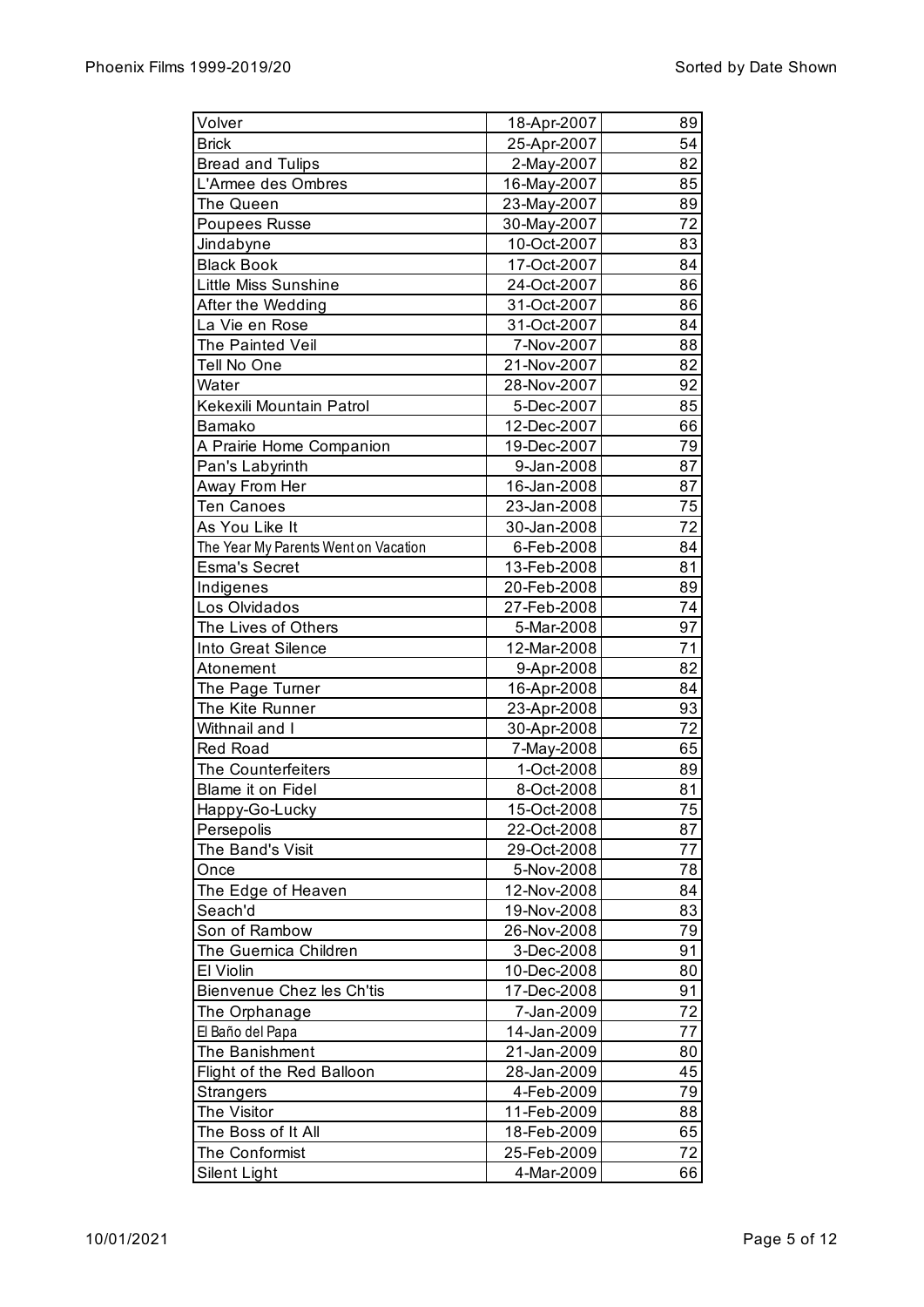| <b>Four Minutes</b>         | 11-Mar-2009 | 91 |
|-----------------------------|-------------|----|
| Earth                       | 18-Mar-2009 | 86 |
| Couscous                    | 22-Apr-2009 | 71 |
| <b>Badlands</b>             | 29-Apr-2009 | 79 |
| <b>Slumdog Millionaire</b>  | 6-May-2009  | 90 |
| <b>True North</b>           | 13-May-2009 | 82 |
| Flame and Citron            | 30-Sep-2009 | 79 |
| The Class                   | 7-Oct-2009  | 82 |
| <b>Waltz with Bashir</b>    |             | 88 |
|                             | 8-Oct-2009  |    |
| Looking for Eric            | 14-Oct-2009 | 86 |
| Lemon Tree                  | 21-Oct-2009 | 89 |
| The Reader                  | 4-Nov-2009  | 88 |
| I've Loved You So Long      | 11-Nov-2009 | 89 |
| <b>Emma's Bliss</b>         | 18-Nov-2009 | 84 |
| <b>Empties</b>              | 25-Nov-2009 | 86 |
| <b>Blue Eyelids</b>         | 2-Dec-2009  | 66 |
| Of Time and the City        | 9-Dec-2009  | 75 |
| Vicky Cristina Barcelona    | 16-Dec-2009 | 82 |
| <b>Broken Embraces</b>      | 6-Jan-2010  | 81 |
| 35 Shots of Rum             | 13-Jan-2010 | 65 |
| <b>Cherry Blossoms</b>      | 20-Jan-2010 | 89 |
| Katyn                       | 27-Jan-2010 | 83 |
| Little Box of Sweets        | 3-Feb-2010  | 80 |
| <b>Comme Ton Pere</b>       | 10-Feb-2010 | 76 |
| Tokyo Sonata                | 17-Feb-2010 | 76 |
| <b>Bright Star</b>          | 24-Feb-2010 | 80 |
| Rififi                      | 3-Mar-2010  | 87 |
| <b>Three Monkeys</b>        | 10-Mar-2010 | 63 |
| Les Plages d'Agnes          | 17-Mar-2010 | 81 |
| Amal                        | 14-Apr-2010 | 91 |
| A White Ribbon              | 21-Apr-2010 | 75 |
| Mark of an Angel            | 28-Apr-2010 | 80 |
| An Education                | 5-May-2010  | 86 |
| Dialogue avec mon Jardinier | 12-May-2010 | 92 |
| Seraphine                   | 29-Sep-2010 | 84 |
| A Single Man                | 6-Oct-2010  | 79 |
| Harishchandrachi Factory    | 13-Oct-2010 | 84 |
| Un Prophete                 | 20-Oct-2010 | 80 |
| Tetro                       | 27-Oct-2010 | 81 |
| The Girl on the Train       | 3-Nov-2010  | 75 |
| Tulpan                      | 10-Nov-2010 | 80 |
| Sammy Going South           | 17-Nov-2010 | 81 |
| Vincere                     | 24-Nov-2010 | 79 |
| The Concert                 | 1-Dec-2010  | 91 |
|                             | 8-Dec-2010  | 83 |
| Lebanon<br>French Film      |             |    |
|                             | 15-Dec-2010 | 86 |
| District 9                  | 12-Jan-2011 | 76 |
| The Illusionist             | 19-Jan-2011 | 84 |
| London River                | 26-Jan-2011 | 87 |
| The Secret in Their Eyes    | 2-Feb-2011  | 93 |
| Who's Afraid of the Wolf    | 9-Feb-2011  | 83 |
| Gainsbourg                  | 16-Feb-2011 | 72 |
| Samson and Delilah          | 23-Feb-2011 | 73 |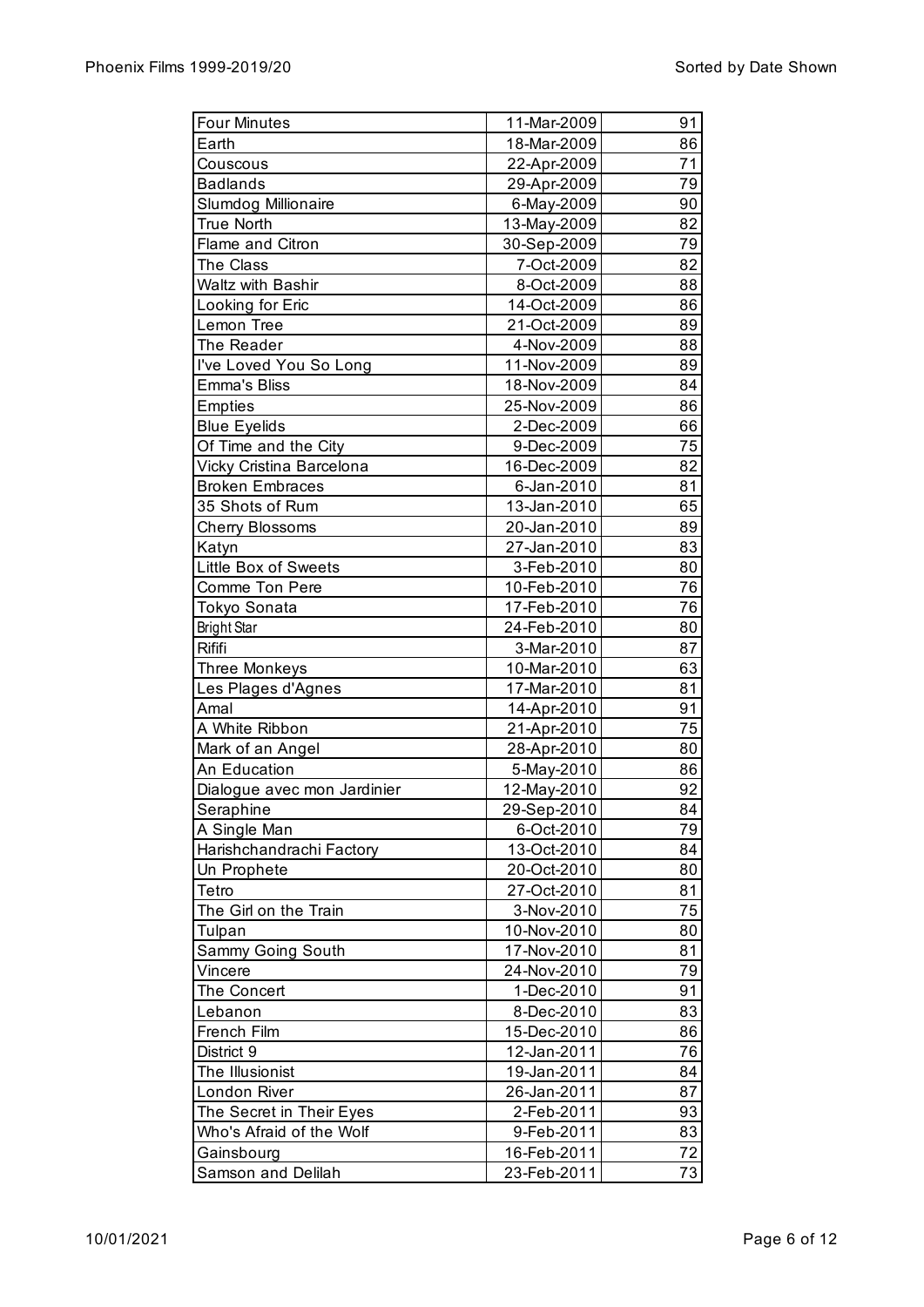| Another Year                   | 2-Mar-2011  | 86 |
|--------------------------------|-------------|----|
| Morris: A Life with Bells On   | 9-Mar-2011  | 87 |
| Still Walking                  | 16-Mar-2011 | 78 |
| Cleo de 5 a 7                  | 23-Mar-2011 | 67 |
| A Room and a Half              | 30-Mar-2011 | 75 |
| Welcome                        | 4-May-2011  | 88 |
| Never Let Me Go                | 11-May-2011 | 81 |
| I am Love                      | 18-May-2011 | 73 |
| <b>Brighton Rock</b>           | 25-May-2011 | 81 |
| Mao's Last Dancer              | 28-Sep-2011 | 86 |
| Of Gods and Men                | 5-Oct-2011  | 84 |
| Oranges and Sunshine           | 12-Oct-2011 | 91 |
| Potiche                        | 19-Oct-2011 | 80 |
| Incendies                      | 26-Oct-2011 | 92 |
| The Ballroom                   | 2-Nov-2011  | 72 |
| Senna                          | 9-Nov-2011  | 90 |
| Mary and Max                   | 16-Nov-2011 | 85 |
| The Princess of Montpensier    | 23-Nov-2011 | 75 |
| Life Above All                 | 30-Nov-2011 | 92 |
| Mother                         | 7-Dec-2011  | 79 |
| Being Julia                    | 14-Dec-2011 | 84 |
| The Tree of Life               | 11-Jan-2012 | 60 |
| Submarine                      | 18-Jan-2012 | 76 |
| Sarah's Key                    | 25-Jan-2012 | 92 |
| My Dog Tulip                   | 1-Feb-2012  | 75 |
| In a Better World              | 8-Feb-2012  | 91 |
| <b>Beautiful Lies</b>          | 15-Feb-2012 | 84 |
| Bal (Honey)                    | 22-Feb-2012 | 69 |
| How I Ended This Summer        | 29-Feb-2012 | 75 |
| Les Diaboliques                | 7-Mar-2012  | 88 |
| Departures                     | 14-Mar-2012 | 93 |
| A Separation                   | 21-Mar-2012 | 85 |
| Pomegranates and Myrrh         | 18-Apr-2012 | 78 |
| Melancholia                    | 25-Apr-2012 | 67 |
| Midnight in Paris              | 2-May-2012  | 89 |
| The Shop Around the Corner     | 9-May-2012  | 84 |
| Undertow                       | 16-May-2012 | 85 |
| A Royal Affair                 | 3-Oct-2012  | 92 |
| Monsieur Lazhar                | 10-Oct-2012 | 93 |
| Snow Flower and the Secret Fan | 17-Oct-2012 | 76 |
| Margin Call                    | 24-Oct-2012 | 85 |
| The Artist                     | 26-Oct-2012 | 91 |
| The Last Projectionist         | 29-Oct-2012 | 81 |
| The Angels' Share              | 31-Oct-2012 | 90 |
| Arrancame la Vida              | 1-Nov-2012  | 84 |
| Le Havre                       | 7-Nov-2012  | 83 |
| Fezeka's Voice                 | 14-Nov-2012 | 92 |
| The Fireman's Ball             | 21-Nov-2012 | 64 |
| Once Upon a Time in Anatolia   | 28-Nov-2012 | 71 |
| Where Do We Go Now?            | 5-Dec-2012  | 83 |
| Even the Rain                  | 12-Dec-2012 | 91 |
| OSS 117 - Cairo, Nest of Spies | 19-Dec-2012 | 74 |
| <b>Shadow Dancer</b>           | 9-Jan-2013  | 83 |
|                                |             |    |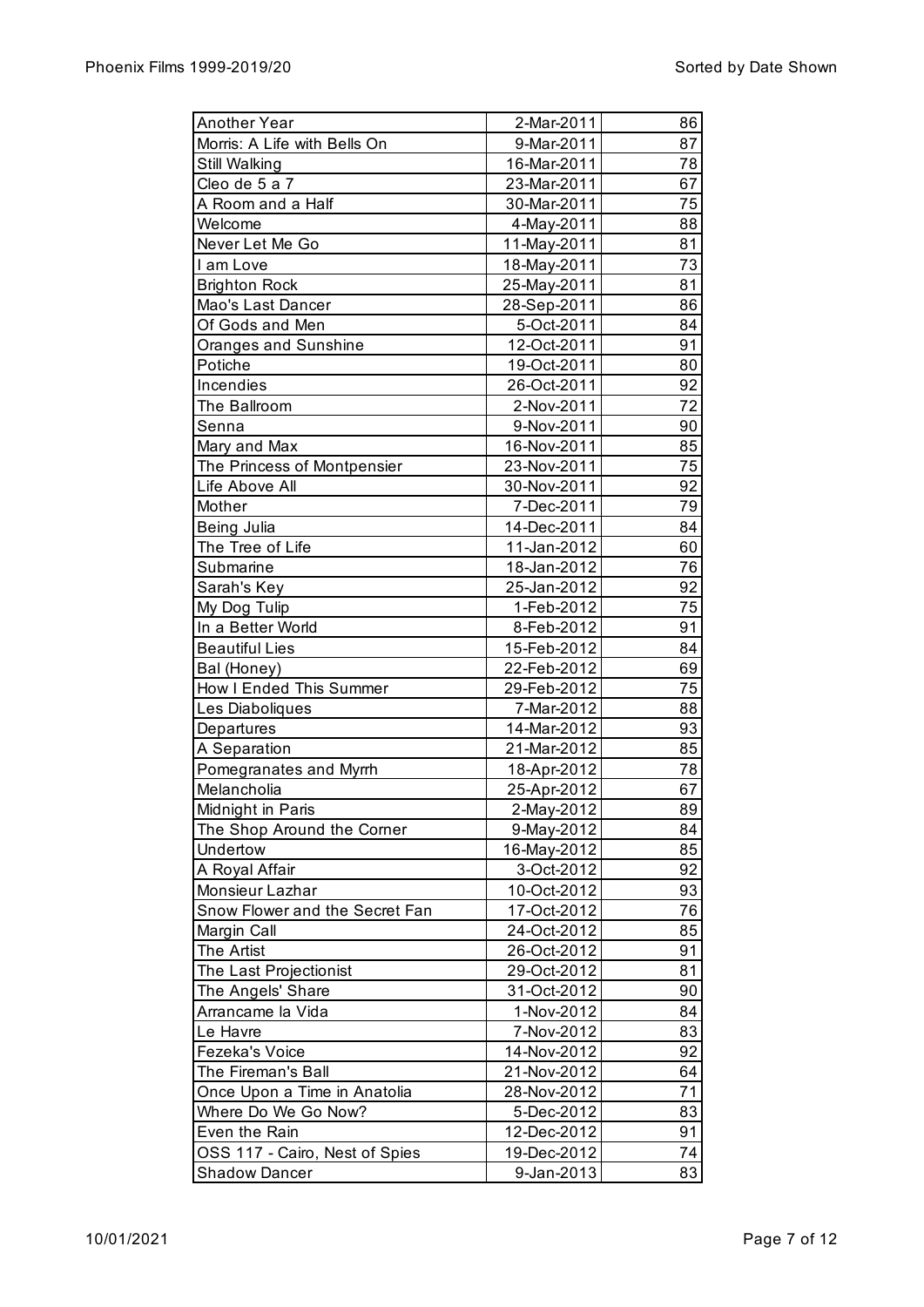| Snows of Kilimanjaro    | 16-Jan-2013 | 88       |
|-------------------------|-------------|----------|
| The Guard               | 23-Jan-2013 | 85       |
| In Darkness             | 30-Jan-2013 | 92       |
| Well Digger's Daughter  | 6-Feb-2013  | 88       |
| Poetry                  | 13-Feb-2013 | 78       |
| Our Man in Havana       | 20-Feb-2013 | 89       |
| The Intouchables        | 27-Feb-2013 | 97       |
| The Source              | 6-Mar-2013  | 84       |
| The Turin Horse         | 13-Mar-2013 | 58       |
| Anna Karenina           | 17-Apr-2013 | 82       |
| The Kid with a Bike     | 24-Apr-2013 | 82       |
| Amour                   | 1-May-2013  | 85       |
| A Simple Life           | 8-May-2013  | 86       |
| Le Herisson             | 15-May-2013 | 91       |
| The Intouchables        | 25-Sep-2013 | 98       |
| The Eye of the Storm    | 2-Oct-2013  | 77       |
| The Deep                | 9-Oct-2013  | 83       |
| <b>Barbara</b>          | 16-Oct-2013 | 81       |
| Barfi!                  | 23-Oct-2013 | 86       |
| The Hunt                | 30-Oct-2013 | 93       |
| Samsara                 | 4-Nov-2013  | 91       |
| <b>Before Midnight</b>  | 6-Nov-2013  | 71       |
| Eva Wants to Sleep      | 13-Nov-2013 | 69       |
| <b>Black Bread</b>      | 20-Nov-2013 | 83       |
| Tu Seras mon Fils       | 27-Nov-2013 | 84       |
| Wadjda                  | 4-Dec-2013  | 91       |
| No                      | 11-Dec-2013 | 82       |
| Les Femmes du 6em Etage | 19-Dec-2013 | 89       |
| A Late Quartet          | 15-Jan-2014 | 86       |
| A Highjacking           | 22-Jan-2014 | 92       |
| Lore                    | 29-Jan-2014 | 81       |
| Dans la Maison          | 5-Feb-2014  | 78       |
| Zaytoun                 | 12-Feb-2014 | 84       |
| Fenix 11.23             | 19-Feb-2014 | 89       |
| Night of Silence        | 26-Feb-2014 | 69       |
| The Big City            | 5-Mar-2014  | 81       |
| I Wish                  | 12-Mar-2014 | 76       |
| Much Ado About Nothing  | 19-Mar-2014 | 81       |
| <b>About Elly</b>       | 26-Mar-2014 | 78       |
| Rebellion               | 30-Apr-2014 | 85       |
| Caesar Must Die         | 7-May-2014  | 86       |
| The Railway Man         | 14-May-2014 | 88       |
|                         |             | 82       |
| Inside Lleweyn Davis    | 21-May-2014 |          |
| Calvary                 | 25-Sep-2014 | 87<br>89 |
| Locke                   | 1-Oct-2014  |          |
| <b>Blue Jasmine</b>     | 8-Oct-2014  | 83       |
| <b>Secret Sharer</b>    | 15-Oct-2014 | 67       |
| Ilo Ilo                 | 22-Oct-2014 | 80       |
| The 100-Year Old Man    | 29-Oct-2014 | 88       |
| The Act of Killing      | 3-Nov-2014  | 77       |
| To Say Goodbye          | 5-Nov-2014  | 81       |
| Jimmy's Hall            | 12-Nov-2014 | 88       |
| A Farewell to Arms      | 19-Nov-2014 | 70       |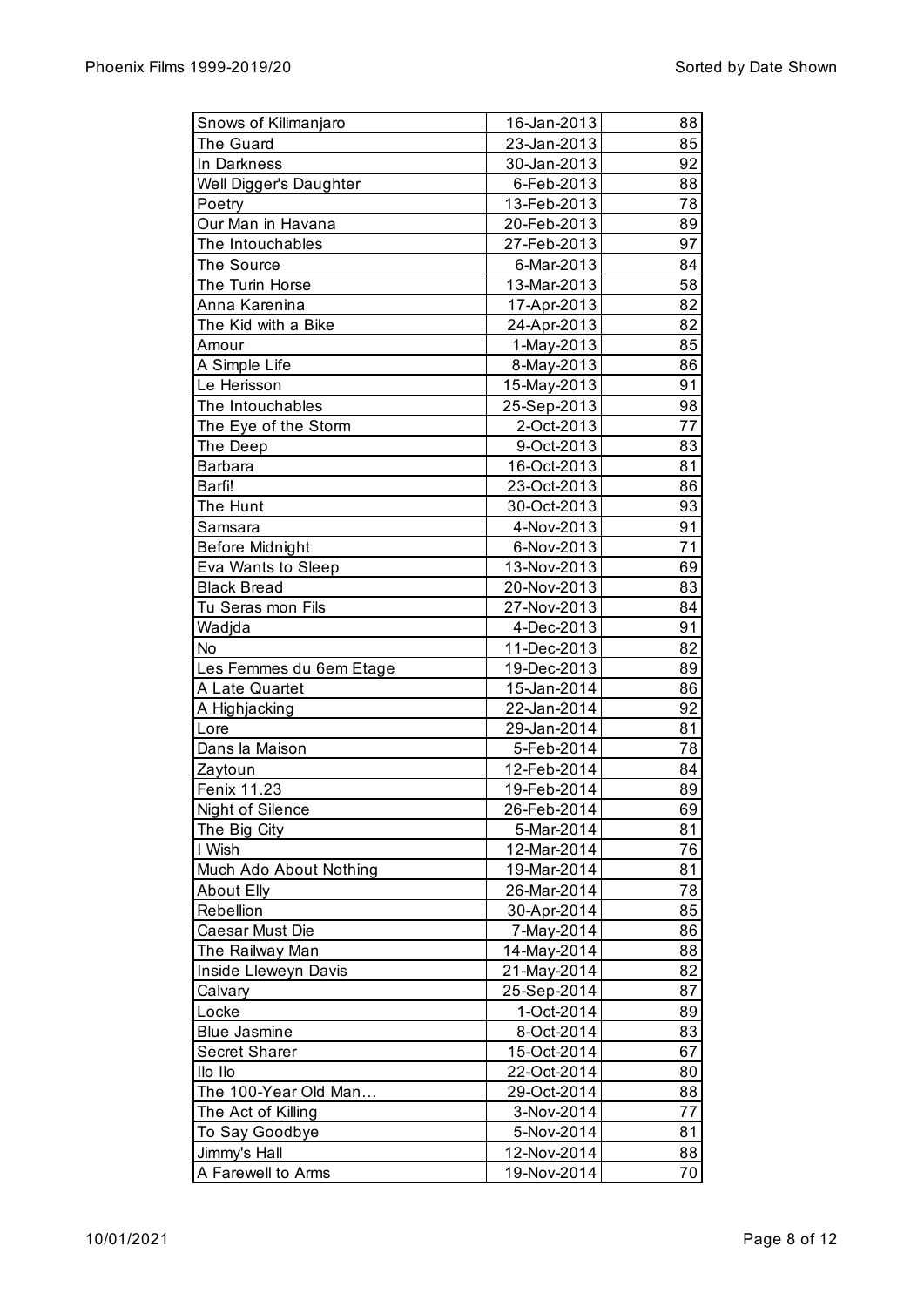| The Selfish Giant                 | 26-Nov-2014 | 85 |
|-----------------------------------|-------------|----|
| Joyeux Noel                       | 3-Dec-2014  | 84 |
| The Rocket                        | 10-Dec-2014 | 84 |
| <b>Avant l'Hiver</b>              | 7-Jan-2015  | 77 |
| The Golden Dream                  | 14-Jan-2015 | 83 |
| The Lunchbox                      | 21-Jan-2015 | 87 |
| Wakolda                           | 28-Jan-2015 | 87 |
| Of Horses and Men                 | 4-Feb-2015  | 74 |
| The Past                          | 11-Feb-2015 | 85 |
| Lawrence of Arabia                | 14-Feb-2015 | 96 |
| In Bloom                          | 18-Feb-2015 | 68 |
| Omar                              | 25-Feb-2015 | 88 |
| Cycling with Moliere              | 4-Mar-2015  | 82 |
| Lilting                           | 11-Mar-2015 | 80 |
| Ida                               | 18-Mar-2015 | 85 |
| <b>Blue is the Warmest Colour</b> | 25-Mar-2015 | 83 |
| Mr Turner                         | 22-Apr-2015 | 84 |
| Two Days, One Night               | 29-Apr-2015 | 77 |
| Selma                             | 5-May-2015  | 96 |
| Like Father Like Son              | 13-May-2015 | 87 |
| The Great Beauty                  | 20-May-2015 | 77 |
| Suite Francaise                   | 27-May-2015 | 84 |
| Samba                             | 30-Sep-2015 | 84 |
| Charlie's Country                 | 7-Oct-2015  | 83 |
| La French                         | 14-Oct-2015 | 84 |
| Still Life                        | 21-Oct-2015 | 86 |
| Diplomacy                         | 26-Oct-2015 | 84 |
| Far from the Madding Crowd        | 28-Oct-2015 | 87 |
| Macario                           | 2-Nov-2015  | 84 |
| Leviathan                         | 4-Nov-2015  | 79 |
| The Salt of the Earth             | 11-Nov-2015 | 94 |
| The President                     | 18-Nov-2015 | 85 |
| <b>Stations of the Cross</b>      | 25-Nov-2015 | 81 |
|                                   |             |    |
| Timbuktu                          | 2-Dec-2015  | 82 |
| Pride                             | 9-Dec-2015  | 93 |
| Queen and Country                 | 6-Jan-2016  | 85 |
| <b>Clouds of Sils Maria</b>       | 13-Jan-2016 | 64 |
| Marshland                         | 20-Jan-2016 | 89 |
| Phoenix                           | 27-Jan-2016 | 82 |
| Theeb                             | 3-Feb-2016  | 87 |
| The Wonders                       | 10-Feb-2016 | 70 |
| The Tribe                         | 17-Feb-2016 | 69 |
| Dark Horse                        | 24-Feb-2016 | 91 |
| An Autumn Afternoon               | 2-Mar-2016  | 66 |
| Me and Earl and the Dying Girl    | 9-Mar-2016  | 86 |
| 45 Years                          | 20-Apr-2016 | 83 |
| <b>Winter Sleep</b>               | 27-Apr-2016 | 84 |
| Girlhood                          | 3-May-2016  | 80 |
| Pelo Malo                         | 11-May-2016 | 70 |
| Grandma                           | 18-May-2016 | 81 |
| The Lobster                       | 25-May-2016 | 68 |
| <b>Mystery Road</b>               | 1-Jun-2016  | 81 |
| Tangerines                        | 12-Oct-2016 | 90 |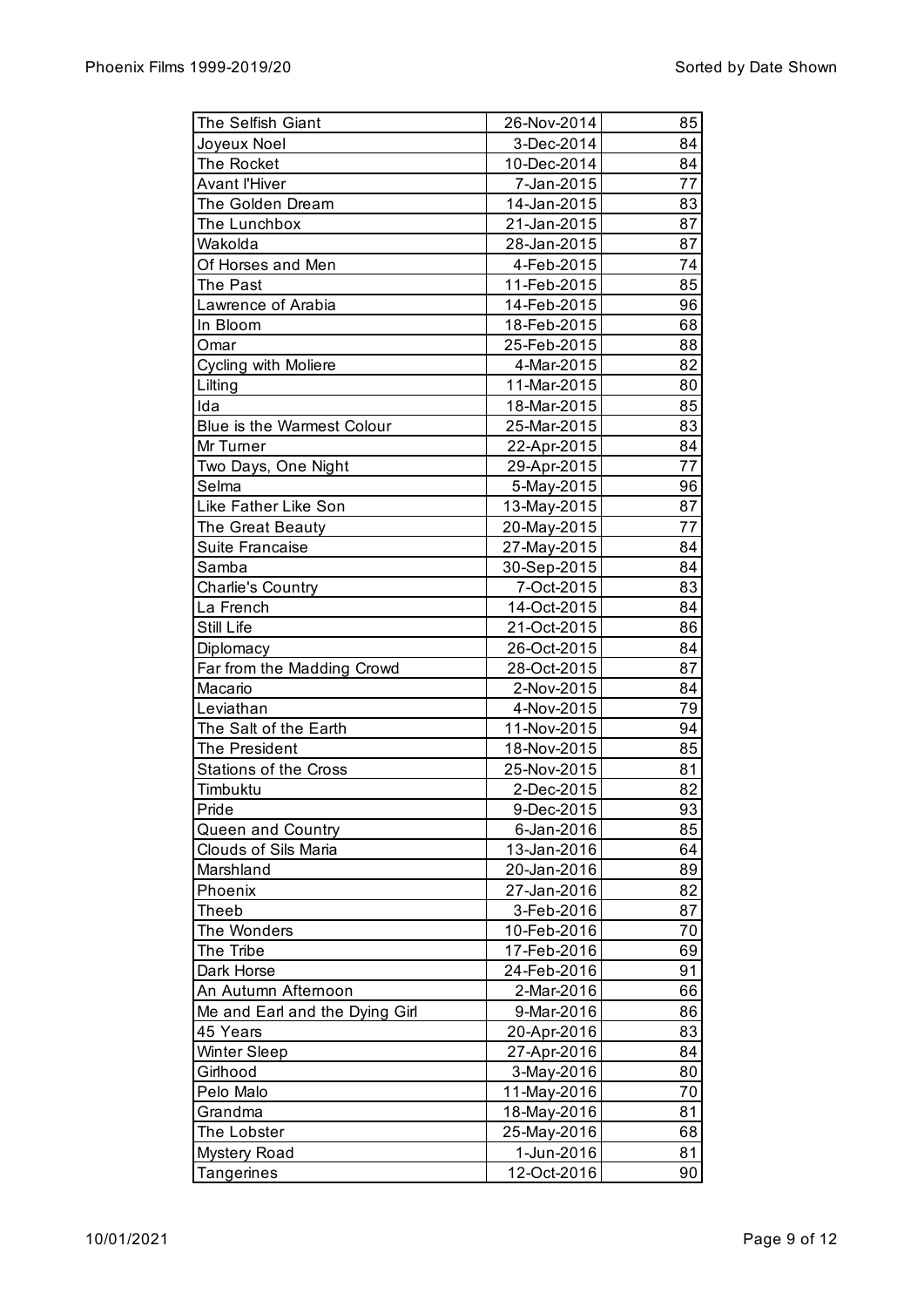| Almanya: Welcome To Germany    | 19-Oct-2016 | 88 |
|--------------------------------|-------------|----|
| Our Little Sister              | 26-Oct-2016 | 84 |
| Hail Caesar                    | 2-Nov-2016  | 76 |
| The Assassin                   | 9-Nov-2016  | 65 |
| Too Late                       | 16-Nov-2016 | 78 |
| Rams                           | 23-Nov-2016 | 83 |
| Mustang                        | 30-Nov-2016 | 89 |
| Taxi Tehran                    | 7-Dec-2016  | 71 |
| Lady in the Van                | 16-Dec-2016 | 88 |
| I, Daniel Blake                | 11-Jan-2017 | 95 |
| The Second Mother              | 18-Jan-2017 | 85 |
| Son of Saul                    | 25-Jan-2017 | 85 |
| When Marnie Was There          | 1-Feb-2017  | 87 |
| Amy                            | 8-Feb-2017  | 90 |
| A War                          | 15-Feb-2017 | 91 |
| Diplomacy                      | 22-Feb-2017 | 88 |
| Victim                         | 1-Mar-2017  | 90 |
| Julieta                        | 8-Mar-2017  | 86 |
| Dheepan                        | 15-Mar-2017 | 83 |
| Chevalier                      | 22-Mar-2017 | 50 |
| The Daughter                   | 26-Apr-2017 | 81 |
| <b>Embrace of the Serpent</b>  | 3-May-2017  | 82 |
| <b>Sing Street</b>             | 9-May-2017  | 93 |
| American Honey                 | 17-May-2017 | 67 |
| Hunt for the Wilderpeople      | 24-May-2017 | 94 |
| The Lesson                     | 31-May-2017 | 77 |
| Café Society                   | 7-Jun-2017  | 80 |
| 3 Coeurs                       | 14-Jun-2017 | 64 |
| The Olive Tree                 | 4-Oct-2017  | 89 |
| Frantz                         | 11-Oct-2017 | 89 |
| Graduation                     | 18-Oct-2017 | 77 |
| After the Storm                | 25-Oct-2017 | 77 |
| The Exterminating Angel        | 1-Nov-2017  | 62 |
| A Man Called Ove               | 8-Nov-2017  | 90 |
| Dancer                         | 15-Nov-2017 | 92 |
| A United Kingdom               | 22-Nov-2017 | 90 |
| Clash                          | 29-Nov-2017 | 82 |
| My Life as a Courgette         | 6-Dec-2017  | 82 |
| The Salesman                   | 10-Jan-2018 | 86 |
| Tanna                          | 17-Jan-2018 | 88 |
| The Promise                    | 24-Jan-2018 | 88 |
| Aquarius                       | 31-Jan-2018 | 73 |
| Welcome to Germany             | 7-Feb-2018  | 88 |
| After Love                     | 14-Feb-2018 | 76 |
| The Other Side of Hope         | 21-Feb-2018 | 82 |
| The Shepherd                   | 28-Feb-2018 | 81 |
| The Eagle Huntress             | 7-Mar-2018  | 93 |
| Lady Macbeth                   | 14-Mar-2018 | 77 |
| The Midwife                    | 18-Apr-2018 | 80 |
| Berlin Syndrome                | 25-Apr-2018 | 68 |
| Queen of Katwe                 | 2-May-2018  | 91 |
| It's Only the End of the World | 9-May-2018  | 69 |
| The Party                      | 16-May-2018 | 85 |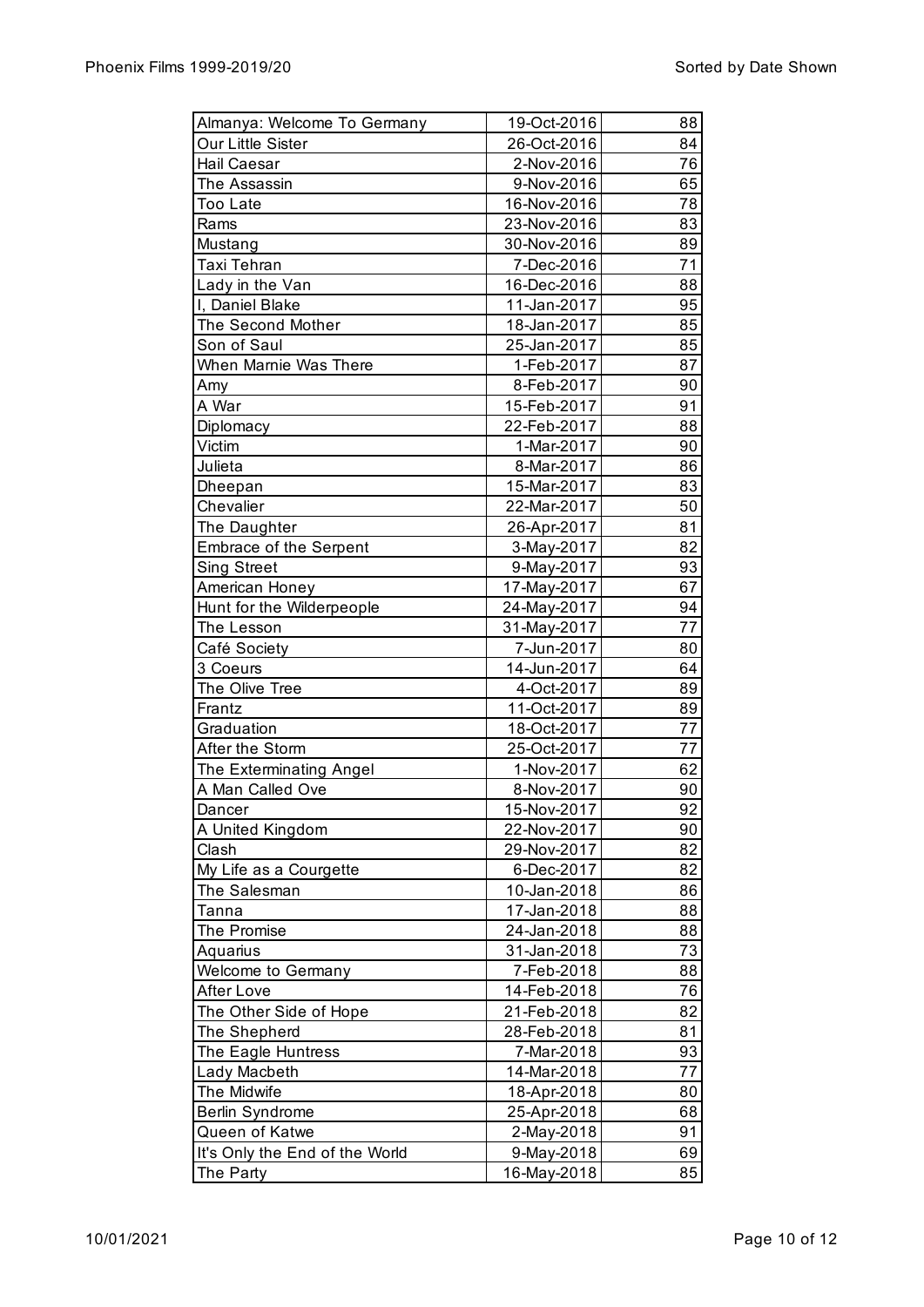| Harmonium                               | 23-May-2018 | 78 |
|-----------------------------------------|-------------|----|
| Things to Come                          | 30-May-2018 | 76 |
| <b>Hotel Salvation</b>                  | 6-Jun-2018  | 76 |
| The Square                              | 13-Jun-2018 | 76 |
| A Fantastic Woman                       | 3-Oct-2018  | 84 |
| In the Fade                             | 10-Oct-2018 | 89 |
| In Between                              | 17-Oct-2018 | 86 |
| 120BPM (Beats Per Minute)               | 24-Oct-2018 | 75 |
| Mountains May Depart                    | 31-Oct-2018 | 77 |
| Journey's End                           | 7-Nov-2018  | 93 |
| Filmworker                              | 14-Nov-2018 | 71 |
| Western                                 | 21-Nov-2018 | 65 |
| Loveless                                | 28-Nov-2018 | 82 |
| The Breadwinner                         | 12-Dec-2018 | 85 |
| I Got Life                              | 19-Dec-2018 | 84 |
| Cold War                                | 9-Jan-2019  | 88 |
| Redoubtable                             | 16-Jan-2019 | 73 |
|                                         | 23-Jan-2019 | 91 |
| Insyriated                              |             |    |
| Smiles of a Summer Night<br>The Rider   | 30-Jan-2019 | 76 |
|                                         | 6-Feb-2019  | 83 |
| Leaning into the Wind                   | 13-Feb-2019 | 77 |
| Happy End                               | 20-Feb-2019 | 75 |
| My Blind Date with Life                 | 27-Feb-2019 | 86 |
| Apostasy                                | 6-Mar-2019  | 82 |
| Shoplifters                             | 13-Mar-2019 | 87 |
| <b>Under the Tree</b>                   | 20-Mar-2019 | 78 |
| Three Billboards Outside Ebbing, Missou | 27-Mar-2019 | 93 |
| I am Not a Witch                        | 3-Apr-2019  | 70 |
| The Nile Hilton Incident                | 1-May-2019  | 83 |
| The Wife                                | 7-May-2019  | 88 |
| A Private War                           | 15-May-2019 | 94 |
| All the Wild Horses                     | 22-May-2019 | 88 |
| C'est la Vie                            | 29-May-2019 | 87 |
| The Heiresses                           | 5-Jun-2019  | 70 |
| The Intouchables                        | 25-Sep-2019 | 98 |
| The House by the Sea                    | 2-Oct-2019  | 78 |
| Disobedience                            | 9-Oct-2019  | 81 |
| Ash Is The Purest White                 | 16-Oct-2019 | 73 |
| Colette                                 | 23-Oct-2019 | 87 |
| <b>Birds of Passage</b>                 | 30-Oct-2019 | 86 |
| <b>Eighth Grade</b>                     | 6-Nov-2019  | 78 |
| The Wild Pear Tree                      | 13-Nov-2019 | 78 |
| Apollo 11                               | 20-Nov-2019 | 95 |
| Capernaum                               | 27-Nov-2019 | 95 |
| Styx                                    | 11-Dec-2019 | 86 |
| Le Retour Du Heros                      | 18-Dec-2019 | 84 |
| Leave No Trace                          | 8-Jan-2020  | 89 |
| The White Crow                          | 15-Jan-2020 | 89 |
| <b>Burning</b>                          | 22-Jan-2020 | 71 |
| Transit                                 | 29-Jan-2020 | 79 |
| Woman At War                            | 5-Feb-2020  | 92 |
| The Chambermaid                         | 12-Feb-2020 | 67 |
| Wajib - The Wedding Invitation          | 19-Feb-2020 | 82 |
|                                         |             |    |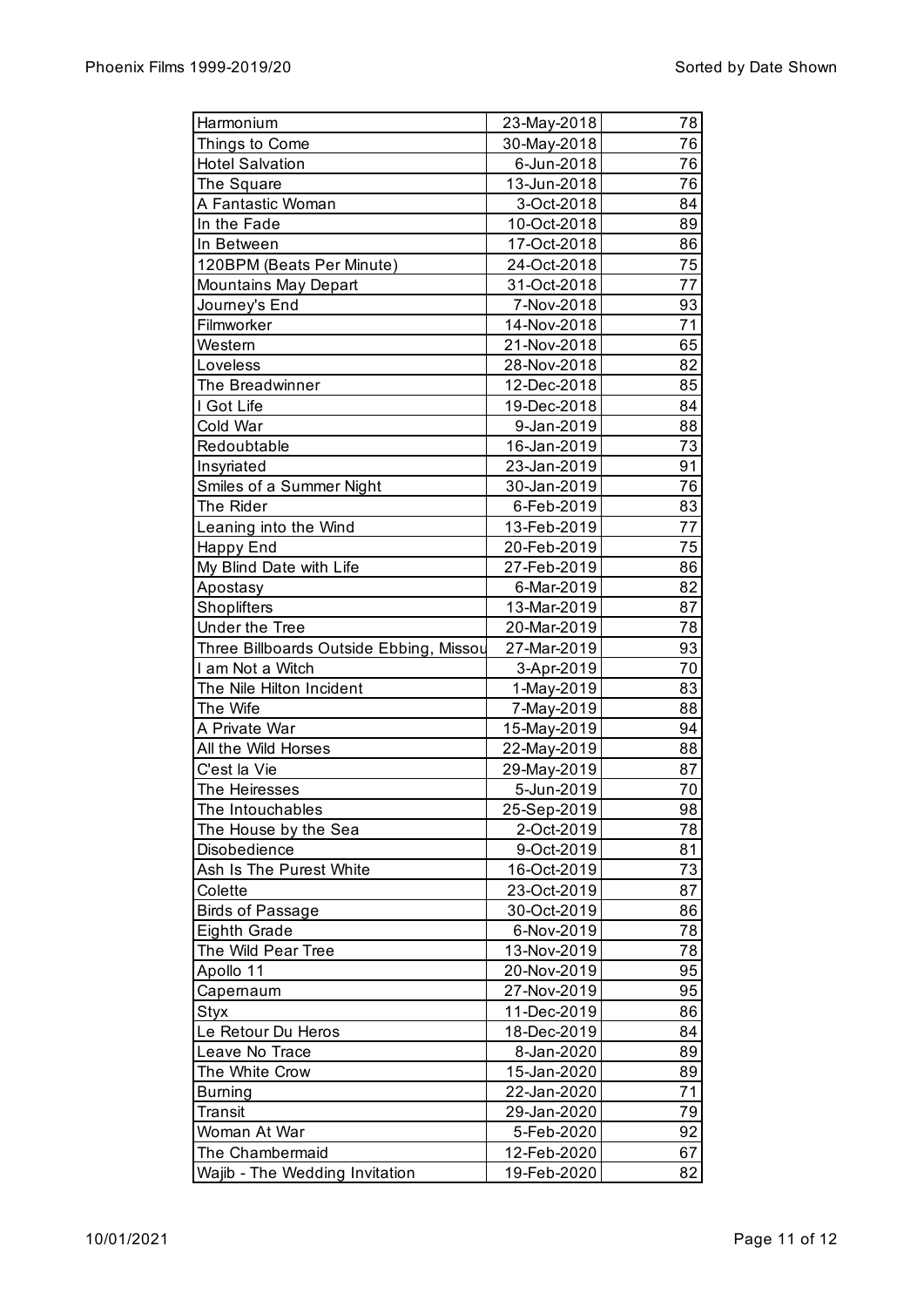| Pain and Glory                | 26-Feb-2020  |    |
|-------------------------------|--------------|----|
| <b>IThe Last Picture Show</b> | 4-Mar-20201  | 86 |
| I Evelvn                      | 11-Mar-20201 |    |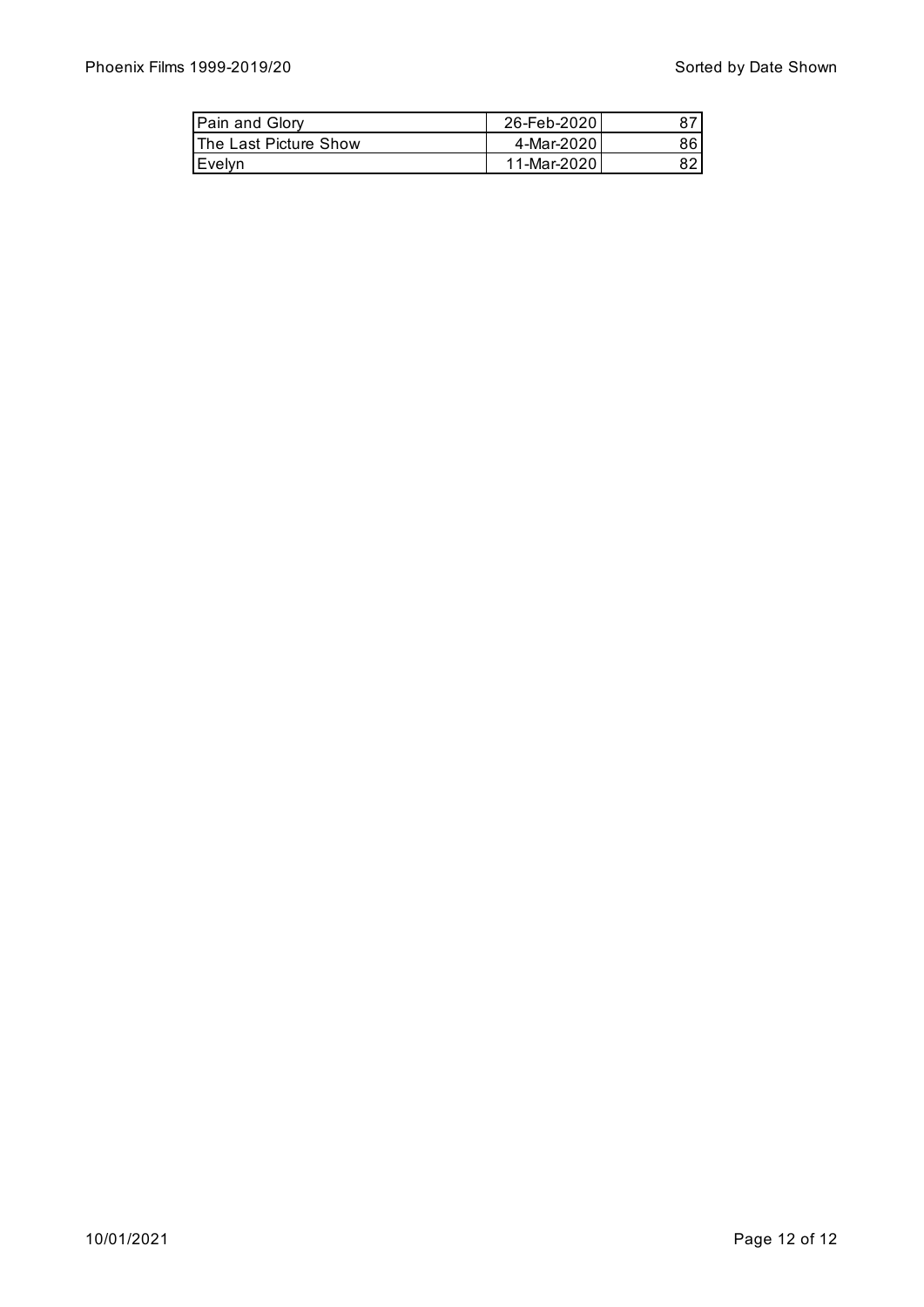|             | Rating(%)                                                                                                                                                                                                                                                                                                                                                                                                                                                                                                                                                                                                                                                                                                                         |
|-------------|-----------------------------------------------------------------------------------------------------------------------------------------------------------------------------------------------------------------------------------------------------------------------------------------------------------------------------------------------------------------------------------------------------------------------------------------------------------------------------------------------------------------------------------------------------------------------------------------------------------------------------------------------------------------------------------------------------------------------------------|
| 25-Sep-2019 | 98                                                                                                                                                                                                                                                                                                                                                                                                                                                                                                                                                                                                                                                                                                                                |
| 25-Sep-2013 | 98                                                                                                                                                                                                                                                                                                                                                                                                                                                                                                                                                                                                                                                                                                                                |
| 5-Mar-2008  | 97                                                                                                                                                                                                                                                                                                                                                                                                                                                                                                                                                                                                                                                                                                                                |
| 27-Feb-2013 | 97                                                                                                                                                                                                                                                                                                                                                                                                                                                                                                                                                                                                                                                                                                                                |
|             | 96                                                                                                                                                                                                                                                                                                                                                                                                                                                                                                                                                                                                                                                                                                                                |
|             | 96                                                                                                                                                                                                                                                                                                                                                                                                                                                                                                                                                                                                                                                                                                                                |
|             | 96                                                                                                                                                                                                                                                                                                                                                                                                                                                                                                                                                                                                                                                                                                                                |
|             | 96                                                                                                                                                                                                                                                                                                                                                                                                                                                                                                                                                                                                                                                                                                                                |
|             | 95                                                                                                                                                                                                                                                                                                                                                                                                                                                                                                                                                                                                                                                                                                                                |
|             | 95                                                                                                                                                                                                                                                                                                                                                                                                                                                                                                                                                                                                                                                                                                                                |
|             | 95                                                                                                                                                                                                                                                                                                                                                                                                                                                                                                                                                                                                                                                                                                                                |
|             | 94                                                                                                                                                                                                                                                                                                                                                                                                                                                                                                                                                                                                                                                                                                                                |
|             | 94                                                                                                                                                                                                                                                                                                                                                                                                                                                                                                                                                                                                                                                                                                                                |
|             | 94                                                                                                                                                                                                                                                                                                                                                                                                                                                                                                                                                                                                                                                                                                                                |
|             | 94                                                                                                                                                                                                                                                                                                                                                                                                                                                                                                                                                                                                                                                                                                                                |
|             | 94                                                                                                                                                                                                                                                                                                                                                                                                                                                                                                                                                                                                                                                                                                                                |
|             | 94                                                                                                                                                                                                                                                                                                                                                                                                                                                                                                                                                                                                                                                                                                                                |
|             | 93                                                                                                                                                                                                                                                                                                                                                                                                                                                                                                                                                                                                                                                                                                                                |
|             | 93                                                                                                                                                                                                                                                                                                                                                                                                                                                                                                                                                                                                                                                                                                                                |
|             | 93                                                                                                                                                                                                                                                                                                                                                                                                                                                                                                                                                                                                                                                                                                                                |
|             | 93                                                                                                                                                                                                                                                                                                                                                                                                                                                                                                                                                                                                                                                                                                                                |
|             | 93                                                                                                                                                                                                                                                                                                                                                                                                                                                                                                                                                                                                                                                                                                                                |
|             | 93                                                                                                                                                                                                                                                                                                                                                                                                                                                                                                                                                                                                                                                                                                                                |
|             | 93                                                                                                                                                                                                                                                                                                                                                                                                                                                                                                                                                                                                                                                                                                                                |
|             | 93                                                                                                                                                                                                                                                                                                                                                                                                                                                                                                                                                                                                                                                                                                                                |
|             | 93                                                                                                                                                                                                                                                                                                                                                                                                                                                                                                                                                                                                                                                                                                                                |
|             | 93                                                                                                                                                                                                                                                                                                                                                                                                                                                                                                                                                                                                                                                                                                                                |
|             | 93                                                                                                                                                                                                                                                                                                                                                                                                                                                                                                                                                                                                                                                                                                                                |
|             | 93                                                                                                                                                                                                                                                                                                                                                                                                                                                                                                                                                                                                                                                                                                                                |
|             | 93                                                                                                                                                                                                                                                                                                                                                                                                                                                                                                                                                                                                                                                                                                                                |
|             | 93                                                                                                                                                                                                                                                                                                                                                                                                                                                                                                                                                                                                                                                                                                                                |
|             | 93                                                                                                                                                                                                                                                                                                                                                                                                                                                                                                                                                                                                                                                                                                                                |
|             | 92                                                                                                                                                                                                                                                                                                                                                                                                                                                                                                                                                                                                                                                                                                                                |
|             | 92                                                                                                                                                                                                                                                                                                                                                                                                                                                                                                                                                                                                                                                                                                                                |
|             | 92                                                                                                                                                                                                                                                                                                                                                                                                                                                                                                                                                                                                                                                                                                                                |
|             | 92                                                                                                                                                                                                                                                                                                                                                                                                                                                                                                                                                                                                                                                                                                                                |
|             | 92                                                                                                                                                                                                                                                                                                                                                                                                                                                                                                                                                                                                                                                                                                                                |
|             | 92                                                                                                                                                                                                                                                                                                                                                                                                                                                                                                                                                                                                                                                                                                                                |
|             | 92                                                                                                                                                                                                                                                                                                                                                                                                                                                                                                                                                                                                                                                                                                                                |
|             | 92                                                                                                                                                                                                                                                                                                                                                                                                                                                                                                                                                                                                                                                                                                                                |
|             | 92                                                                                                                                                                                                                                                                                                                                                                                                                                                                                                                                                                                                                                                                                                                                |
|             | 92                                                                                                                                                                                                                                                                                                                                                                                                                                                                                                                                                                                                                                                                                                                                |
|             | 92                                                                                                                                                                                                                                                                                                                                                                                                                                                                                                                                                                                                                                                                                                                                |
|             | 92                                                                                                                                                                                                                                                                                                                                                                                                                                                                                                                                                                                                                                                                                                                                |
|             | 92                                                                                                                                                                                                                                                                                                                                                                                                                                                                                                                                                                                                                                                                                                                                |
|             | 92                                                                                                                                                                                                                                                                                                                                                                                                                                                                                                                                                                                                                                                                                                                                |
|             | 92                                                                                                                                                                                                                                                                                                                                                                                                                                                                                                                                                                                                                                                                                                                                |
|             | 92                                                                                                                                                                                                                                                                                                                                                                                                                                                                                                                                                                                                                                                                                                                                |
|             | 91                                                                                                                                                                                                                                                                                                                                                                                                                                                                                                                                                                                                                                                                                                                                |
|             | 91                                                                                                                                                                                                                                                                                                                                                                                                                                                                                                                                                                                                                                                                                                                                |
|             | 91                                                                                                                                                                                                                                                                                                                                                                                                                                                                                                                                                                                                                                                                                                                                |
|             | 91                                                                                                                                                                                                                                                                                                                                                                                                                                                                                                                                                                                                                                                                                                                                |
|             | 5-May-2015<br>23-Nov-2005<br>26-Apr-2006<br>14-Feb-2015<br>11-Jan-2017<br>20-Nov-2019<br>27-Nov-2019<br>24-May-2017<br>15-Oct-2003<br>10-Jan-2007<br>5-Oct-2005<br>15-May-2019<br>11-Nov-2015<br>30-Oct-2013<br>9-Dec-2015<br>13-Feb-2002<br>7-Mar-2018<br>14-Mar-2012<br>30-May-2001<br>26-Oct-2005<br>7-Mar-2007<br>23-Apr-2008<br>26-Mar-2003<br>9-May-2017<br>2-Feb-2011<br>7-Nov-2018<br>10-Oct-2012<br>27-Mar-2019<br>19-May-2004<br>25-Jan-2012<br>14-Nov-2012<br>5-Feb-2020<br>28-Nov-2007<br>30-Jan-2013<br>12-May-2010<br>15-Nov-2017<br>10-May-2006<br>26-Feb-2003<br>1-Jun-2005<br>22-Jan-2014<br>24-May-2006<br>26-Oct-2011<br>30-Nov-2011<br>3-Oct-2012<br>22-Nov-2006<br>11-Jan-2006<br>14-Apr-2010<br>23-Jan-2019 |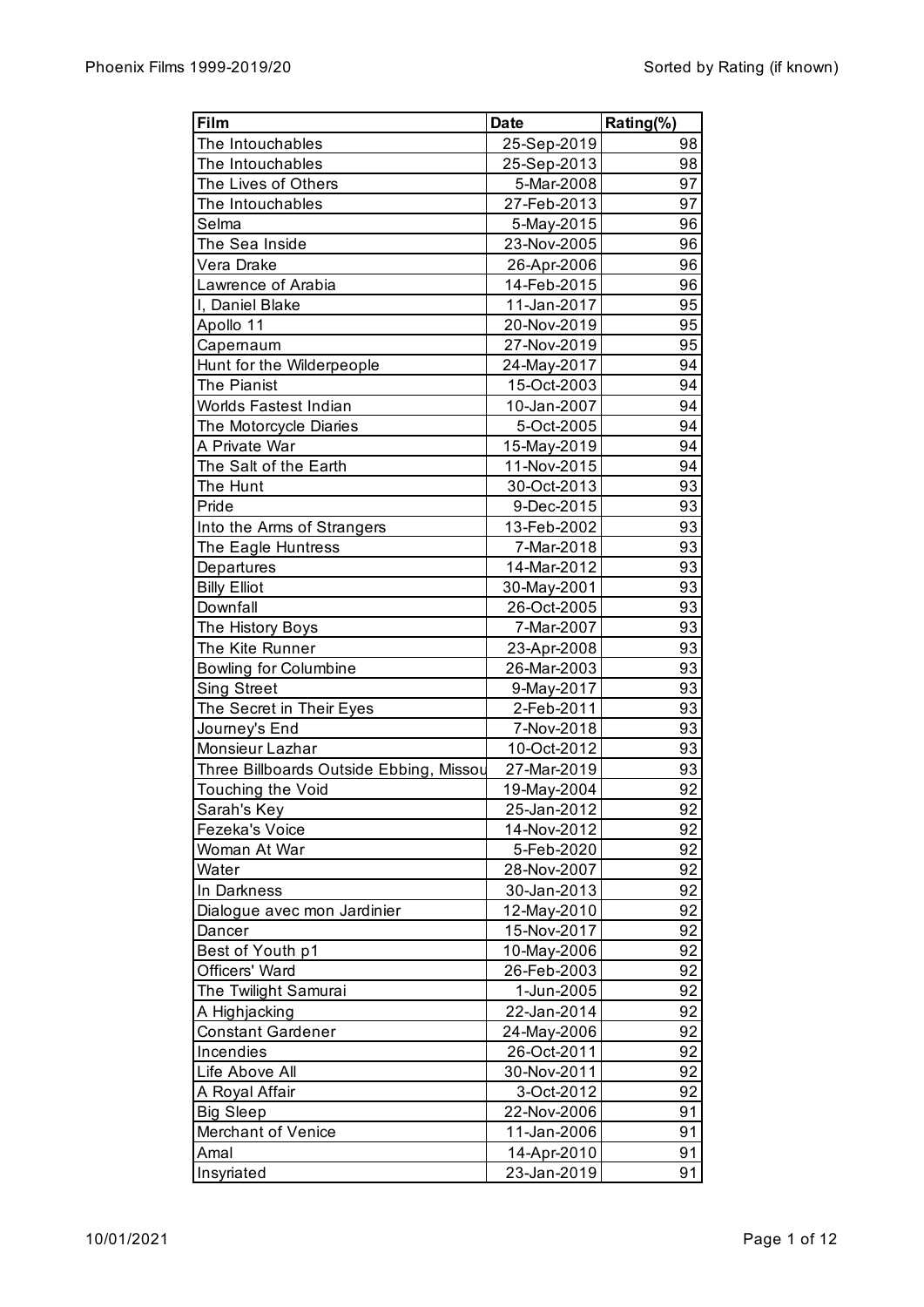| Etre et Avoir              | 5-Nov-2003  | 91 |
|----------------------------|-------------|----|
| The Guernica Children      | 3-Dec-2008  | 91 |
| Even the Rain              | 12-Dec-2012 | 91 |
| Dark Horse                 | 24-Feb-2016 | 91 |
| The Barbarian Invasions    | 13-Oct-2004 | 91 |
| A War                      | 15-Feb-2017 | 91 |
| Queen of Katwe             | 2-May-2018  | 91 |
| Wadjda                     | 4-Dec-2013  | 91 |
| Le Herisson                | 15-May-2013 | 91 |
| Bienvenue Chez les Ch'tis  | 17-Dec-2008 | 91 |
| Samsara                    | 4-Nov-2013  | 91 |
| The Closet                 | 18-Dec-2002 | 91 |
| Oranges and Sunshine       | 12-Oct-2011 | 91 |
| Best of Youth p2           | 17-May-2006 | 91 |
| <b>Four Minutes</b>        | 11-Mar-2009 | 91 |
| The Artist                 | 26-Oct-2012 | 91 |
| In a Better World          | 8-Feb-2012  | 91 |
| The Concert                | 1-Dec-2010  | 91 |
| The Quiet American         | 21-Jan-2004 | 90 |
| Victim                     | 1-Mar-2017  | 90 |
| Tea with Mussolini         | 24-Jan-2001 | 90 |
| A Man Called Ove           | 8-Nov-2017  | 90 |
| Tangerines                 | 12-Oct-2016 | 90 |
| Amy                        | 8-Feb-2017  | 90 |
| No Mans Land               | 11-Dec-2002 | 90 |
| Slumdog Millionaire        | 6-May-2009  | 90 |
| The Dish                   | 27-Feb-2002 | 90 |
| The Angels' Share          | 31-Oct-2012 | 90 |
| A United Kingdom           | 22-Nov-2017 | 90 |
| Senna                      | 9-Nov-2011  | 90 |
| Rosenstrasse               | 8-Dec-2004  | 90 |
| I've Loved You So Long     | 11-Nov-2009 | 89 |
| Mustang                    | 30-Nov-2016 | 89 |
| Dogville                   | 5-May-2004  | 89 |
| Our Man in Havana          | 20-Feb-2013 | 89 |
| The Chorus                 | 21-Dec-2005 | 89 |
| Frantz                     | 11-Oct-2017 | 89 |
| The Castle                 | 6-Nov-2002  | 89 |
| Midnight in Paris          | 2-May-2012  | 89 |
| The White Crow             | 15-Jan-2020 | 89 |
| The Queen                  | 23-May-2007 | 89 |
| Divided We Fall            | 29-Jan-2003 | 89 |
| Leave No Trace             | 8-Jan-2020  | 89 |
| In the Fade                | 10-Oct-2018 | 89 |
| The Olive Tree             | 4-Oct-2017  | 89 |
| <b>Cherry Blossoms</b>     | 20-Jan-2010 | 89 |
| Lemon Tree                 | 21-Oct-2009 | 89 |
| Indigenes                  | 20-Feb-2008 | 89 |
| Fenix 11.23                | 19-Feb-2014 | 89 |
| The Counterfeiters         | 1-Oct-2008  | 89 |
| Atanarjuat The Fast Runner | 20-Nov-2002 | 89 |
| Volver                     | 18-Apr-2007 | 89 |
| Les Femmes du 6em Etage    | 19-Dec-2013 | 89 |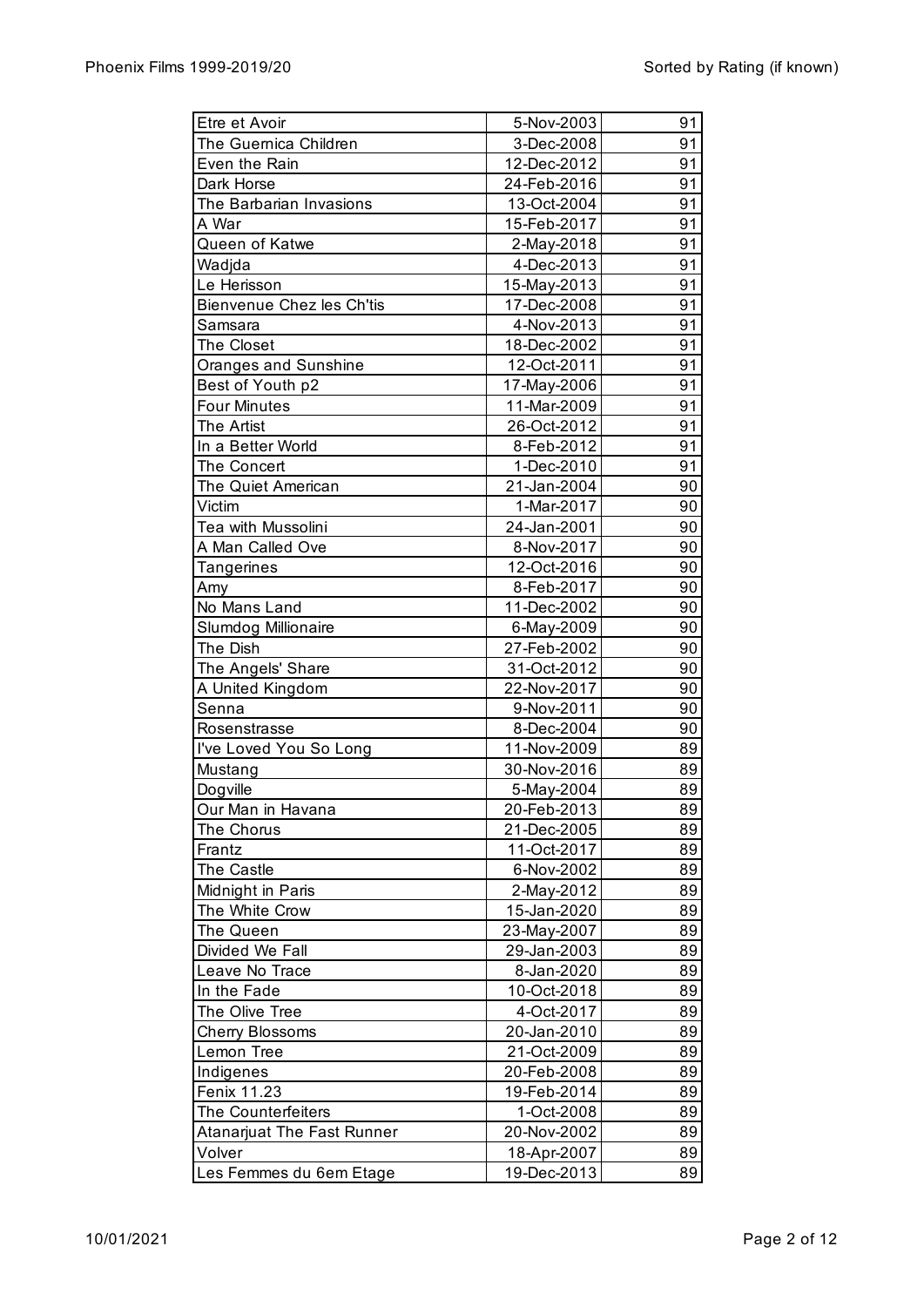| Locke                                    | 1-Oct-2014  | 89 |
|------------------------------------------|-------------|----|
| Marshland                                | 20-Jan-2016 | 89 |
| Well Digger's Daughter                   | 6-Feb-2013  | 88 |
| The Railway Man                          | 14-May-2014 | 88 |
| The Visitor                              | 11-Feb-2009 | 88 |
| Lady in the Van                          | 16-Dec-2016 | 88 |
| Monsoon Wedding                          | 15-May-2002 | 88 |
| Jimmy's Hall                             | 12-Nov-2014 | 88 |
| Mostly Martha                            | 19-Nov-2003 | 88 |
| Almanya: Welcome To Germany              | 19-Oct-2016 | 88 |
| Maria full of Grace                      | 18-Jan-2006 | 88 |
| Elling                                   | 18-Feb-2004 | 88 |
| The Promise                              | 24-Jan-2018 | 88 |
| The Reader                               | 4-Nov-2009  | 88 |
| Les Diaboliques                          | 7-Mar-2012  | 88 |
| Machuca                                  | 7-Dec-2005  | 88 |
| Diplomacy                                | 22-Feb-2017 | 88 |
| Tanna                                    | 17-Jan-2018 | 88 |
|                                          |             | 88 |
| Welcome to Germany<br>The Wife           | 7-Feb-2018  | 88 |
| <b>Balzac and the Chinese Seamstress</b> | 7-May-2019  |    |
|                                          | 26-May-2004 | 88 |
| All the Wild Horses                      | 22-May-2019 | 88 |
| Cold War                                 | 9-Jan-2019  | 88 |
| Welcome                                  | 4-May-2011  | 88 |
| <b>Central Station</b>                   | 20-Oct-1999 | 88 |
| The Painted Veil                         | 7-Nov-2007  | 88 |
| Omar                                     | 25-Feb-2015 | 88 |
| The 100-Year Old Man                     | 29-Oct-2014 | 88 |
| <b>Closely Observed Trains</b>           | 21-Nov-2001 | 88 |
| Girl with a Pearl Earring                | 19-Jan-2005 | 88 |
| Snows of Kilimanjaro                     | 16-Jan-2013 | 88 |
| The Three Burials of Melquiades Estrada  | 11-Oct-2006 | 88 |
| Waltz with Bashir                        | 8-Oct-2009  | 88 |
| Morris: A Life with Bells On             | 9-Mar-2011  | 87 |
| Spring, Summer, Autumn, Winter           | 9-Feb-2005  | 87 |
| Pain and Glory                           | 26-Feb-2020 | 87 |
| When Marnie Was There                    | 1-Feb-2017  | 87 |
| The Lunchbox                             | 21-Jan-2015 | 87 |
| Colette                                  | 23-Oct-2019 | 87 |
| Sunshine                                 | 21-Mar-2001 | 87 |
| Cool and Crazy                           | 16-Oct-2002 | 87 |
| Like Father Like Son                     | 13-May-2015 | 87 |
| The Story of the Weeping Camel           | 22-Jun-2005 | 87 |
| The Weeping Meadow                       | 22-Mar-2006 | 87 |
| Pather Panchali                          | 5-Mar-2003  | 87 |
| London River                             | 26-Jan-2011 | 87 |
| Calvary                                  | 25-Sep-2014 | 87 |
| Wakolda                                  | 28-Jan-2015 | 87 |
| Pan's Labyrinth                          | 9-Jan-2008  | 87 |
| Far from the Madding Crowd               | 28-Oct-2015 | 87 |
| Lantana                                  | 1-Oct-2003  | 87 |
| Persepolis                               | 22-Oct-2008 | 87 |
| Rififi                                   | 3-Mar-2010  | 87 |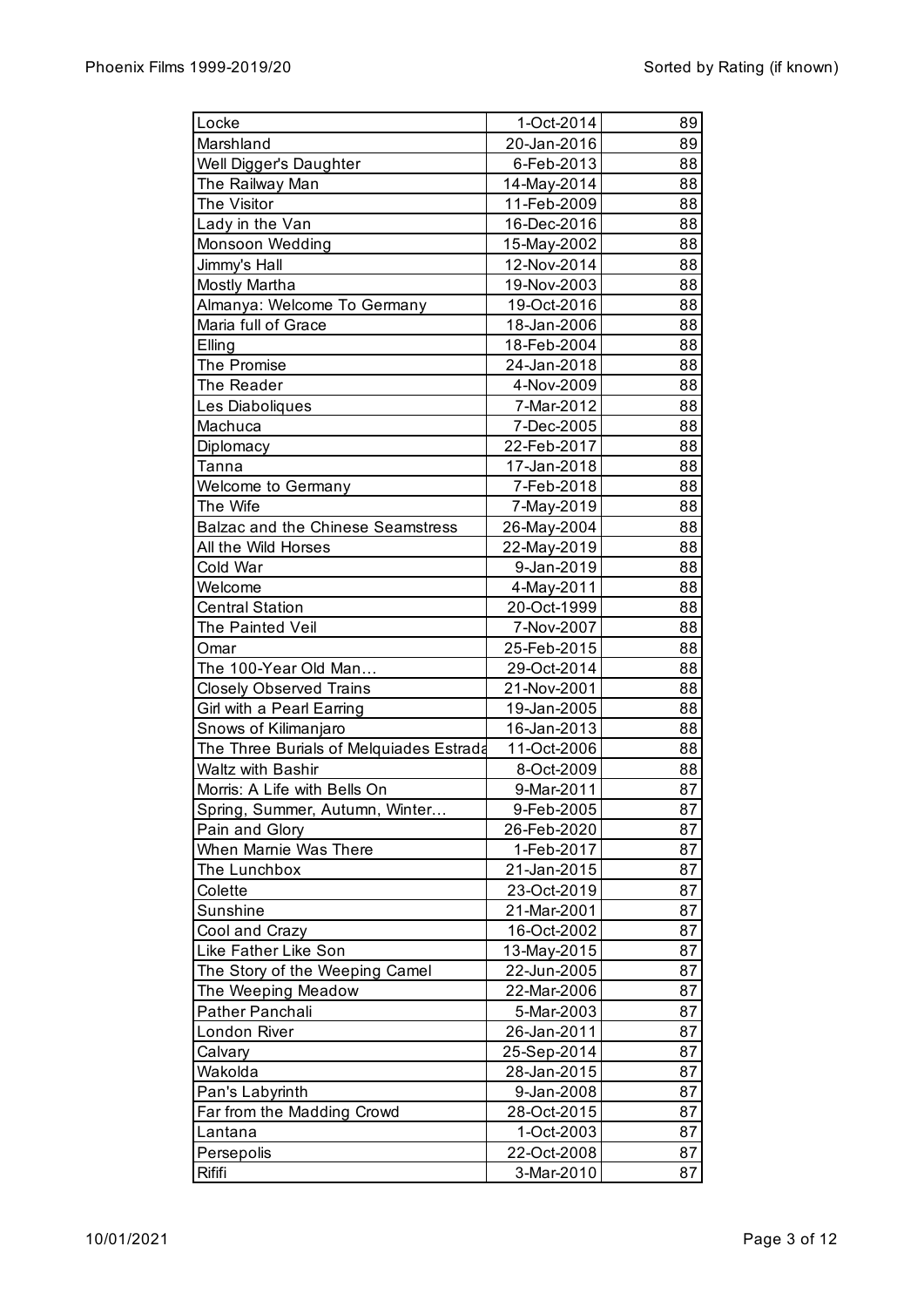| <b>Butterfly's Tongue</b>       | 23-Jan-2002               | 87       |
|---------------------------------|---------------------------|----------|
| La Salaire de la peur           | 24-Nov-2004               | 87       |
| C'est la Vie                    | 29-May-2019               | 87       |
| Live and Become                 | 7-Feb-2007                | 87       |
| Shoplifters                     | 13-Mar-2019               | 87       |
| Away From Her                   | 16-Jan-2008               | 87       |
| Elizabeth                       | 29-Sep-1999               | 87       |
| Theeb                           | 3-Feb-2016                | 87       |
| Earth                           | 28-Mar-2001               | 87       |
| Cozy Dens                       | 12-Nov-2003               | 87       |
| Mao's Last Dancer               | 28-Sep-2011               | 86       |
| Styx                            | 11-Dec-2019               | 86       |
| Another Year                    | 2-Mar-2011                | 86       |
| Earth                           | 18-Mar-2009               | 86       |
| Good Night and Good Luck        | 4-Oct-2006                | 86       |
| Caesar Must Die                 | 7-May-2014                | 86       |
| <b>Empties</b>                  | 25-Nov-2009               | 86       |
| Still Life                      | 21-Oct-2015               | 86       |
| My Blind Date with Life         | 27-Feb-2019               | 86       |
| French Film                     | 15-Dec-2010               | 86       |
| <b>Finding Neverland</b>        | 25-Jun-2005               | 86       |
| Me and Earl and the Dying Girl  | 9-Mar-2016                | 86       |
| Looking for Eric                | 14-Oct-2009               | 86       |
| The Salesman                    | 10-Jan-2018               | 86       |
| Pierrepoint                     | 8-Nov-2006                | 86       |
| <b>Little Miss Sunshine</b>     | 24-Oct-2007               | 86       |
| An Education                    | 5-May-2010                | 86       |
| Iris                            | 22-Jan-2003               | 86       |
| After the Wedding               | 31-Oct-2007               | 86       |
| The Wind that Shakes the Barley | 14-Feb-2007               | 86       |
| The Last Picture Show           | 4-Mar-2020                | 86       |
|                                 |                           |          |
| A Simple Life<br>A Late Quartet | 8-May-2013<br>15-Jan-2014 | 86<br>86 |
|                                 |                           |          |
| Goodbye, Lenin!                 | 31-Mar-2004               | 86       |
| Birds of Passage                | 30-Oct-2019               | 86       |
| Barfi!                          | 23-Oct-2013               | 86       |
| Julieta                         | 8-Mar-2017                | 86       |
| In Between                      | 17-Oct-2018               | 86       |
| <b>Gosford Park</b>             | 2-Oct-2002                | 85       |
| Amour                           | 1-May-2013                | 85       |
| The Party                       | 16-May-2018               | 85       |
| Queen and Country               | 6-Jan-2016                | 85       |
| If                              | 4-Dec-2002                | 85       |
| Undertow                        | 16-May-2012               | 85       |
| The President                   | 18-Nov-2015               | 85       |
| Chicago                         | 17-Dec-2003               | 85       |
| <b>Bread and Roses</b>          | 16-Jan-2002               | 85       |
| The Selfish Giant               | 26-Nov-2014               | 85       |
| Osama                           | 16-Mar-2005               | 85       |
| The Guard                       | 23-Jan-2013               | 85       |
| <b>Fateless</b>                 | 24-Jan-2007               | 85       |
| Son of Saul                     | 25-Jan-2017               | 85       |
| A Separation                    | 21-Mar-2012               | 85       |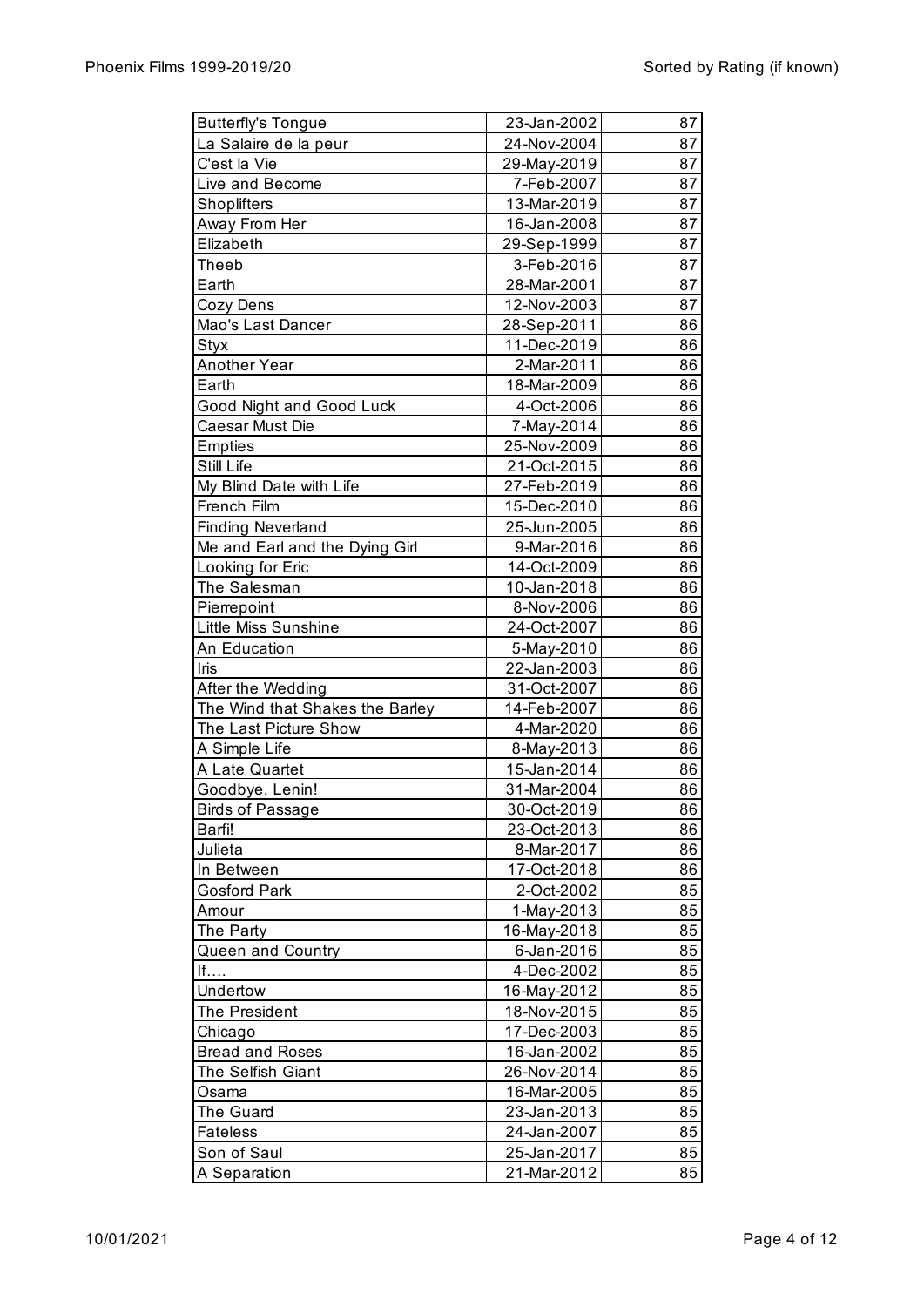| L'Armee des Ombres                                                  | 16-May-2007 | 85 |
|---------------------------------------------------------------------|-------------|----|
| The Past                                                            | 11-Feb-2015 | 85 |
| The Breadwinner                                                     | 12-Dec-2018 | 85 |
| Rebellion                                                           | 30-Apr-2014 | 85 |
| Margin Call                                                         | 24-Oct-2012 | 85 |
| The Talented Mr Ripley                                              | 9-May-2001  | 85 |
| The Second Mother                                                   | 18-Jan-2017 | 85 |
| Kekexili Mountain Patrol                                            | 5-Dec-2007  | 85 |
| Amores Perros                                                       | 7-Nov-2001  | 85 |
| Ida                                                                 | 18-Mar-2015 | 85 |
| Mary and Max                                                        | 16-Nov-2011 | 85 |
| <b>Topsy Turvy</b>                                                  | 25-Oct-2000 | 85 |
| The Warrior                                                         | 24-Mar-2004 | 85 |
| All About My Mother                                                 | 11-Oct-2000 | 84 |
| Macario                                                             | 2-Nov-2015  | 84 |
| La Vie en Rose                                                      | 31-Oct-2007 | 84 |
| Le Retour Du Heros                                                  | 18-Dec-2019 | 84 |
| Being Julia                                                         | 14-Dec-2011 | 84 |
| Tu Seras mon Fils                                                   | 27-Nov-2013 | 84 |
| The Page Turner                                                     | 16-Apr-2008 | 84 |
| Samba                                                               | 30-Sep-2015 | 84 |
| Seraphine                                                           | 29-Sep-2010 | 84 |
| Zaytoun                                                             | 12-Feb-2014 | 84 |
| I Got Life                                                          | 19-Dec-2018 | 84 |
| <b>Black Book</b>                                                   | 17-Oct-2007 | 84 |
| Not One Less                                                        | 21-Feb-2001 | 84 |
| Suite Francaise                                                     | 27-May-2015 | 84 |
| Arrancame la Vida                                                   | 1-Nov-2012  | 84 |
| The Source                                                          | 6-Mar-2013  | 84 |
| <b>Emma's Bliss</b>                                                 | 18-Nov-2009 | 84 |
| Diplomacy                                                           | 26-Oct-2015 | 84 |
| Paradise Now                                                        | 15-Nov-2006 | 84 |
| Italian for Beginners                                               | 12-Mar-2003 | 84 |
| The Shop Around the Corner                                          | 9-May-2012  | 84 |
| Our Little Sister                                                   | 26-Oct-2016 | 84 |
| <b>Bridget Jones Diary</b>                                          | 19-Dec-2001 | 84 |
| Of Gods and Men                                                     | 5-Oct-2011  | 84 |
| Mr Turner                                                           | 22-Apr-2015 | 84 |
| <b>Winter Sleep</b>                                                 | 27-Apr-2016 | 84 |
| The Edge of Heaven                                                  | 12-Nov-2008 | 84 |
| La French                                                           | 14-Oct-2015 | 84 |
| Le Grand Voyage                                                     | 21-Feb-2007 | 84 |
| The Rocket                                                          | 10-Dec-2014 | 84 |
| Moolaade                                                            | 22-Feb-2006 | 84 |
| <b>Rivers and Tides</b>                                             |             | 84 |
|                                                                     | 12-May-2004 |    |
| The Year My Parents Went on Vacation<br>Lovers of the Arctic Circle | 6-Feb-2008  | 84 |
|                                                                     | 14-Mar-2001 | 84 |
| The Return                                                          | 23-Feb-2005 | 84 |
| The Illusionist                                                     | 19-Jan-2011 | 84 |
| A Fantastic Woman                                                   | 3-Oct-2018  | 84 |
| Joyeux Noel                                                         | 3-Dec-2014  | 84 |
| <b>Beautiful Lies</b>                                               | 15-Feb-2012 | 84 |
| Harishchandrachi Factory                                            | 13-Oct-2010 | 84 |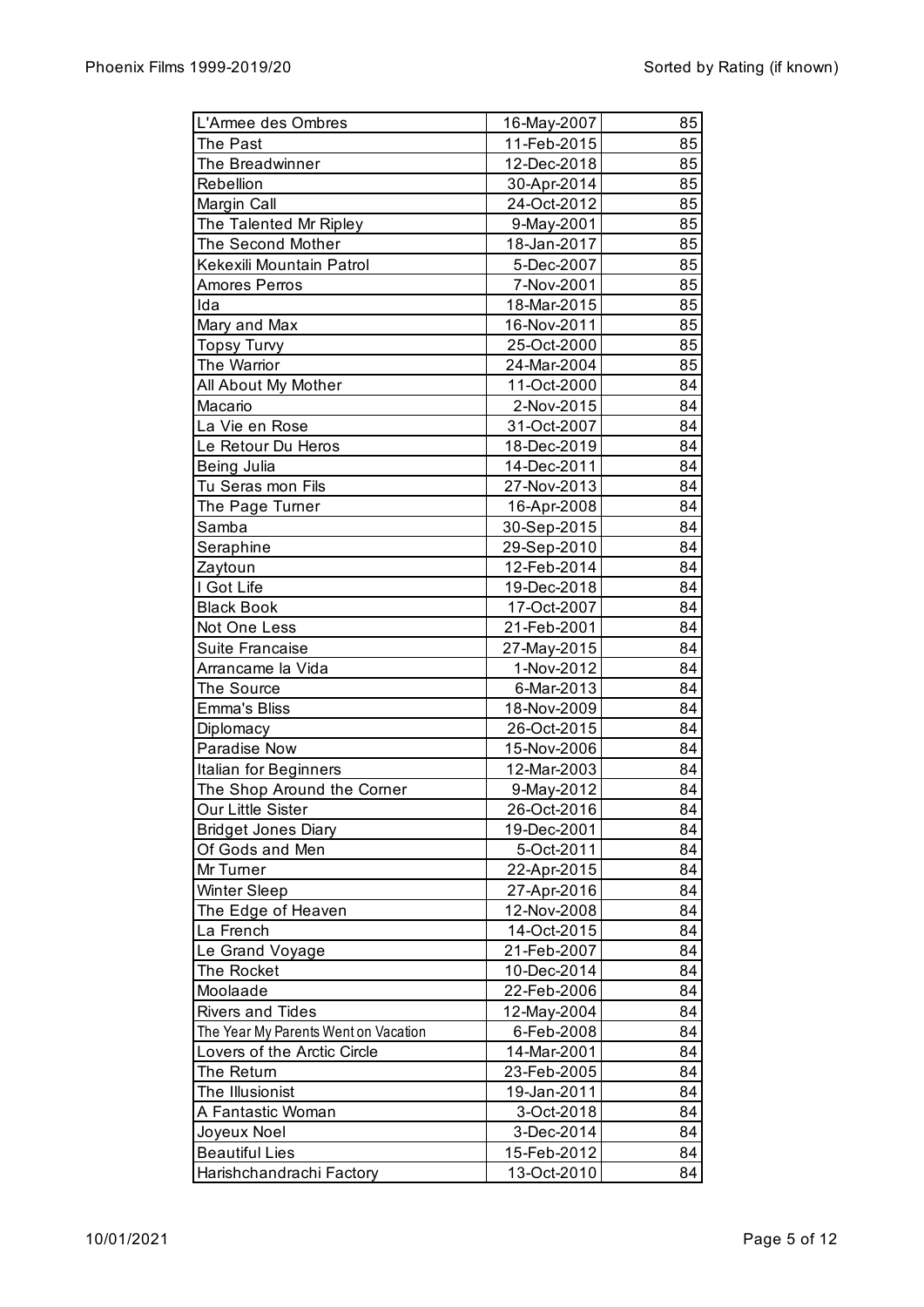| <b>Blue is the Warmest Colour</b> | 25-Mar-2015 | 83 |
|-----------------------------------|-------------|----|
| Who's Afraid of the Wolf          | 9-Feb-2011  | 83 |
| The Sons Room                     | 30-Oct-2002 | 83 |
| <b>Blue Jasmine</b>               | 8-Oct-2014  | 83 |
| The Girl on the Bridge            | 6-Jun-2001  | 83 |
| American Beauty                   | 18-Oct-2000 | 83 |
| <b>Charlie's Country</b>          | 7-Oct-2015  | 83 |
| The Nile Hilton Incident          | 1-May-2019  | 83 |
| L'enfer                           | 25-Oct-2006 | 83 |
| Jindabyne                         | 10-Oct-2007 | 83 |
| <b>Black Bread</b>                | 20-Nov-2013 | 83 |
| Rams                              | 23-Nov-2016 | 83 |
| Dheepan                           | 15-Mar-2017 | 83 |
| Katyn                             | 27-Jan-2010 | 83 |
| Where Do We Go Now?               | 5-Dec-2012  | 83 |
| Seach'd                           | 19-Nov-2008 | 83 |
| The Rider                         | 6-Feb-2019  | 83 |
| The Soul Keeper                   | 8-Feb-2006  | 83 |
| Since Otar Left                   | 2-Feb-2005  | 83 |
| The Deep                          | 9-Oct-2013  | 83 |
| The Golden Dream                  | 14-Jan-2015 | 83 |
| <b>Shadow Dancer</b>              | 9-Jan-2013  | 83 |
| 45 Years                          | 20-Apr-2016 | 83 |
| Le Havre                          | 7-Nov-2012  | 83 |
| Lebanon                           | 8-Dec-2010  | 83 |
| Seducing Dr Lewis                 | 20-Dec-2006 | 82 |
| <b>Bad Education</b>              | 4-May-2005  | 82 |
| Vicky Cristina Barcelona          | 16-Dec-2009 | 82 |
| The Class                         | 7-Oct-2009  | 82 |
| The Last Mitterand                | 9-Nov-2005  | 82 |
| Sideways                          | 12-Oct-2005 | 82 |
| <b>Embrace of the Serpent</b>     | 3-May-2017  | 82 |
| Nine Queens                       | 22-Oct-2003 | 82 |
| Wajib - The Wedding Invitation    | 19-Feb-2020 | 82 |
| Anna Karenina                     | 17-Apr-2013 | 82 |
| Loveless                          | 28-Nov-2018 | 82 |
| Inside Lleweyn Davis              | 21-May-2014 | 82 |
| <b>Cycling with Moliere</b>       | 4-Mar-2015  | 82 |
| Sunset Boulevard                  | 10-Dec-2003 | 82 |
| Tell No One                       | 21-Nov-2007 | 82 |
| Loves Labours Lost                | 20-Dec-2000 | 82 |
| My Life as a Courgette            | 6-Dec-2017  | 82 |
| The Edukators                     | 25-Jan-2006 | 82 |
| The Kid with a Bike               | 24-Apr-2013 | 82 |
| The Man Who Wasn't There          | 13-Mar-2002 | 82 |
| The Other Side of Hope            | 21-Feb-2018 | 82 |
| Timbuktu                          | 2-Dec-2015  | 82 |
| <b>Bread and Tulips</b>           | 2-May-2007  | 82 |
| Phoenix                           | 27-Jan-2016 | 82 |
| Atonement                         | 9-Apr-2008  | 82 |
| La Ville est Tranquille           | 9-Oct-2002  | 82 |
| Clash                             | 29-Nov-2017 | 82 |
| <b>Kitchen Stories</b>            | 20-Oct-2004 | 82 |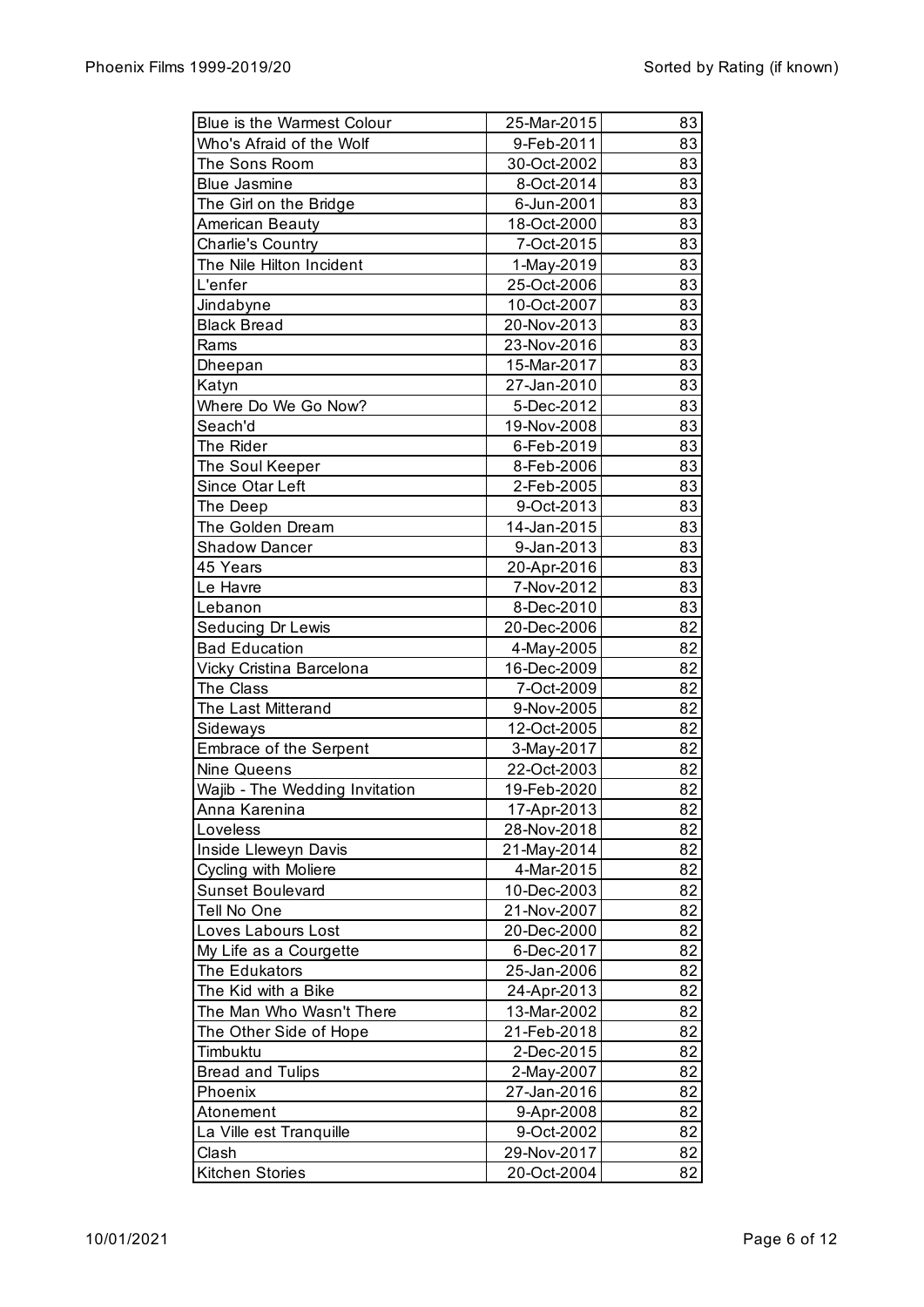| Evelyn                         | 11-Mar-2020               | 82       |
|--------------------------------|---------------------------|----------|
| Apostasy                       | 6-Mar-2019                | 82       |
| <b>True North</b>              | 13-May-2009               | 82       |
| In the Bedroom                 | 12-Feb-2003               | 82       |
| No                             | 11-Dec-2013               | 82       |
| Grandma                        | 18-May-2016               | 81       |
| The Daughter                   | 26-Apr-2017               | 81       |
| Mystery Road                   | 1-Jun-2016                | 81       |
| <b>Esma's Secret</b>           | 13-Feb-2008               | 81       |
| <b>Brighton Rock</b>           | 25-May-2011               | 81       |
| Never Let Me Go                | 11-May-2011               | 81       |
| <b>Stations of the Cross</b>   | 25-Nov-2015               | 81       |
| Disobedience                   | 9-Oct-2019                | 81       |
| In This World                  | 17-Mar-2004               | 81       |
| The Big City                   | 5-Mar-2014                | 81       |
| Laissez-Passez                 | 26-Jan-2005               | 81       |
| The Last Projectionist         | 29-Oct-2012               | 81       |
| To Say Goodbye                 | 5-Nov-2014                | 81       |
| Slogans                        | 23-Oct-2002               | 81       |
| <b>Barbara</b>                 | 16-Oct-2013               | 81       |
| <b>Broken Embraces</b>         | 6-Jan-2010                | 81       |
| A Clockwork Orange             | 8-Nov-2000                | 81       |
| The Lizard                     | 16-Nov-2005               | 81       |
| Lore                           | 29-Jan-2014               | 81       |
| The Shepherd                   | 28-Feb-2018               | 81       |
| Much Ado About Nothing         | 19-Mar-2014               | 81       |
| Les Plages d'Agnes             | 17-Mar-2010               | 81       |
| Sammy Going South              | 17-Nov-2010               | 81       |
| Blame it on Fidel              | 8-Oct-2008                | 81       |
| Tetro                          | 27-Oct-2010               | 81       |
| Thin Red Line                  | 24-Nov-1999               | 81       |
| A Matter of Life and Death     | 7-Mar-2001                | 80       |
| Lilting                        | 11-Mar-2015               | 80       |
| <b>Faithless</b>               |                           |          |
| The Banishment                 | 6-Mar-2002<br>21-Jan-2009 | 80<br>80 |
|                                |                           | 80       |
| Ignorant Fairies               | 28-Jan-2004               |          |
| The Dancer Upstairs<br>Ilo Ilo | 8-Oct-2003<br>22-Oct-2014 | 80       |
| <b>Last Orders</b>             |                           | 80       |
|                                | 29-May-2002               | 80       |
| A Very Long Engagement         | 8-Jun-2005                | 80       |
| Little Box of Sweets           | 3-Feb-2010                | 80       |
| Mark of an Angel               | 28-Apr-2010               | 80       |
| The Midwife                    | 18-Apr-2018               | 80       |
| Potiche                        | 19-Oct-2011               | 80       |
| <b>Bright Star</b>             | 24-Feb-2010               | 80       |
| El Violin                      | 10-Dec-2008               | 80       |
| Girlhood                       | 3-May-2016                | 80       |
| Un Prophete                    | 20-Oct-2010               | 80       |
| Tulpan                         | 10-Nov-2010               | 80       |
| Café Society                   | 7-Jun-2017                | 80       |
| Le Gout des Autres             | 10-Oct-2001               | 79       |
| <b>Infernal Affairs</b>        | 3-Nov-2004                | 79       |
| A Single Man                   | 6-Oct-2010                | 79       |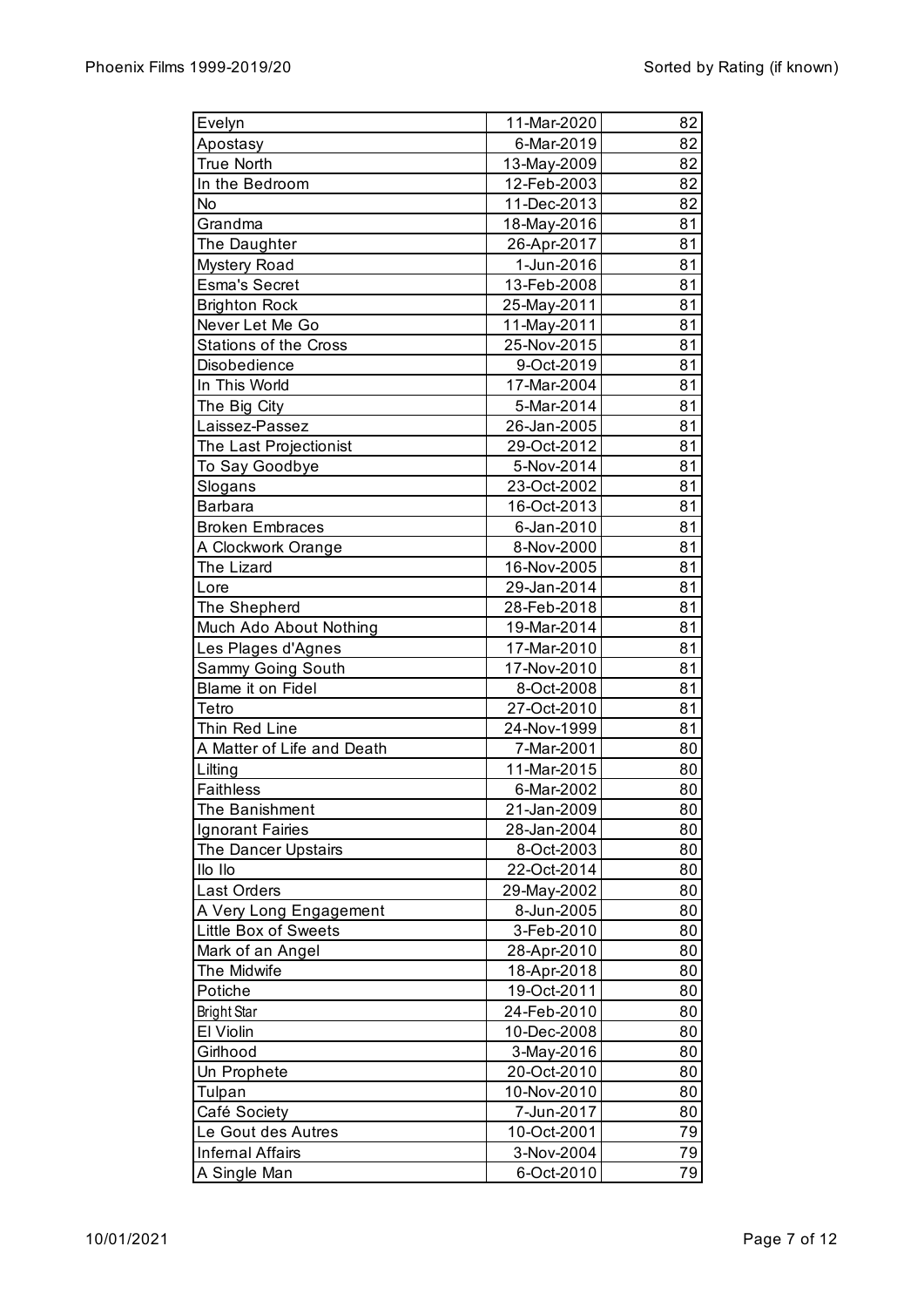| A One and A Two                              | 23-Oct-2001               | 79       |
|----------------------------------------------|---------------------------|----------|
| Transit                                      | 29-Jan-2020               | 79       |
| <b>Badlands</b>                              | 29-Apr-2009               | 79       |
| The Devils Backbone                          | 5-Feb-2003                | 79       |
| Vincere                                      | 24-Nov-2010               | 79       |
| A Prairie Home Companion                     | 19-Dec-2007               | 79       |
| Flame and Citron                             | 30-Sep-2009               | 79       |
| Les Convoyeurs Attendent                     | 1-Nov-2000                | 79       |
| Leviathan                                    | 4-Nov-2015                | 79       |
| Son of Rambow                                | 26-Nov-2008               | 79       |
| La Vie Revee des Anges                       | 6-Oct-1999                | 79       |
| <b>Strangers</b>                             | 4-Feb-2009                | 79       |
| <b>Pauline and Paulette</b>                  | 30-Oct-2002               | 79       |
| Mother                                       | 7-Dec-2011                | 79       |
| The Tichborne Claimant                       | 28-Mar-2001               | 78       |
| Pomegranates and Myrrh                       | 18-Apr-2012               | 78       |
| <b>Under the Tree</b>                        | 20-Mar-2019               | 78       |
| Manderlay                                    | 1-Nov-2006                | 78       |
| American Splendor                            | 9-Mar-2005                | 78       |
| Once                                         | 5-Nov-2008                | 78       |
| Fire                                         | 20-Feb-2002               | 78       |
| My Summer of Love                            | 18-May-2005               | 78       |
| Dans la Maison                               | 5-Feb-2014                | 78       |
| <b>About Elly</b>                            | 26-Mar-2014               | 78       |
| Poetry                                       | 13-Feb-2013               | 78       |
| The Wild Pear Tree                           | 13-Nov-2019               | 78       |
| Still Walking                                | 16-Mar-2011               | 78       |
| The House by the Sea                         | 2-Oct-2019                | 78       |
| Too Late                                     | 16-Nov-2016               | 78       |
| The Golden Bowl                              | 3-Oct-2001                | 78       |
| U Carmen eKhayelitsha                        | 14-Mar-2007               | 78       |
| Eighth Grade                                 | 6-Nov-2019                | 78       |
| L'enfant                                     | 28-Feb-2007               | 78       |
| Under the Sand                               | 6-Feb-2002                | 78       |
| <b>Boys Don't Cry</b>                        | 14-Feb-2001               | 78       |
| Harmonium                                    | 23-May-2018               | 78       |
| Festen                                       | 10-Nov-1999               | 78       |
| The Band's Visit                             | 29-Oct-2008               | 77       |
| The Great Beauty                             | 20-May-2015               | 77       |
| <b>Last Resort</b>                           | 5-Dec-2001                | 77       |
| The Act of Killing                           | 3-Nov-2014                | 77       |
| Two Days, One Night                          | 29-Apr-2015               | 77       |
| After the Storm                              | 25-Oct-2017               | 77       |
| Les Egares                                   | 10-Oct-2006               | 77       |
| <b>Emily's Dance</b>                         | 30-May-2001               | 77       |
|                                              |                           |          |
| Graduation                                   | 18-Oct-2017               | 77<br>77 |
| Apocalypse Now Redux<br><b>Avant l'Hiver</b> | 30-Jan-2002<br>7-Jan-2015 | 77       |
|                                              |                           |          |
| Lady Macbeth                                 | 14-Mar-2018               | 77       |
| <b>Mountains May Depart</b>                  | 31-Oct-2018               | 77       |
| El Baño del Papa                             | 14-Jan-2009               | 77       |
| The Lesson                                   | 31-May-2017               | 77       |
| Leaning into the Wind                        | 13-Feb-2019               | 77       |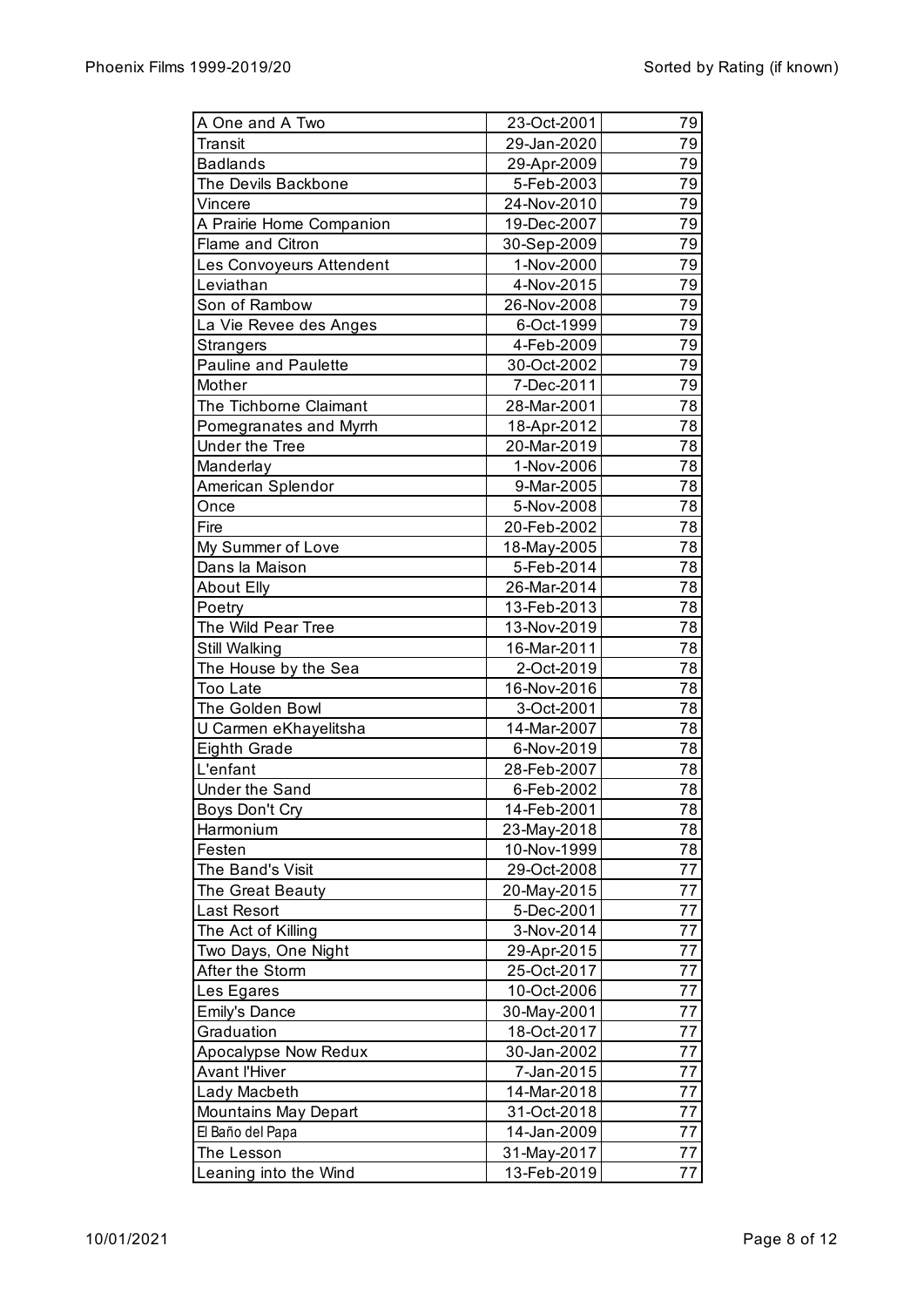| The Eye of the Storm<br><b>Tokyo Sonata</b><br>17-Feb-2010<br>76<br><b>After Love</b><br>76<br>14-Feb-2018<br>Being John Malkovich<br>76<br>31-Jan-2001<br>76<br>Things to Come<br>30-May-2018<br>76<br><b>Hotel Salvation</b><br>6-Jun-2018<br>76<br>Rashomon<br>11-Feb-2004<br>I Wish<br>76<br>12-Mar-2014<br>76<br>Comme Ton Pere<br>10-Feb-2010<br>76<br>12-Jan-2011<br>District 9<br>76<br>Submarine<br>18-Jan-2012<br>76<br>Hail Caesar<br>2-Nov-2016<br>76<br>Dancer in the Dark<br>28-Feb-2001<br>Miss Julie<br>76<br>31-Oct-2001<br>76<br>Lost in Translation<br>2-Jun-2004<br>76<br>Smiles of a Summer Night<br>30-Jan-2019<br>76<br>The Square<br>13-Jun-2018<br>76<br>Snow Flower and the Secret Fan<br>17-Oct-2012<br>75<br>Abouna<br>3-Dec-2003<br>120BPM (Beats Per Minute)<br>75<br>24-Oct-2018<br>75<br>A White Ribbon<br>21-Apr-2010<br>75<br>1-Feb-2012<br>My Dog Tulip<br><b>Sweet Sixteen</b><br>19-Mar-2003<br>75<br>75<br>A Room and a Half<br>30-Mar-2011<br>75<br>Of Time and the City<br>9-Dec-2009<br>75<br>6-Dec-2006<br>Junebug<br>How I Ended This Summer<br>75<br>29-Feb-2012<br>75<br>3-Nov-1999<br>Daddie Nostalgie<br>75<br>Happy-Go-Lucky<br>15-Oct-2008 |
|---------------------------------------------------------------------------------------------------------------------------------------------------------------------------------------------------------------------------------------------------------------------------------------------------------------------------------------------------------------------------------------------------------------------------------------------------------------------------------------------------------------------------------------------------------------------------------------------------------------------------------------------------------------------------------------------------------------------------------------------------------------------------------------------------------------------------------------------------------------------------------------------------------------------------------------------------------------------------------------------------------------------------------------------------------------------------------------------------------------------------------------------------------------------------------------------|
|                                                                                                                                                                                                                                                                                                                                                                                                                                                                                                                                                                                                                                                                                                                                                                                                                                                                                                                                                                                                                                                                                                                                                                                             |
|                                                                                                                                                                                                                                                                                                                                                                                                                                                                                                                                                                                                                                                                                                                                                                                                                                                                                                                                                                                                                                                                                                                                                                                             |
|                                                                                                                                                                                                                                                                                                                                                                                                                                                                                                                                                                                                                                                                                                                                                                                                                                                                                                                                                                                                                                                                                                                                                                                             |
|                                                                                                                                                                                                                                                                                                                                                                                                                                                                                                                                                                                                                                                                                                                                                                                                                                                                                                                                                                                                                                                                                                                                                                                             |
|                                                                                                                                                                                                                                                                                                                                                                                                                                                                                                                                                                                                                                                                                                                                                                                                                                                                                                                                                                                                                                                                                                                                                                                             |
|                                                                                                                                                                                                                                                                                                                                                                                                                                                                                                                                                                                                                                                                                                                                                                                                                                                                                                                                                                                                                                                                                                                                                                                             |
|                                                                                                                                                                                                                                                                                                                                                                                                                                                                                                                                                                                                                                                                                                                                                                                                                                                                                                                                                                                                                                                                                                                                                                                             |
|                                                                                                                                                                                                                                                                                                                                                                                                                                                                                                                                                                                                                                                                                                                                                                                                                                                                                                                                                                                                                                                                                                                                                                                             |
|                                                                                                                                                                                                                                                                                                                                                                                                                                                                                                                                                                                                                                                                                                                                                                                                                                                                                                                                                                                                                                                                                                                                                                                             |
|                                                                                                                                                                                                                                                                                                                                                                                                                                                                                                                                                                                                                                                                                                                                                                                                                                                                                                                                                                                                                                                                                                                                                                                             |
|                                                                                                                                                                                                                                                                                                                                                                                                                                                                                                                                                                                                                                                                                                                                                                                                                                                                                                                                                                                                                                                                                                                                                                                             |
|                                                                                                                                                                                                                                                                                                                                                                                                                                                                                                                                                                                                                                                                                                                                                                                                                                                                                                                                                                                                                                                                                                                                                                                             |
|                                                                                                                                                                                                                                                                                                                                                                                                                                                                                                                                                                                                                                                                                                                                                                                                                                                                                                                                                                                                                                                                                                                                                                                             |
|                                                                                                                                                                                                                                                                                                                                                                                                                                                                                                                                                                                                                                                                                                                                                                                                                                                                                                                                                                                                                                                                                                                                                                                             |
|                                                                                                                                                                                                                                                                                                                                                                                                                                                                                                                                                                                                                                                                                                                                                                                                                                                                                                                                                                                                                                                                                                                                                                                             |
|                                                                                                                                                                                                                                                                                                                                                                                                                                                                                                                                                                                                                                                                                                                                                                                                                                                                                                                                                                                                                                                                                                                                                                                             |
|                                                                                                                                                                                                                                                                                                                                                                                                                                                                                                                                                                                                                                                                                                                                                                                                                                                                                                                                                                                                                                                                                                                                                                                             |
|                                                                                                                                                                                                                                                                                                                                                                                                                                                                                                                                                                                                                                                                                                                                                                                                                                                                                                                                                                                                                                                                                                                                                                                             |
|                                                                                                                                                                                                                                                                                                                                                                                                                                                                                                                                                                                                                                                                                                                                                                                                                                                                                                                                                                                                                                                                                                                                                                                             |
|                                                                                                                                                                                                                                                                                                                                                                                                                                                                                                                                                                                                                                                                                                                                                                                                                                                                                                                                                                                                                                                                                                                                                                                             |
|                                                                                                                                                                                                                                                                                                                                                                                                                                                                                                                                                                                                                                                                                                                                                                                                                                                                                                                                                                                                                                                                                                                                                                                             |
|                                                                                                                                                                                                                                                                                                                                                                                                                                                                                                                                                                                                                                                                                                                                                                                                                                                                                                                                                                                                                                                                                                                                                                                             |
|                                                                                                                                                                                                                                                                                                                                                                                                                                                                                                                                                                                                                                                                                                                                                                                                                                                                                                                                                                                                                                                                                                                                                                                             |
|                                                                                                                                                                                                                                                                                                                                                                                                                                                                                                                                                                                                                                                                                                                                                                                                                                                                                                                                                                                                                                                                                                                                                                                             |
|                                                                                                                                                                                                                                                                                                                                                                                                                                                                                                                                                                                                                                                                                                                                                                                                                                                                                                                                                                                                                                                                                                                                                                                             |
|                                                                                                                                                                                                                                                                                                                                                                                                                                                                                                                                                                                                                                                                                                                                                                                                                                                                                                                                                                                                                                                                                                                                                                                             |
|                                                                                                                                                                                                                                                                                                                                                                                                                                                                                                                                                                                                                                                                                                                                                                                                                                                                                                                                                                                                                                                                                                                                                                                             |
|                                                                                                                                                                                                                                                                                                                                                                                                                                                                                                                                                                                                                                                                                                                                                                                                                                                                                                                                                                                                                                                                                                                                                                                             |
| 75<br><b>Happy End</b><br>20-Feb-2019                                                                                                                                                                                                                                                                                                                                                                                                                                                                                                                                                                                                                                                                                                                                                                                                                                                                                                                                                                                                                                                                                                                                                       |
| 75<br>Run Lola Run<br>15-Nov-2000                                                                                                                                                                                                                                                                                                                                                                                                                                                                                                                                                                                                                                                                                                                                                                                                                                                                                                                                                                                                                                                                                                                                                           |
| 75<br><b>Ten Canoes</b><br>23-Jan-2008                                                                                                                                                                                                                                                                                                                                                                                                                                                                                                                                                                                                                                                                                                                                                                                                                                                                                                                                                                                                                                                                                                                                                      |
| 75<br>Cache<br>13-Dec-2006                                                                                                                                                                                                                                                                                                                                                                                                                                                                                                                                                                                                                                                                                                                                                                                                                                                                                                                                                                                                                                                                                                                                                                  |
| 75<br>The Princess of Montpensier<br>23-Nov-2011                                                                                                                                                                                                                                                                                                                                                                                                                                                                                                                                                                                                                                                                                                                                                                                                                                                                                                                                                                                                                                                                                                                                            |
| $\overline{75}$<br>30-Jan-2002<br>Together                                                                                                                                                                                                                                                                                                                                                                                                                                                                                                                                                                                                                                                                                                                                                                                                                                                                                                                                                                                                                                                                                                                                                  |
| 75<br>The Girl on the Train<br>3-Nov-2010                                                                                                                                                                                                                                                                                                                                                                                                                                                                                                                                                                                                                                                                                                                                                                                                                                                                                                                                                                                                                                                                                                                                                   |
| Los Olvidados<br>74<br>27-Feb-2008                                                                                                                                                                                                                                                                                                                                                                                                                                                                                                                                                                                                                                                                                                                                                                                                                                                                                                                                                                                                                                                                                                                                                          |
| Of Horses and Men<br>4-Feb-2015<br>74                                                                                                                                                                                                                                                                                                                                                                                                                                                                                                                                                                                                                                                                                                                                                                                                                                                                                                                                                                                                                                                                                                                                                       |
| <b>Bulworth</b><br>74<br>13-Oct-1999                                                                                                                                                                                                                                                                                                                                                                                                                                                                                                                                                                                                                                                                                                                                                                                                                                                                                                                                                                                                                                                                                                                                                        |
| 31-Jan-2007<br>74<br>Innocents                                                                                                                                                                                                                                                                                                                                                                                                                                                                                                                                                                                                                                                                                                                                                                                                                                                                                                                                                                                                                                                                                                                                                              |
| 74<br>17-Jan-2007<br>Grizzly Man                                                                                                                                                                                                                                                                                                                                                                                                                                                                                                                                                                                                                                                                                                                                                                                                                                                                                                                                                                                                                                                                                                                                                            |
| 74<br>OSS 117 - Cairo, Nest of Spies<br>19-Dec-2012                                                                                                                                                                                                                                                                                                                                                                                                                                                                                                                                                                                                                                                                                                                                                                                                                                                                                                                                                                                                                                                                                                                                         |
| Consequences of Love<br>19-Oct-2005<br>73                                                                                                                                                                                                                                                                                                                                                                                                                                                                                                                                                                                                                                                                                                                                                                                                                                                                                                                                                                                                                                                                                                                                                   |
| I am Love<br>18-May-2011<br>73                                                                                                                                                                                                                                                                                                                                                                                                                                                                                                                                                                                                                                                                                                                                                                                                                                                                                                                                                                                                                                                                                                                                                              |
| <b>Blind Shaft</b><br>73<br>15-Jun-2005                                                                                                                                                                                                                                                                                                                                                                                                                                                                                                                                                                                                                                                                                                                                                                                                                                                                                                                                                                                                                                                                                                                                                     |
| 23-Feb-2011<br>73<br>Samson and Delilah                                                                                                                                                                                                                                                                                                                                                                                                                                                                                                                                                                                                                                                                                                                                                                                                                                                                                                                                                                                                                                                                                                                                                     |
| Redoubtable<br>16-Jan-2019<br>73                                                                                                                                                                                                                                                                                                                                                                                                                                                                                                                                                                                                                                                                                                                                                                                                                                                                                                                                                                                                                                                                                                                                                            |
| 73<br><b>Mullholland Drive</b><br>8-May-2002                                                                                                                                                                                                                                                                                                                                                                                                                                                                                                                                                                                                                                                                                                                                                                                                                                                                                                                                                                                                                                                                                                                                                |
| Ash Is The Purest White<br>16-Oct-2019<br>73                                                                                                                                                                                                                                                                                                                                                                                                                                                                                                                                                                                                                                                                                                                                                                                                                                                                                                                                                                                                                                                                                                                                                |
| La Trilogie: Apres la vie<br>73<br>27-Oct-2004                                                                                                                                                                                                                                                                                                                                                                                                                                                                                                                                                                                                                                                                                                                                                                                                                                                                                                                                                                                                                                                                                                                                              |
| $\overline{73}$<br>31-Jan-2018<br>Aquarius                                                                                                                                                                                                                                                                                                                                                                                                                                                                                                                                                                                                                                                                                                                                                                                                                                                                                                                                                                                                                                                                                                                                                  |
| Accident<br>22-May-2002<br>72                                                                                                                                                                                                                                                                                                                                                                                                                                                                                                                                                                                                                                                                                                                                                                                                                                                                                                                                                                                                                                                                                                                                                               |
| Memento<br>17-Oct-2001<br>72                                                                                                                                                                                                                                                                                                                                                                                                                                                                                                                                                                                                                                                                                                                                                                                                                                                                                                                                                                                                                                                                                                                                                                |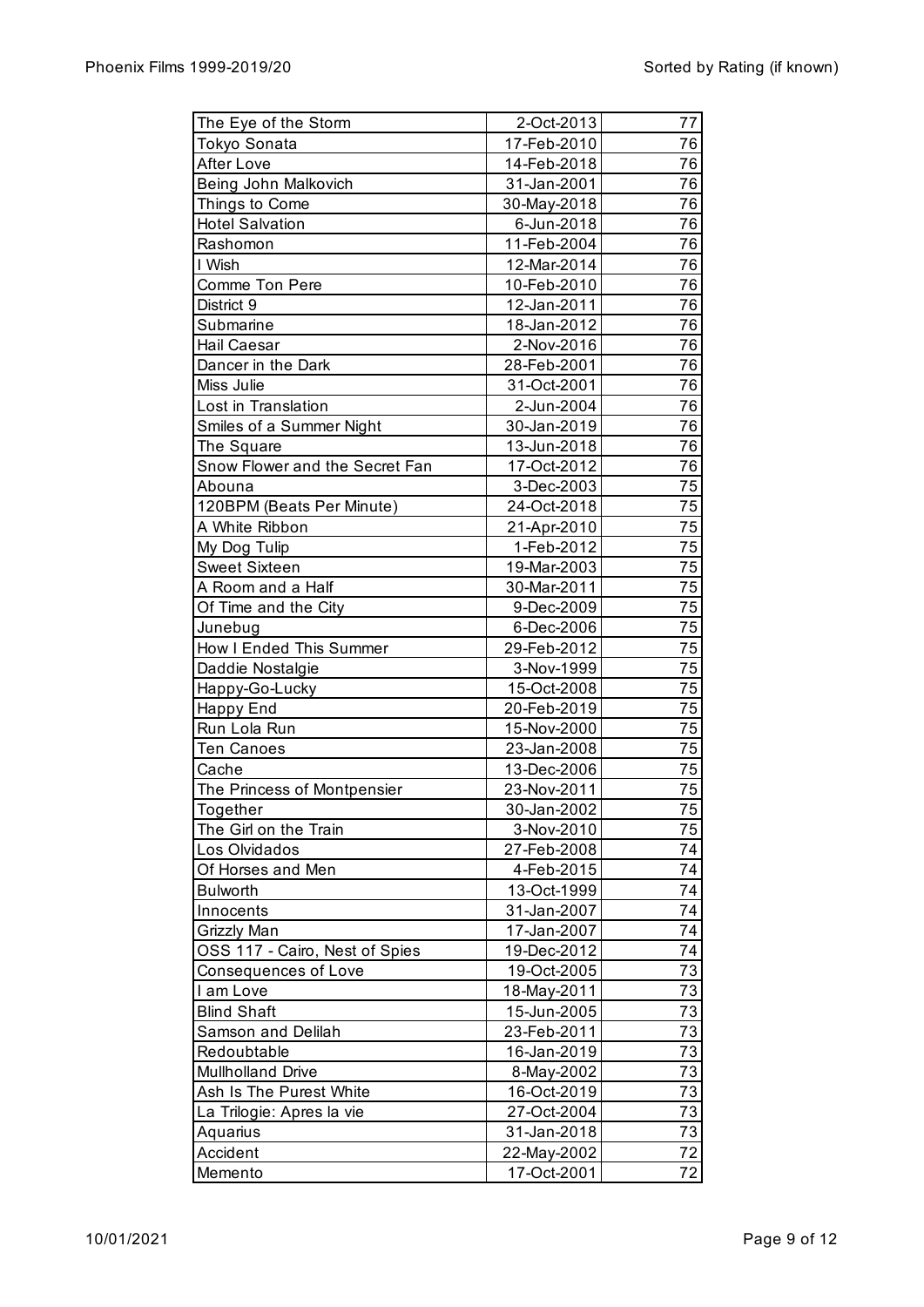| <b>Brother</b>                     | 6-Dec-2000  | 72 |
|------------------------------------|-------------|----|
| Withnail and I                     | 30-Apr-2008 | 72 |
| The Ballroom                       | 2-Nov-2011  | 72 |
| La Trilogie: Un couple epatant     | 29-Sep-2004 | 72 |
| Poupees Russe                      | 30-May-2007 | 72 |
| The Conformist                     | 25-Feb-2009 | 72 |
| Gainsbourg                         | 16-Feb-2011 | 72 |
| The Orphanage                      | 7-Jan-2009  | 72 |
| As You Like It                     | 30-Jan-2008 | 72 |
| <b>Before Midnight</b>             | 6-Nov-2013  | 71 |
| Into Great Silence                 | 12-Mar-2008 | 71 |
| <b>Burning</b>                     | 22-Jan-2020 | 71 |
| Filmworker                         | 14-Nov-2018 | 71 |
| Russian Ark                        | 29-Oct-2003 | 71 |
| Taxi Tehran                        | 7-Dec-2016  | 71 |
| Once Upon a Time in Anatolia       | 28-Nov-2012 | 71 |
| In the Mood for Love               | 16-May-2001 | 71 |
| Couscous                           | 22-Apr-2009 | 71 |
| The Wonders                        | 10-Feb-2016 | 70 |
| The Heiresses                      | 5-Jun-2019  | 70 |
| <b>Little Otik</b>                 | 13-Nov-2002 | 70 |
| Hukkle                             | 31-May-2006 | 70 |
| A Farewell to Arms                 | 19-Nov-2014 | 70 |
| I am Not a Witch                   | 3-Apr-2019  | 70 |
| Pelo Malo                          | 11-May-2016 | 70 |
| Bal (Honey)                        | 22-Feb-2012 | 69 |
| It's Only the End of the World     | 9-May-2018  | 69 |
| La Trilogie: Cavale                | 28-Apr-2004 | 69 |
| The Tribe                          | 17-Feb-2016 | 69 |
| Night of Silence                   | 26-Feb-2014 | 69 |
| Eva Wants to Sleep                 | 13-Nov-2013 | 69 |
| Time Regained                      | 7-Feb-2001  | 69 |
| La Classe de Neige                 | 17-Nov-1999 | 69 |
| 2046                               | 1-Feb-2006  | 68 |
| Magnolia                           | 22-Nov-2000 | 68 |
| The Lobster                        | 25-May-2016 | 68 |
| <b>Bloody Angels</b>               | 19-Feb-2003 | 68 |
| Kontroll                           | 21-Nov-2005 | 68 |
| Berlin Syndrome                    | 25-Apr-2018 | 68 |
| Life is a Miracle                  | 14-Dec-2005 | 68 |
| Code Unkown                        | 5-Jun-2002  | 68 |
| In Bloom                           | 18-Feb-2015 | 68 |
| Le Fils                            | 3-Mar-2004  | 68 |
| Pickpocket                         | 8-Mar-2006  | 67 |
| Secret Sharer                      | 15-Oct-2014 | 67 |
| The Chambermaid                    | 12-Feb-2020 | 67 |
| <b>Suzhou River</b>                | 14-Nov-2001 | 67 |
| American Honey                     | 17-May-2017 | 67 |
| Cleo de 5 a 7                      | 23-Mar-2011 | 67 |
| Melancholia                        | 25-Apr-2012 | 67 |
| Kings and Queen                    | 1-Mar-2006  | 66 |
| The Basque Ball Skin Against Stone | 10-Nov-2004 | 66 |
| Silent Light                       | 4-Mar-2009  | 66 |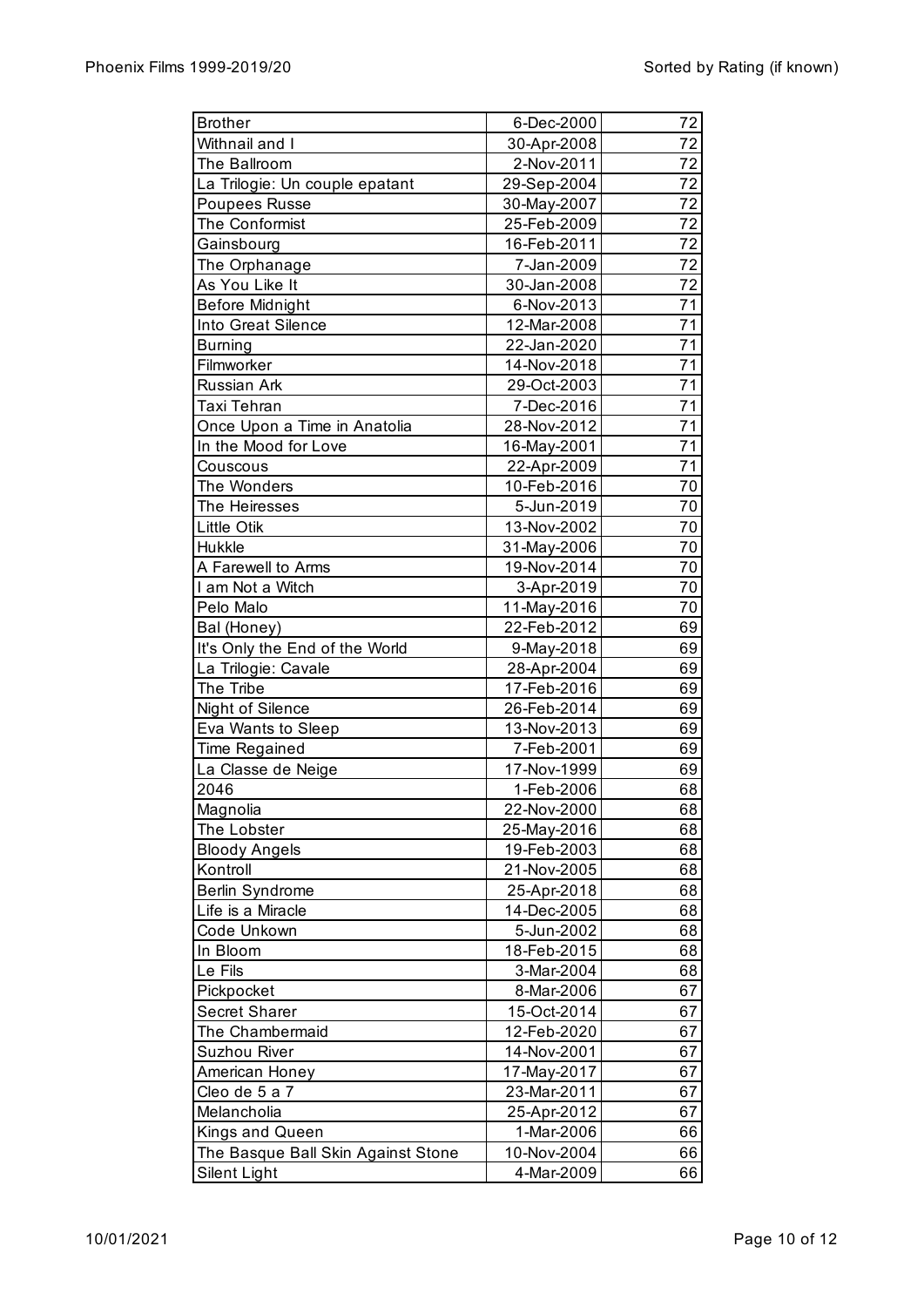| <b>Blue Eyelids</b>                         | 2-Dec-2009               | 66 |
|---------------------------------------------|--------------------------|----|
| <b>Blackboards</b>                          | 20-Mar-2002              | 66 |
| An Autumn Afternoon                         | 2-Mar-2016               | 66 |
| Bamako                                      | 12-Dec-2007              | 66 |
| Western                                     | 21-Nov-2018              | 65 |
| The Assassin                                | 9-Nov-2016               | 65 |
| Rosetta                                     | 13-Dec-2000              | 65 |
| The Boss of It All                          | 18-Feb-2009              | 65 |
| <b>Red Road</b>                             | 7-May-2008               | 65 |
| $5 \times 2$                                | 3-May-2006               | 65 |
| 35 Shots of Rum                             | 13-Jan-2010              | 65 |
| 3 Coeurs                                    | 14-Jun-2017              | 64 |
| Clouds of Sils Maria                        | 13-Jan-2016              | 64 |
| The Fireman's Ball                          | 21-Nov-2012              | 64 |
| Three Monkeys                               | 10-Mar-2010              | 63 |
| Uzak                                        | 11-May-2005              | 63 |
| Los Angeles plays itself                    | 15-Feb-2006              | 62 |
| The Exterminating Angel                     | 1-Nov-2017               | 62 |
| Christy Malrys Own Double Entry             | 10-Mar-2004              | 61 |
| Happiness                                   | 27-Oct-1999              | 60 |
| Cinemania                                   | 14-Dec-2004              | 60 |
| The Tree of Life                            | 11-Jan-2012              | 60 |
| A Bout de Souffle                           | 23-May-2001              | 60 |
| The Turin Horse                             | 13-Mar-2013              | 58 |
| <b>Werkmeister Harmonies</b>                | 4-Feb-2004               | 58 |
| Elephant                                    | 6-Oct-2004               | 55 |
| <b>Brick</b>                                | 25-Apr-2007              | 54 |
| Shadows                                     | 16-Feb-2005              | 53 |
| Chevalier                                   | 22-Mar-2017              | 50 |
| Flight of the Red Balloon                   | 28-Jan-2009              | 45 |
| <b>Little Voice</b>                         | 22-Sep-1999              |    |
| <b>Black Cat White Cat</b>                  | 8-Dec-1999               |    |
| Notting Hill                                | 15-Dec-1999              |    |
| Hilary and Jackie                           | 19-Jan-2000              |    |
|                                             |                          |    |
| Eyes Wide Shut                              | 26-Jan-2000              |    |
| La Vita e Bella<br><b>Gods and Monsters</b> | 2-Feb-2000<br>9-Feb-2000 |    |
|                                             |                          |    |
| The Apple                                   | 16-Feb-2000              |    |
| Celebrity                                   | 23-Feb-2000              |    |
| Night of the Hunter                         | 1-Mar-2000               |    |
| The Idiots                                  | 8-Mar-2000               |    |
| Besieged                                    | 15-Mar-2000              |    |
| Eternity and a Day                          | 22-Mar-2000              |    |
| Shakespeare in Love                         | 3-May-2000               |    |
| Alice et Martin                             | 10-May-2000              |    |
| <b>Nights of Cabiria</b>                    | 17-May-2000              |    |
| East is East                                | 24-May-2000              |    |
| Conte d'Automne                             | 31-May-2000              |    |
| The Straight Story                          | 7-Jun-2000               |    |
| Buena Vista Social Club                     | 4-Dec-2000               |    |
| Best in Show                                | 26-Sep-2001              |    |
| Berlin: Symphony of a Great City            | 9-Dec-2001               |    |
| Chocolat                                    | 9-Dec-2001               |    |